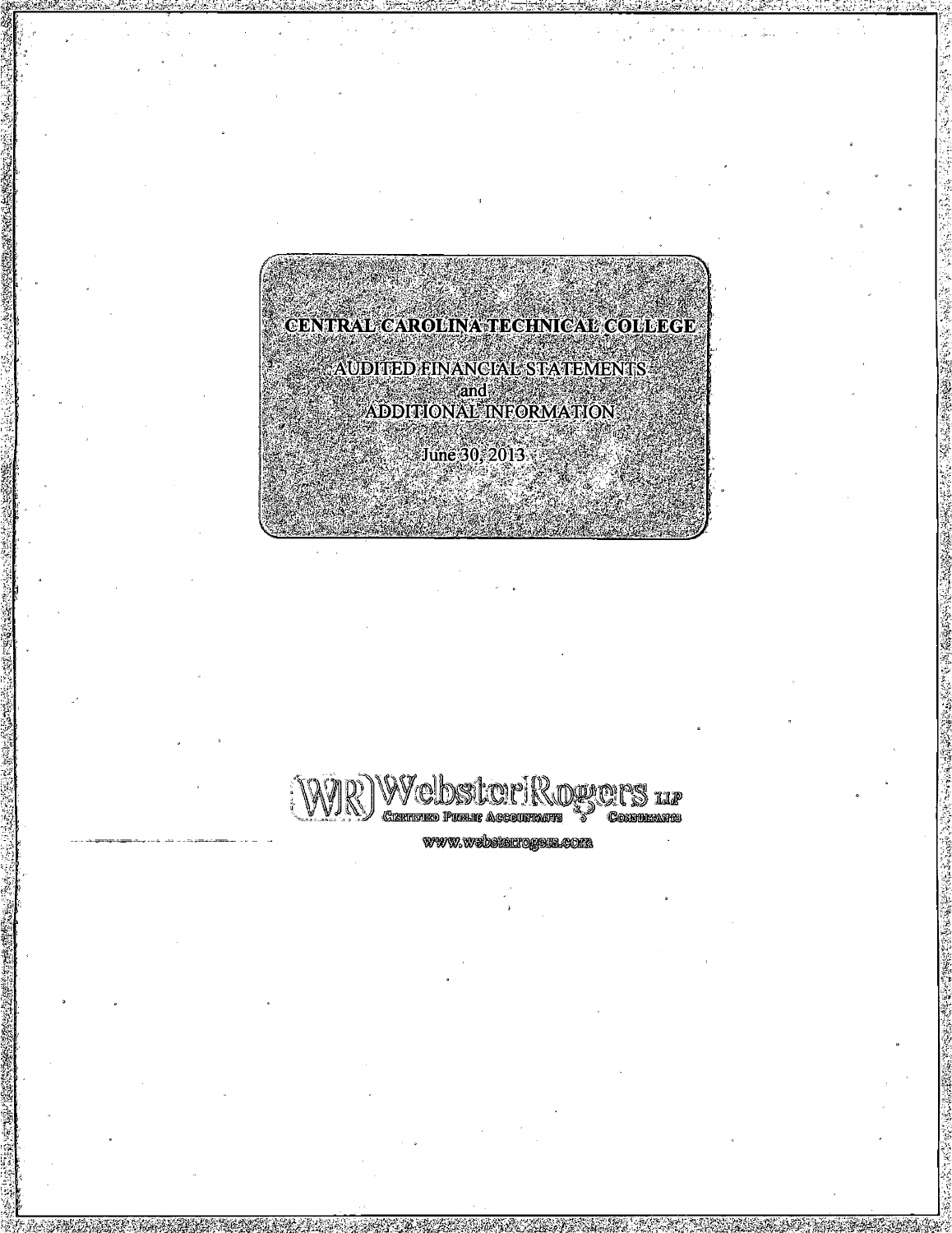## **CENTRAL CAROLINA TECHNICAL COLLEGE TABLE OF CONTENTS June 30, 2013**

 $\ddot{\phantom{0}}$ 

 $\lambda$ 

| <b>Basic Financial Statements</b>                                                                                                                                        |
|--------------------------------------------------------------------------------------------------------------------------------------------------------------------------|
|                                                                                                                                                                          |
|                                                                                                                                                                          |
|                                                                                                                                                                          |
|                                                                                                                                                                          |
| <b>Supplemental Information</b>                                                                                                                                          |
|                                                                                                                                                                          |
|                                                                                                                                                                          |
|                                                                                                                                                                          |
| F.E. Dubose Career Center - Statement of Revenues, Expenditures, and                                                                                                     |
|                                                                                                                                                                          |
|                                                                                                                                                                          |
| F.E. Dubose Career Center – General Fund – Schedule of Revenues,                                                                                                         |
| F.E. Dubose Career Center - Special Revenue Fund - Non EIA Programs - Budget vs. Actual<br>Combining Schedule of Revenues, Expenditures, and Changes in Fund Balances 44 |
| F.E. Dubose Career Center - Special Revenue Fund - Educational<br>Improvement Act - Budget vs. Actual Schedule of Revenues, Expenditures, and Changes in                 |
| F.E. Dubose Career Center – Pupil Activity Fund – Schedule of Receipts,                                                                                                  |
| F.E. Dubose Career Center - Detailed Schedule of Due To State                                                                                                            |

 $\ddot{\phantom{a}}$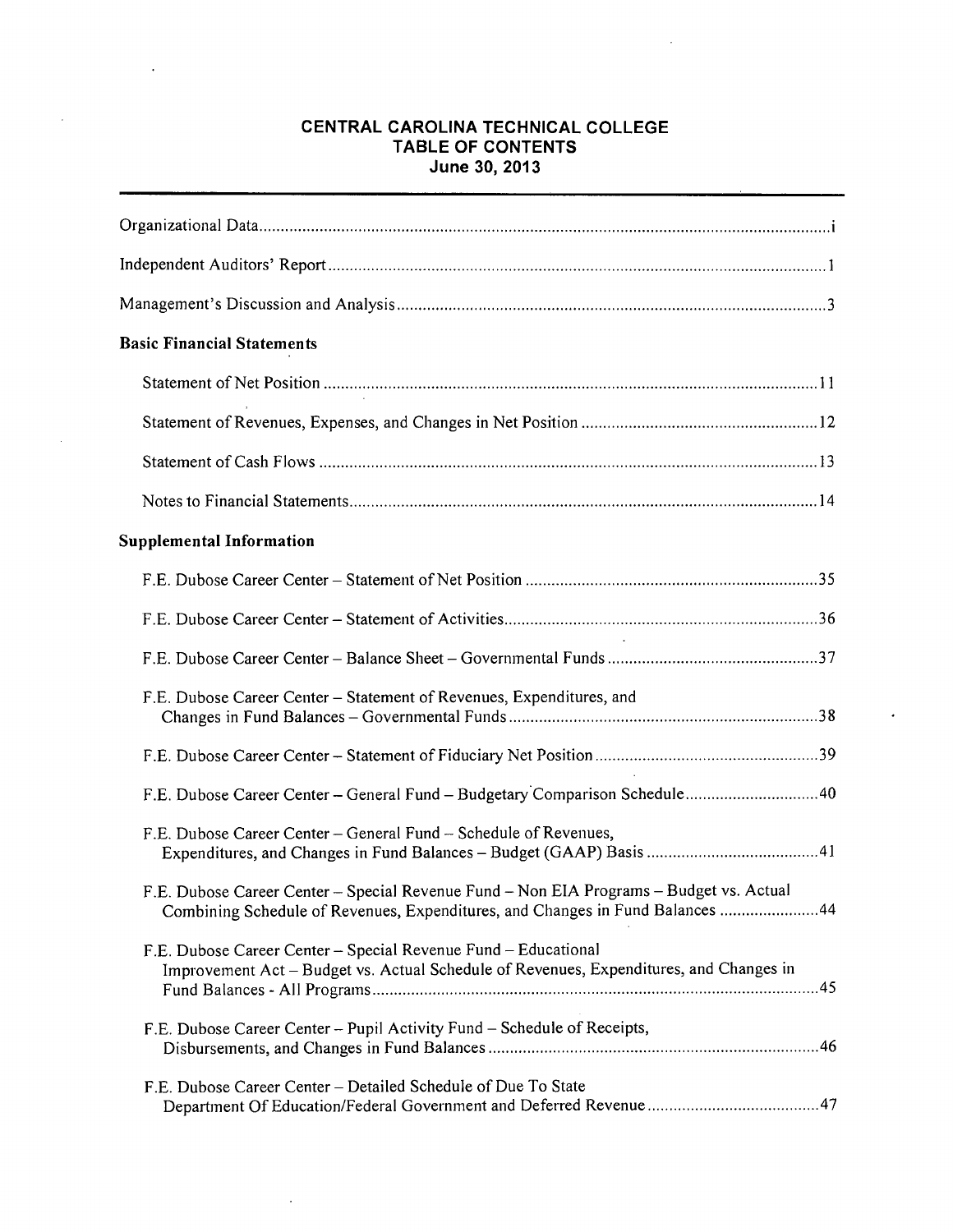## **CENTRAL CAROLINA TECHNICAL COLLEGE TABLE OF CONTENTS June 30, 2013 (continued)**

## **Single Audit Section**

| Independent Auditors' Report on Internal Control Over Financial Reporting and<br>on Compliance and Other Matters Based on an Audit of Financial Statements |  |
|------------------------------------------------------------------------------------------------------------------------------------------------------------|--|
| Independent Auditors' Report on Compliance for Each Major Program and on Internal                                                                          |  |
|                                                                                                                                                            |  |
|                                                                                                                                                            |  |

 $\bar{u}$ 

 $\mathcal{L}$ 

 $\mathcal{L}_{\mathcal{A}}$ 

 $\chi$ 

 $\bar{z}$ 

 $\bar{z}$ 

 $\sim$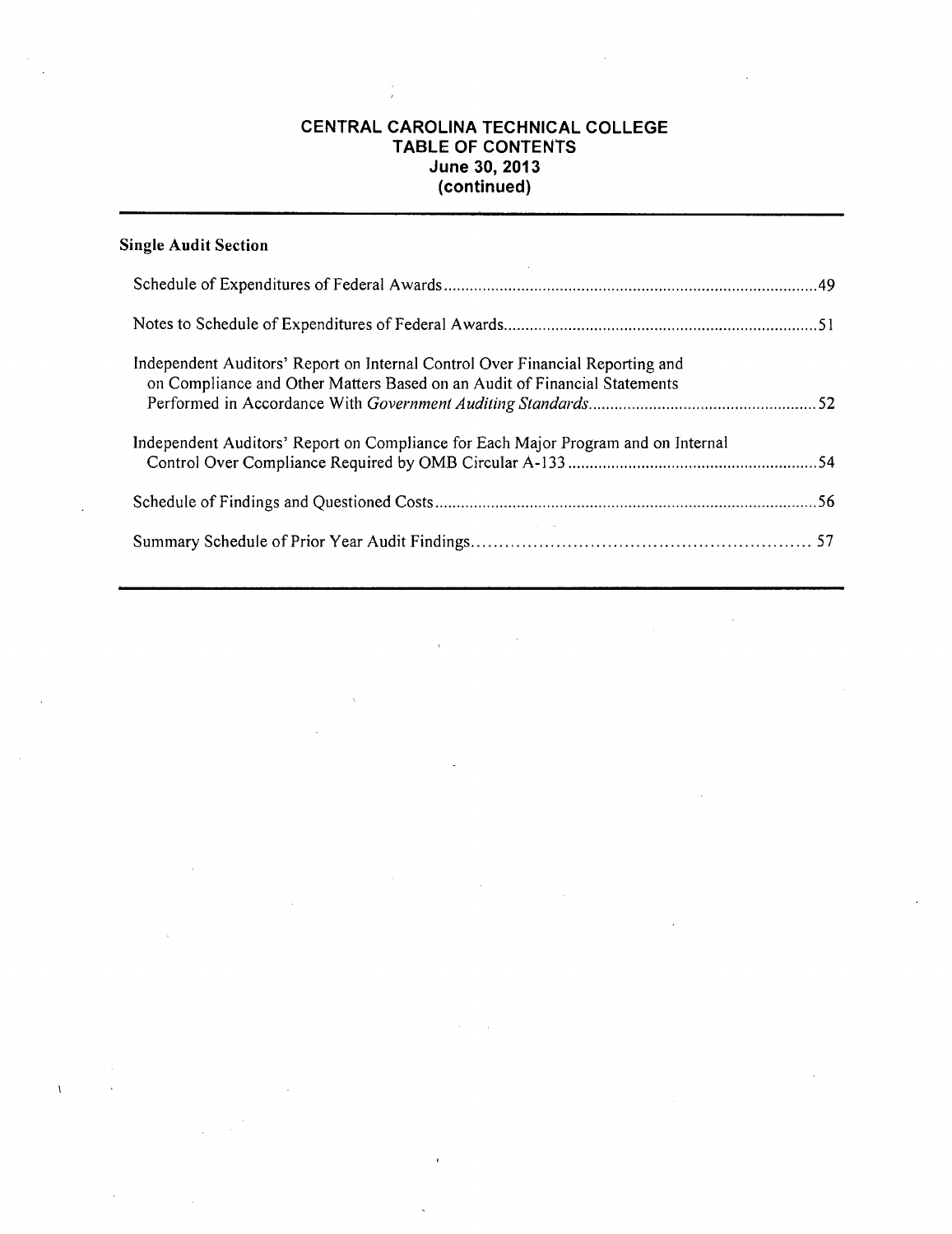#### CENTRAL CAROLINA TECHNICAL COLLEGE SUMTER, SOUTH CAROLINA

AUDIT PERIOD: JULY 1, 2012- JUNE 30, 2013

#### AREA COMMISSION MEMBERS:

| Name                             | Area Represented        | Terms of Office |
|----------------------------------|-------------------------|-----------------|
| Mr. J. Mac Summers, Chairman     | <b>Sumter County</b>    | 7/01/09-7/01/13 |
| Mrs. Ruth J. Bell, Vice Chairman | Lee County              | 6/30/11-6/30/15 |
| Mr. Bobby R. Anderson, Secretary | <b>Sumter County</b>    | 6/30/11-6/30/15 |
| Mr. Terry M. Hancock             | <b>Kershaw County</b>   | 7/01/10-6/30/14 |
| Mr. Andre G. McBride             | <b>Sumter County</b>    | 7/01/09-7/01/13 |
| Ms. Jennett Towles-Mickens       | <b>Sumter County</b>    | 6/30/11-6/30/15 |
| Mr. Ray Reich                    | <b>Sumter County</b>    | 7/01/10-6/30/14 |
| Mr. Christopher L. Lee           | <b>Clarendon County</b> | 7/01/11-7/01/15 |
| Mr. Nick Lampshire               | <b>Kershaw County</b>   | 7/01/09-7/01/13 |
| Ms. Janice Poplin                | <b>Sumter County</b>    | 7/01/09-7/01/13 |
| Ms. Winnie Ricketts              | <b>Clarendon County</b> | 6/30/09-6/30/13 |

#### KEY ADMINISTRATIVE STAFF:

#### Name

**Title** 

Dr. Tim Hardee Mr. David Watson Ms. Terry L. Booth Ms. Lisa Bracken Ms. Ann Cooper

President Vice President for Academic Affairs Vice President for Business Affairs Vice President for Student Affairs Vice President for Administration & Planning

AREA SERVED BY THE COMMISSION:

Clarendon, Lee, Kershaw, and Sumter Counties

COUNTIES PROVIDING FINANCIAL SUPPORT FOR THE INSTITUTION:

 $\mathbf{i}$ 

Clarendon, Lee, Kershaw, and Sumter Counties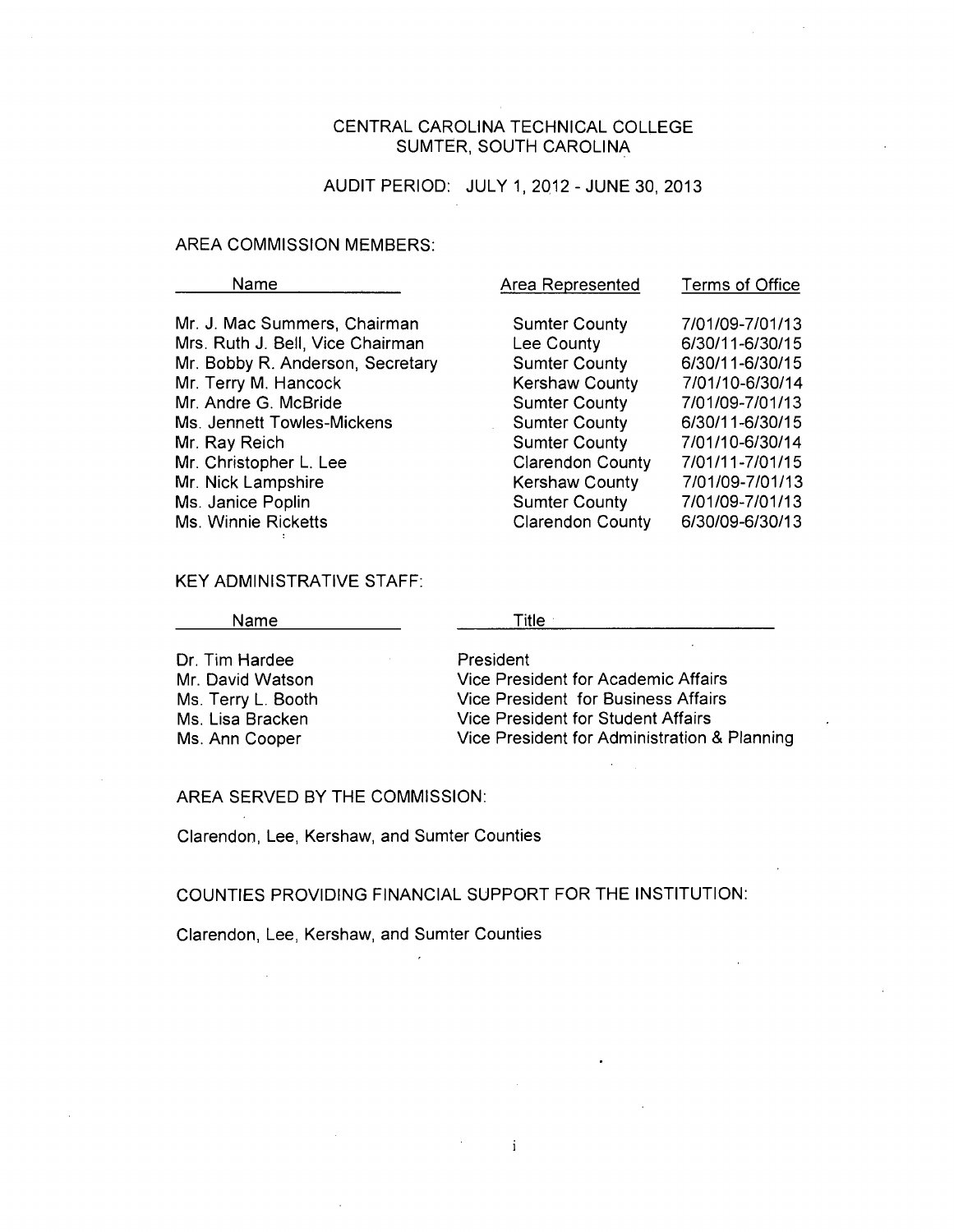

Sumter • Florence • Columbia • Georgetown • Charleston • Myrtle Beach • Litchfield • Summerville

#### **INDEPENDENT AUDITORS' REPORT**

The President and Members of the Area Commission Central Carolina Technical College Sumter, South Carolina

#### **Report on the Financial Statements**

We have audited the accompanying financial statements of the business-type activities of Central Carolina Technical College (the College), a member institution of the South Carolina Technical College System, as of and for the year ended June 30, 2013, and the related notes to the financial statements, which collectively comprise the College's basic financial statements as listed in the table of contents.

#### **Management's Responsibility for the Financial Statements**

Management is responsible for the preparation and fair presentation of these financial statements in accordance with accounting principles generally accepted in the United States of America; this includes the design, implementation, and maintenance of internal control relevant to the preparation and fair presentation of financial statements that are free from material misstatement, whether due to fraud or error.

#### **Auditor's Responsibility**

Our responsibility is to express an opinion on these financial statements based on our audit. We conducted our audit in accordance with auditing standards generally accepted in the United States of America and the standards applicable to financial audits contained in Government Auditing Standards, issued by the Comptroller General of the United States. Those standards require that we plan and perform the audit to obtain reasonable assurance about whether the financial statements are free from material misstatement.

An audit involves performing procedures to obtain audit evidence about the amounts and disclosures in the financial statements. The procedures selected depend on the auditor's judgment, including the assessment of the risks of material misstatement of the financial statements, whether due to fraud or error. In making those risk assessments, the auditor considers internal control relevant to the entity's preparation and fair presentation of the financial statements in order to design audit procedures that are appropriate in the circumstances, but not for the purpose of expressing an opinion on the effectiveness of the entity's internal control. Accordingly, we express no such opinion. An audit also includes evaluating the appropriateness of accounting policies used and the reasonableness of significant accounting estimates made by management, as well as evaluating the overall presentation of the financial statements.

We believe that the audit evidence we have obtained is sufficient and appropriate to provide a basis for our audit opinion.

#### **Opinion**

In our opinion, the financial statements referred to above present fairly, in all material respects, the respective financial position of the business-type activities of the College, as of June 30, 2013, and the respective changes in financial position and cash flows thereof for the year then ended in accordance with accounting principles generally accepted in the United States of America.

1

Members SC Association of Certified Public Accountants NC Association of Certified Public Accountants Member Division for CPA Firms, AI CPA

An Independently Owned Member **McGladrev MCGLADREY ALLIANCE** 

380 West Wesmark Blvd. (29150) Sumter, South Carolina 803-905-4000, Fax 803-905-4001 www. websterrogers.com

McGiadrey Alliance is a premier affiliation of independent accounting and consulting firms. McGiadrey Alliance member firms maintain their name, autonomy and independence and are responsible for their own client fee arrangements, delivery of services and maintenance of client relationships.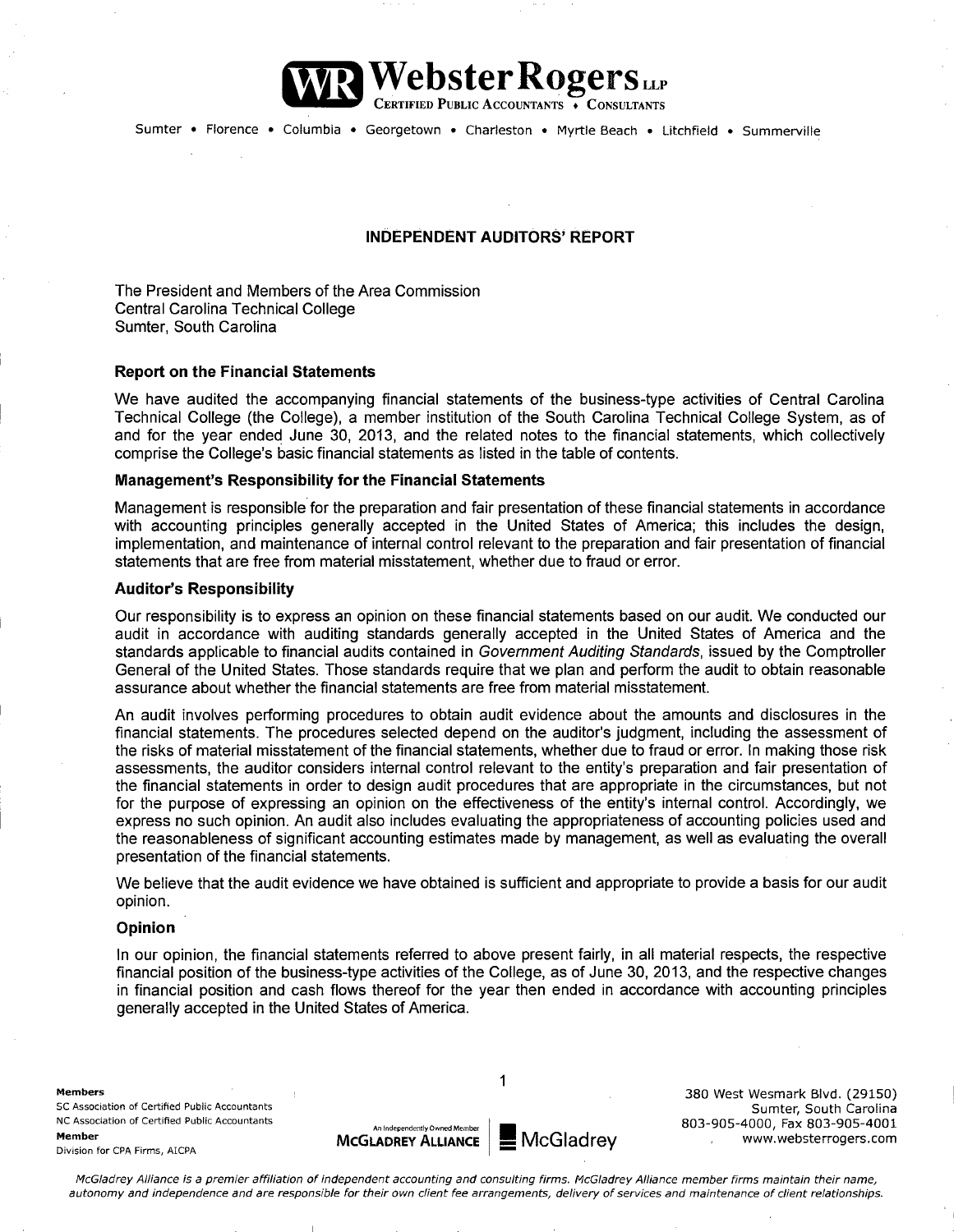The President and Members of the Area Commission Central Carolina Technical College Page Two

#### **Other Matters·**

#### Required Supplementary Information

Accounting principles generally accepted in the United States of America require that the management's discussion on pages 3-10 be presented to supplement the basic financial statements. Such information, although not a part of the basic financial statements, is required by the Governmental Accounting Standards Board, who considers it to be an essential part of financial reporting for placing the basic financial statements in an appropriate operational, economic, or historical context. We have applied certain limited procedures to the required supplementary information in accordance with auditing standards generally accepted in the United States of America, which consisted of inquiries of management about the methods of preparing the information and comparing the information for consistency with management's responses to our inquiries, the basic financial statements, and other knowledge we obtained during our audit of the basic financial statements. We do not express an opinion or provide any assurance on the information because the limited procedures do not provide us with sufficient evidence to express an opinion or provide any assurance.

#### Other Information

Our audit was conducted for the purpose of forming opinion on the financial statements that collectively comprise the College's basic financial statements. The F.E. Dubose Career Center supplementary statements and schedules are presented for purposes of additional analysis and are not a required part of the basic financial statements. The schedule of expenditures of federal awards is presented for purposes of additional analysis as required by U.S. Office of Management and Budget Circular A-133, Audits of States, Local Governments, and Non-Profit Organizations, and is also not a required part of the basic financial statements.

The F.E. Dubose Career Center supplementary statements and schedules and the schedule of expenditures of federal awards are the responsibility of management and were derived from and relate directly to the underlying accounting and other records used to prepare the basic financial statements. Such information has been subjected to the auditing procedures applied in the audit of the basic financial statements and certain additional procedures, including comparing and reconciling such information directly to the underlying accounting and other records used to prepare the basic financial statements or to the basic financial statements themselves, and other additional procedures in accordance with auditing standards generally accepted in the United States of America. In our opinion, the F.E. Dubose Career Center supplementary statements and schedules and the schedule of expenditures of federal awards are fairly stated in all material respects in relation to the basic financial statements as a whole.

#### **Other Reporting Required by Government Auditing Standards**

In accordance with Government Auditing Standards, we have also issued our report dated September 27, 2013, on our consideration of the College's internal control over financial reporting and on our tests of its compliance with certain provisions of laws, regulations, contracts, and grant agreements and other matters. The purpose of that report is to describe the scope of our testing of internal control over financial reporting and compliance and the results of that testing, and not to provide an opinion on internal control over financial reporting or on compliance. That report is an integral part of an audit performed in accordance with Government Auditing Standards in considering College's internal control over financial reporting and compliance.

Webster Rogers LLP

Sumter, South Carolina September 27, 2013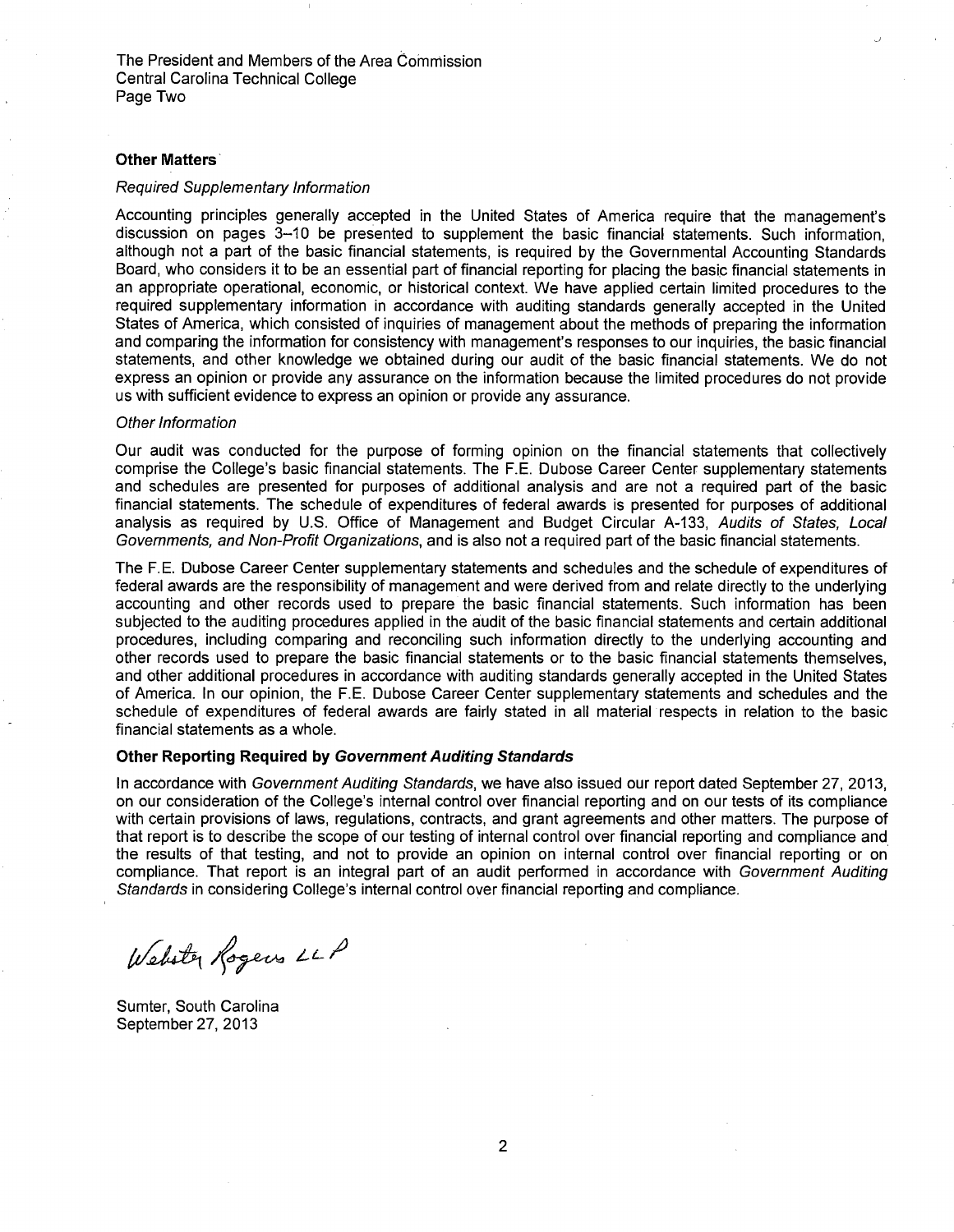# **Management's Discussion and Analysis**

# **Introduction**

The management of Central Carolina Technical College offers readers of the College's financial statements a narrative overview and analysis of the financial activities of the College for the fiscal year ended June 30, 2013. This discussion should be read in conjunction with the financial statements and the notes thereto, which follow this section.

# **Financial Highlights**

- The assets and deferred outflow of resources for Central Carolina Technical College exceeded its liabilities and deferred inflow of resources at June 30, 2013, by \$36,476,195 (net position). Of this amount, \$6,458,693 (unrestricted net position) may be used to meet the College's ongoing obligations.
- Net position increased by \$1,038,263, primarily due to State appropriations received for the purchase and renovation of property to house the College's Advanced Manufacturing Technology Training Center (AMTTC).
- Total debt decreased by \$260,000 during the current fiscal year.
- The College experienced an operating loss of \$20,219,783 as reported in the Statement of Revenues, Expenses, and Changes in Net Position. However, this operating loss was partially offset by State appropriations of \$4,066,782, local appropriations of \$2,181,789, Federal nonoperating grants and contracts of \$12,288,454, and other nonoperating revenues of \$2,907,317, including capital appropriations.

## **Overview of the Financial Statements**

The College is engaged only in Business-Type Activities (BTA) that are financed in part by fees charged to students for educational services. Accordingly, its activities are reported using the three financial statements required for proprietary funds: Statement of Net Position; Statement of Revenues, Expenses, and Changes in Net Position; and Statement of Cash Flows.

The Statement of Net Position presents the financial position of the College at the end of the fiscal year and classifies assets and liabilities into current and noncurrent. The difference between total assets and deferred outflow of resources and total liabilities and deferred inflow of resources is net position, which is displayed in three broad categories: invested in capital assets (net of related debt), restricted, and unrestricted. Net position is one indicator of whether the overall financial condition has improved or worsened during the year at the College.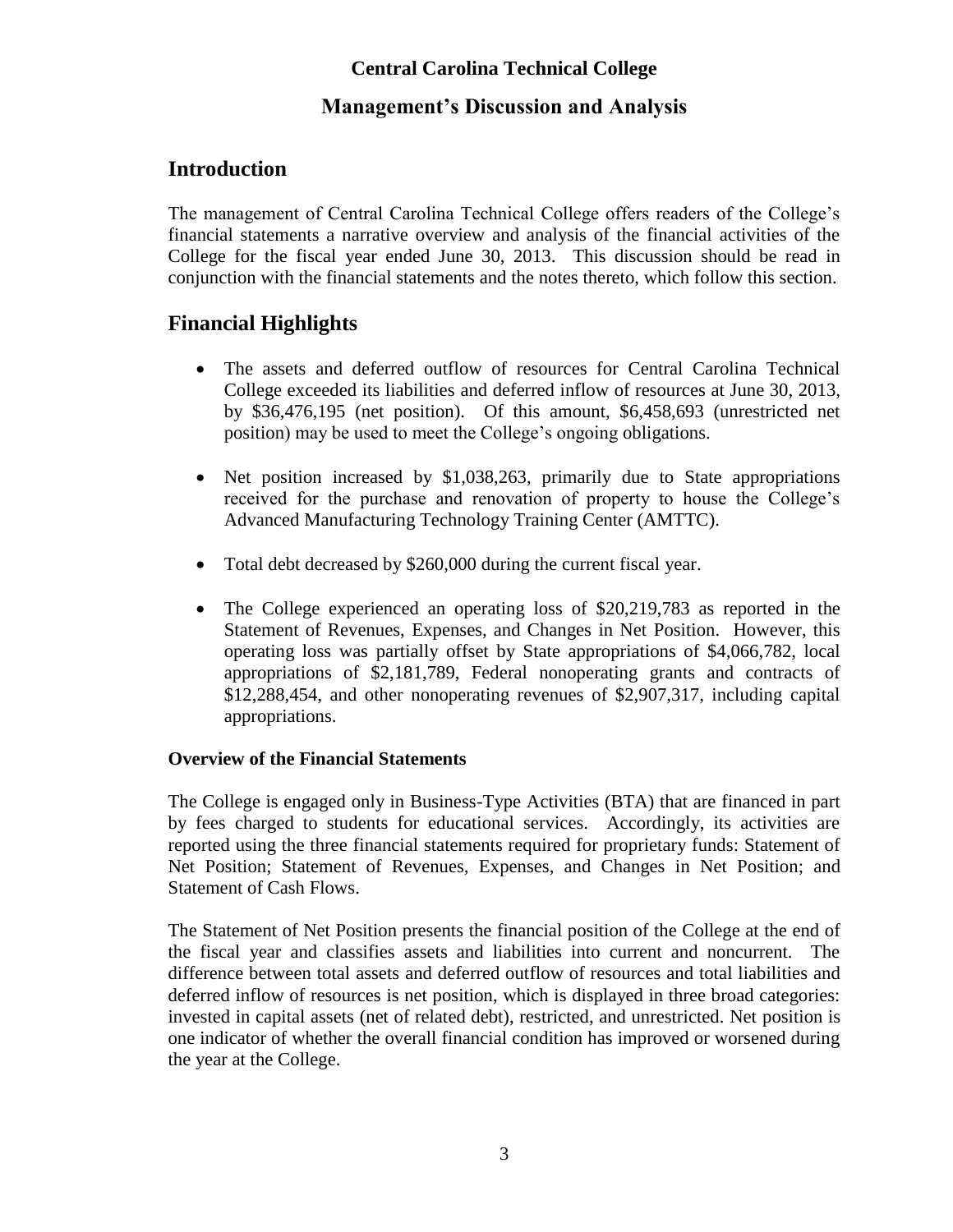# **Management's Discussion and Analysis**

The Statement of Revenues, Expenses, and Changes in Net Position is basically a statement of net income with an entity-wide perspective. Revenues and expenses are categorized by operating and nonoperating, and expenses are reported by object type.

The Statement of Cash Flows will aid readers in identifying the sources and uses of cash by the major categories of operating, capital and related financing, noncapital financing, and investing activities. This statement also emphasizes the College's dependence on state and county appropriations by separating them from operating cash flows.

A comparative analysis of data is presented in the following sections.

## **Statement of Net Position**

Net position may serve over time as a useful indicator of an entity's financial position. In the case of the College, assets and deferred outflow of resources exceeded liabilities and deferred inflow of resources by \$36,476,195 at the close of the most recent fiscal year. A summary of the statements follows (in millions):

 **Increase/**

|                            | 2013       | 2012  | LIIUL CASC/<br><b>Decrease</b> |
|----------------------------|------------|-------|--------------------------------|
| Current assets             | 11.81<br>S | 7.50  | \$<br>4.31                     |
| Noncurrent assets:         |            |       |                                |
| Restricted and other       | 3.71       | 5.22  | (1.51)                         |
| Capital assets, net        | 31.64      | 31.35 | .29                            |
| Total assets               | 47.16      | 44.07 | 3.09                           |
| <b>Current liabilities</b> | 7.90       | 5.63  | 2.27                           |
| Noncurrent liabilities     | 2.78       | 3.00  | .22)                           |
| <b>Total liabilities</b>   | 10.68      | 8.63  | 2.05                           |
| Net position               | 36.48      | 35.44 | 1.04                           |

The College did not have any deferred outflows or inflows of resources as of June 30, 2013.

The current ratio, representing current assets divided by current liabilities, was 1.49 at June 30, 2013 compared to 1.33 at June 30, 2012. Current assets of \$11.81 million at June 30, 2013 represent a \$4.31 million increase compared to the prior year. This increase was primarily a result of State funding for a renovation project not yet started and sale of investments.

Restricted and other noncurrent assets decreased by \$1.51 million as a result of the sale of investments.

Current liabilities increased by \$2.27 million primarily as a result of an increase in deferred revenue resulting from the State funding not yet spent on the renovation project.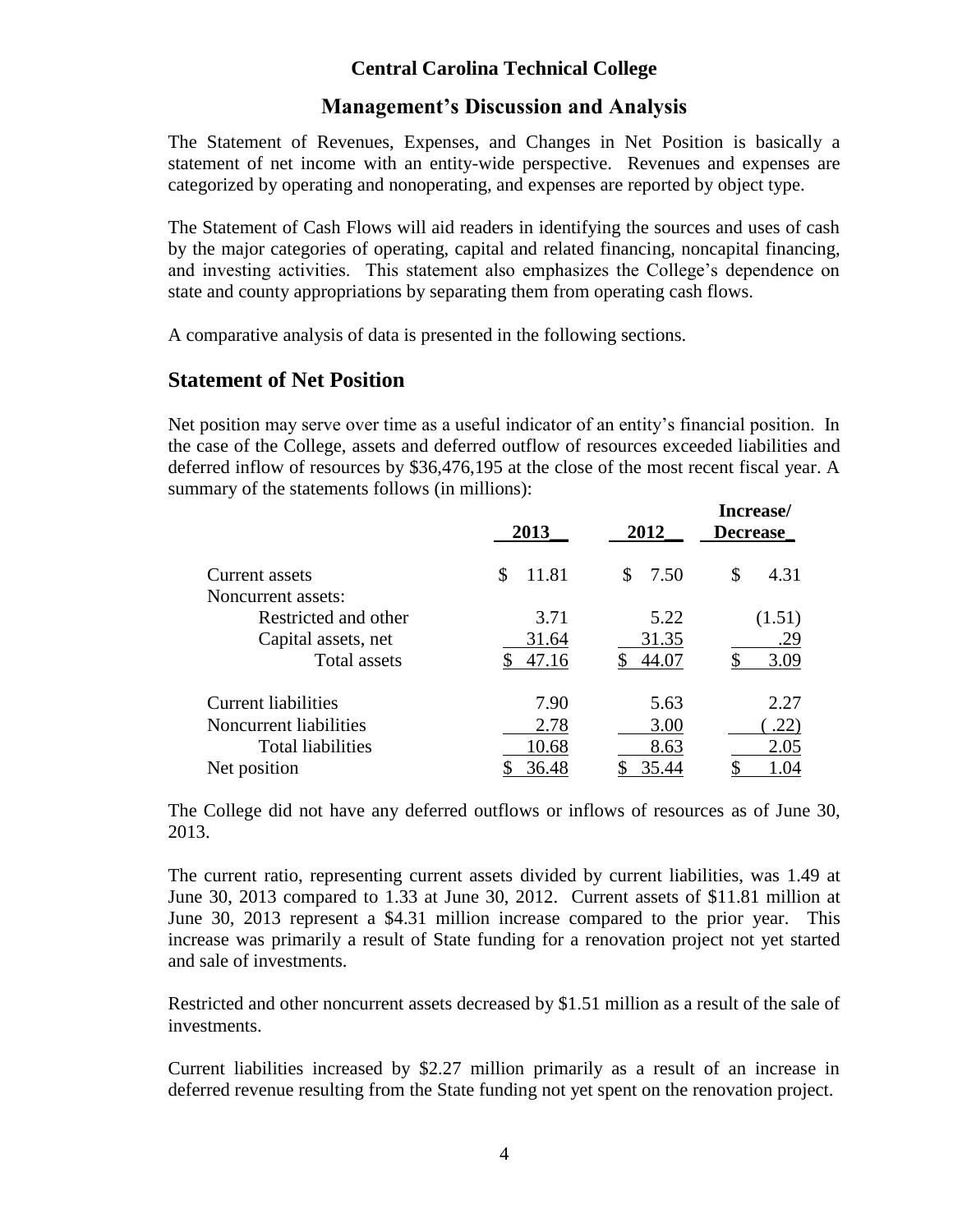# **Central Carolina Technical College Management's Discussion and Analysis**

The following chart pictorially presents the College's total assets as of June 30, 2013:



**Total Assets Summary**

## **Capital and Debt Activities**

Bonds payable totaled \$2.26 million at June 30, 2013, as discussed in Notes 6 and 7. These bonds were issued in fiscal year 2010 to finance the health sciences renovation capital project.

## **Net Position**

Net position represents the residual interest in the College's assets and deferred outflows after liabilities and deferred inflows are deducted. The College's net position at June 30, 2013 and June 30, 2012 are summarized below (in millions):

|                                  | 2013    | 2012    | Increase/<br><b>Decrease</b> |
|----------------------------------|---------|---------|------------------------------|
| Net investment in capital assets | \$29.38 | \$28.83 | .55                          |
| Restricted:                      |         |         |                              |
| Nonexpendable                    | .25     | .25     |                              |
| Expendable                       | .39     | .33     | .06                          |
| Unrestricted:                    | 6.46    | 6.03    | .43                          |
| <b>Total Net position</b>        | 36.48   | 35.44   | 1.04                         |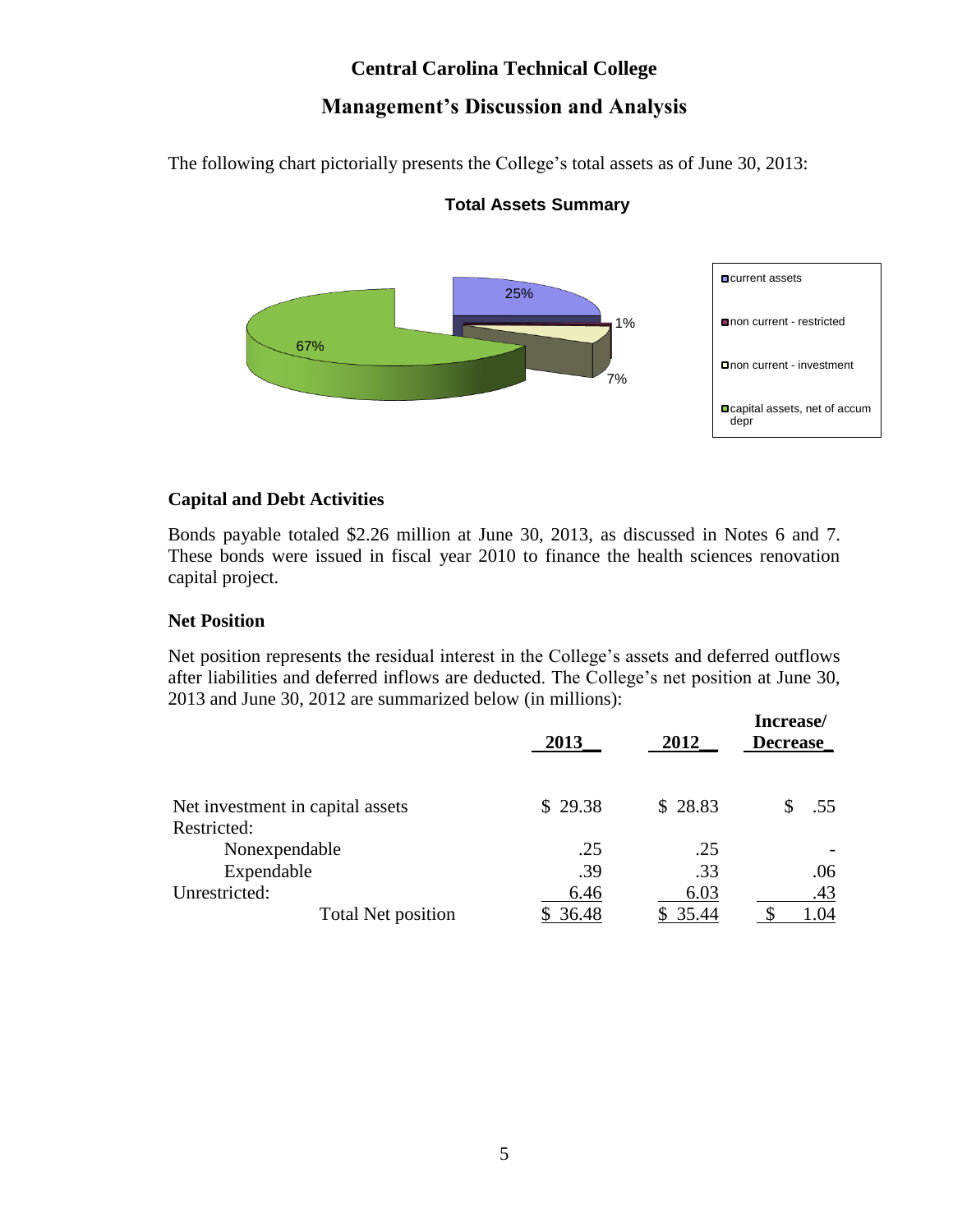# **Management's Discussion and Analysis**



# **Comparative Net Position Fiscal Years 2013 and 2012**

The College's net investment in capital assets (e.g., land, buildings, machinery, and equipment, less any related debt used to acquire those assets that is still outstanding) reflects approximately 81% of its total net position. The College uses these capital assets to provide services to students; consequently, these assets are *not* available for future spending.

Although the College's net investment in capital assets is reported net of related debt, it should be noted that the resources needed to repay this debt must be provided from other sources, since capital assets themselves cannot be used to liquidate these liabilities.

Additional details are shown in Note 5.

Restricted nonexpendable net position consists of the College's permanent endowment fund.

The unrestricted net position of \$6.46 million may be used to meet the College's ongoing obligations, which are discussed in Note 13, Unrestricted Net Position, of the accompanying notes to the financial statements.

# **Statement of Revenues, Expenses and Changes in Net Position**

The statement of revenues, expenses and changes in net position presents the College's results of operations. A summarized comparative statement is shown below (in millions):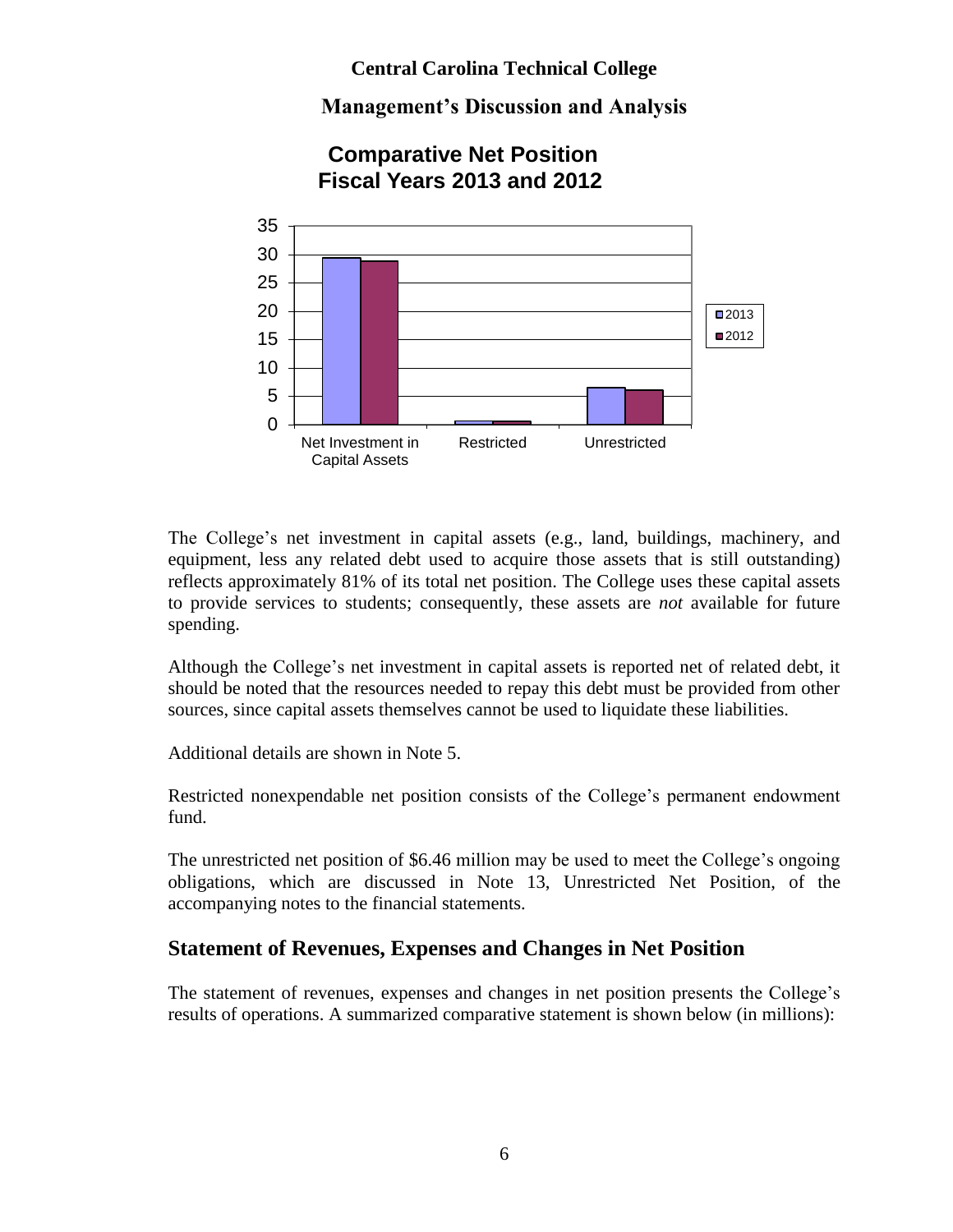| <b>Management's Discussion and Analysis</b> |  |  |
|---------------------------------------------|--|--|
|                                             |  |  |

|                                      |                        |             | Increase/   |
|--------------------------------------|------------------------|-------------|-------------|
|                                      | 2013                   | 2012        | Decrease    |
| Operating revenues:                  |                        |             |             |
| Student tuition and fees             | $\mathcal{S}$<br>14.15 | \$<br>13.96 | \$<br>.19   |
| Less: scholarship allowances         | (7.41)                 | (8.12)      | .71         |
| Net student tuition and fees         | 6.74                   | 5.84        | .90         |
| Grants and contracts                 | 5.53                   | 4.77        | .76         |
| Auxiliary                            | 1.48                   | 1.64        | (.16)       |
| Other                                | .42                    | .38         | .04         |
| Total operating revenues             | 14.17                  | 12.63       | 1.54        |
| Less operating expenses (see page 8) | 34.39                  | 32.97       | <u>1.42</u> |
| Net operating loss                   | (20.22)                | (20.34)     | .12         |
| Nonoperating revenues (expenses):    |                        |             |             |
| State appropriations                 | 4.07                   | 3.81        | .26         |
| Local appropriations                 | 2.18                   | 2.22        | (.04)       |
| Investment income                    | (.04)                  | .07         | (.11)       |
| Loss on disposal of capital asset    | (.01)                  |             | (.01)       |
| Grants and contracts                 | 12.29                  | 12.99       | (.70)       |
| Interest expense                     | (.14)                  | (.15)       | .01         |
| Net nonoperating revenues            | 18.35                  | 18.94       | (.59)       |
| Capital appropriations and grants    | 2.91                   | .16         | 2.75        |
| Increase(decrease) in net position   | 1.04                   | (1.24)      | 2.28        |
| Net position, beginning of year      | 35.44                  | 36.68       | (1.24)      |
| Net position, end of year            | 36.48                  | \$35.44     | \$<br>1.04  |

The total revenues, including operating, nonoperating, and capital was \$35.57 million.

Student tuition and fees increased by \$ .19 million from the prior year. This increase was a result of an increase in tuition and slight decrease in enrollment during the year. Scholarship allowances represent an approximation of tuition and fees paid from student financial aid, and has been recognized as a reduction of tuition and fees in order to eliminate duplication of revenues. This category decreased by \$ .71 million from the prior year, as a result of the decreased enrollment and a decrease in Pell grant awards resulting from an increase in regulations and limitations imposed by the Department of Education.

Grants and contracts increased by \$ .76 million or 16% as a result of increased grant funding for federal grants received for only a partial year in the previous fiscal year, as well as an increase in Lottery Tuition Assistance scholarships resulting from the decrease in Pell grants.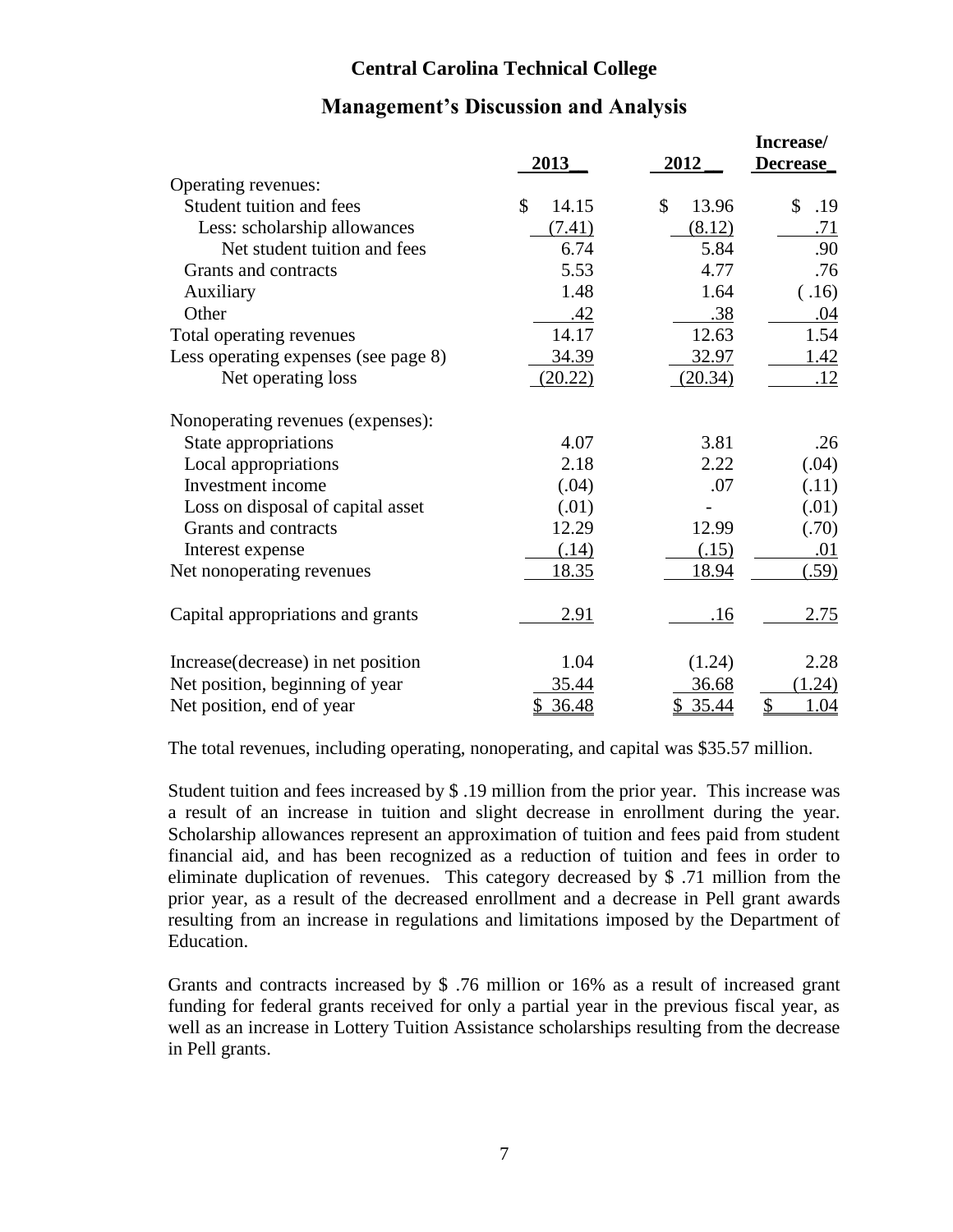# **Management's Discussion and Analysis**

State appropriations increased by \$ .26 million or 7% as a result of the State funding a portion of the employee salary and benefits increases and an increase in the College's Lottery Technology State allocation.

Grants and contracts nonoperating revenues decreased by \$.7 million primarily as a result of a decrease in Pell grant awards.

Capital appropriations and grants increased by \$2.75 million as a result of State funds received for capital projects.

The following graphic illustration of revenues by source shows how operating and nonoperating revenues are used to fund the College's operating expenses. Significant recurring sources of the College's revenues are considered nonoperating, as applicable by Generally Accepted Accounting Principles.



Operating and nonoperating expenses are shown below in the condensed statement format (in millions):

|                                    | 2013        | 2012        | Increase/<br><b>Decrease</b> |
|------------------------------------|-------------|-------------|------------------------------|
| Operating:                         |             |             |                              |
| Salaries & benefits                | \$<br>18.98 | \$<br>18.39 | \$<br>.59                    |
| Scholarships                       | 6.08        | 5.69        | .39                          |
| <b>Utilities</b>                   | .66         | .65         | .01                          |
| Supplies and services              | 6.88        | 6.54        | .34                          |
| Depreciation                       | 1.79        | 1.70        | .09                          |
|                                    | 34.39       | 32.97       | 1.42                         |
| Nonoperating:                      |             |             |                              |
| Interest expense                   | .14         | .15         | (.01)                        |
| Loss on disposal of capital assets | .01         |             | .01                          |
| Total expenses                     | 34.54       | 33.12       | 1.42                         |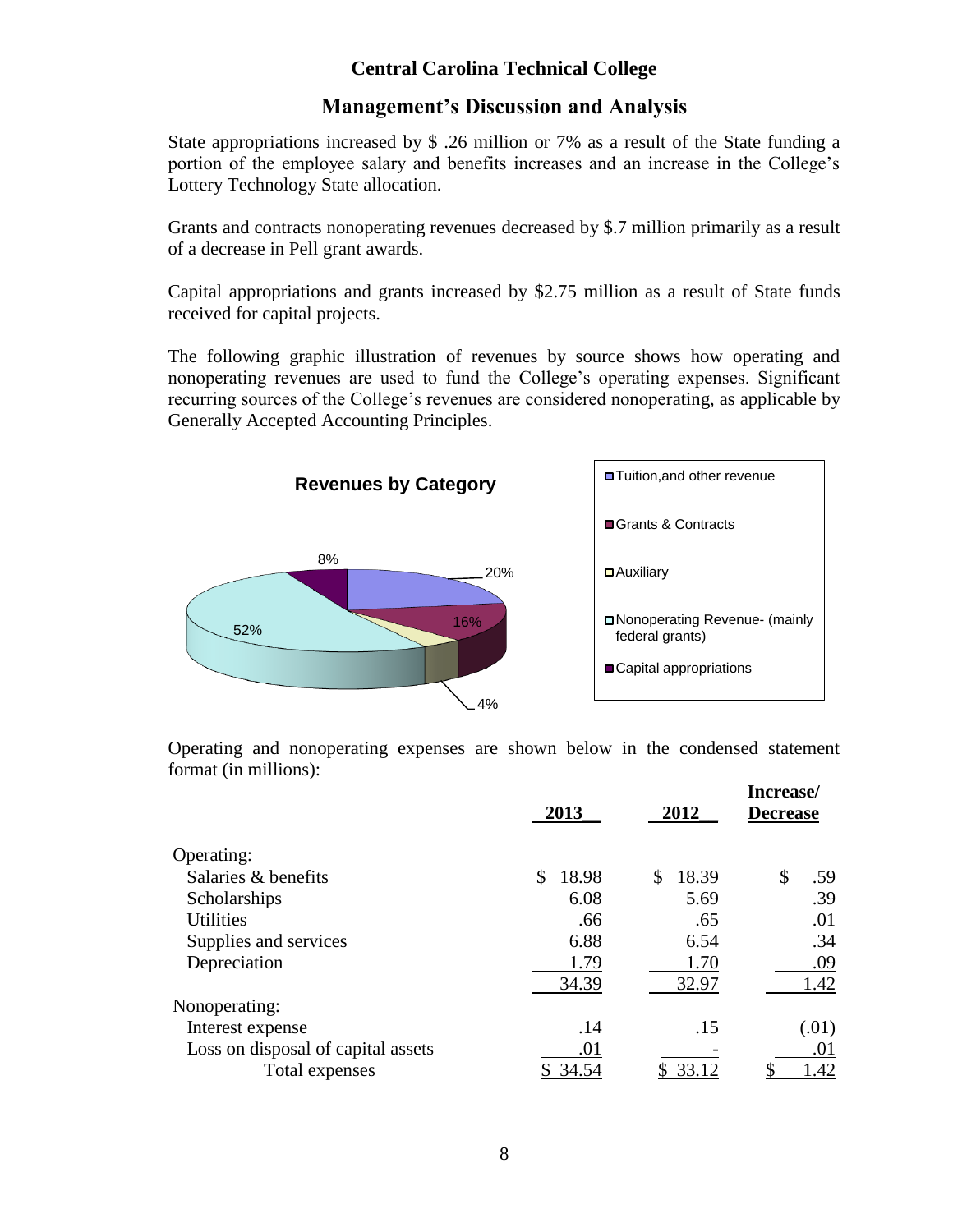# **Management's Discussion and Analysis**

Note 15, Operating Expenses by Function in the accompanying notes to financial statements identifies operating expenses by functional classification.

The following is a graphic illustration of total operating expenses by object:



**Expenses by Classification**

**Comparison of Operating Expenses - Fiscal Years 2013 and 2012**



Total expenses increased overall by \$ 1.42 million, or 4%. Salaries and benefits increased by \$ .59 million, or 3% as a result of a 3% base pay increase. Scholarships increased by \$ .39 million, or 7% primarily due to an increase in Lottery Tuition Assistance scholarships and a decrease in Pell grant awards. Supplies and services increased by \$ .34 million, or 5% primarily as a result of an increase in grants.

## **Statement of Cash Flows**

The statement of cash flows presents detailed information about the cash activity of the College during the year and aids readers in identifying the sources and uses of cash by the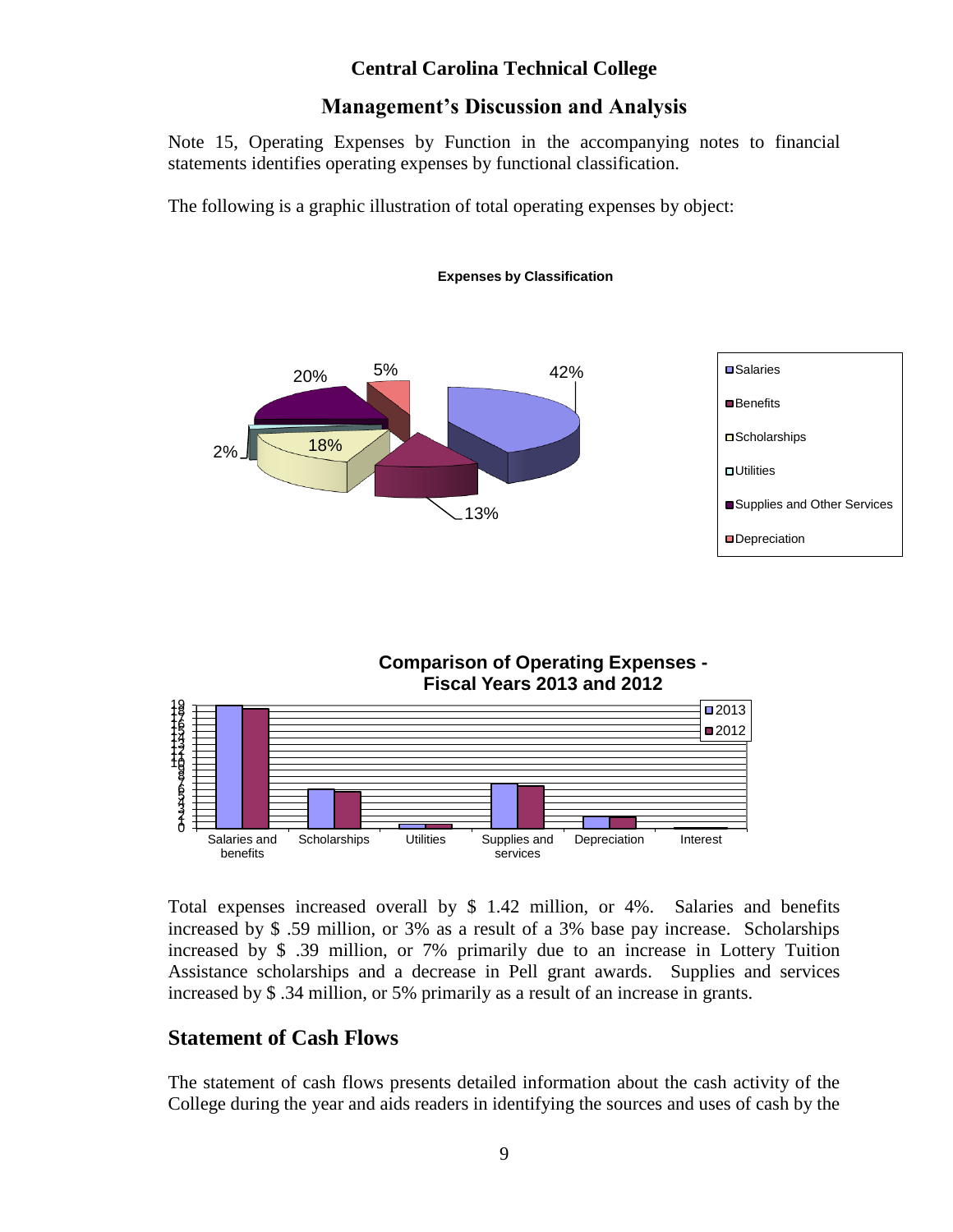## **Management's Discussion and Analysis**

four major categories of operating, noncapital financing, capital and related financing, and investing activities. This statement will show a net use of cash in the operating activities because of the College's dependence on state and local appropriations. The following schedule is a summary presentation of the College's cash flows (in millions), which is prepared from the Statements of Cash Flows as of June 30, 2013 and 2012.

|                                                                                              | 2013           | 2012      | Increase/<br><b>Decrease</b> |
|----------------------------------------------------------------------------------------------|----------------|-----------|------------------------------|
| Net cash used in operating activities                                                        | (18.24)<br>\$. | \$(18.56) | \$<br>.32 <sub>1</sub>       |
| Net cash provided by noncapital financing<br>activities                                      | 18.36          | 19.02     | (.66)                        |
| Net cash provided (used) by capital and related                                              |                |           |                              |
| financing                                                                                    | 2.65           | (2.34)    | 4.99                         |
| Net cash provided (used) by investing activities<br>Net increase (decrease) in cash and cash | 1.50           | .07       | 1.43                         |
| equivalents                                                                                  | 4.27           | (1.81)    | 6.08                         |
| Cash and cash equivalents, beginning of year                                                 | 2.81           | 4.62      | (1.81)                       |
| Cash and cash equivalents, end of year                                                       | 7.08           | 2.81      | 4.27                         |

The College's cash and cash equivalents increased by \$4.27 million from last year. Net cash used in operating activities increased by \$.32 million largely as a result of an increase in tuition revenue. Net cash provided by capital and related financing increased by \$4.99 million as a result of state funding received for capital projects in the current year. Net cash provided by investing activities increased by \$1.43 million due to a sale of some of the investments during the current year.

## **Economic Factors**

The national and state economies have stabilized and begun to grow slightly during the past fiscal year. Over the past five years, the College has lost approximately 38 percent of its state funding, and it does not appear to be increasing substantially any time in the near future. As a result, the College has begun to look for other sources of funding, and has increased grants revenue.

In spite of the lackluster economy and limited State funding, the College continues to operate on a fiscally sound basis. Enrollment, which has increased by 41 percent over the past five years, has stabilized and actually decreased by about 1 percent over the last year. The College expects enrollment to decrease slightly over the next year as more people go back to work, and operating budgets have been developed accordingly.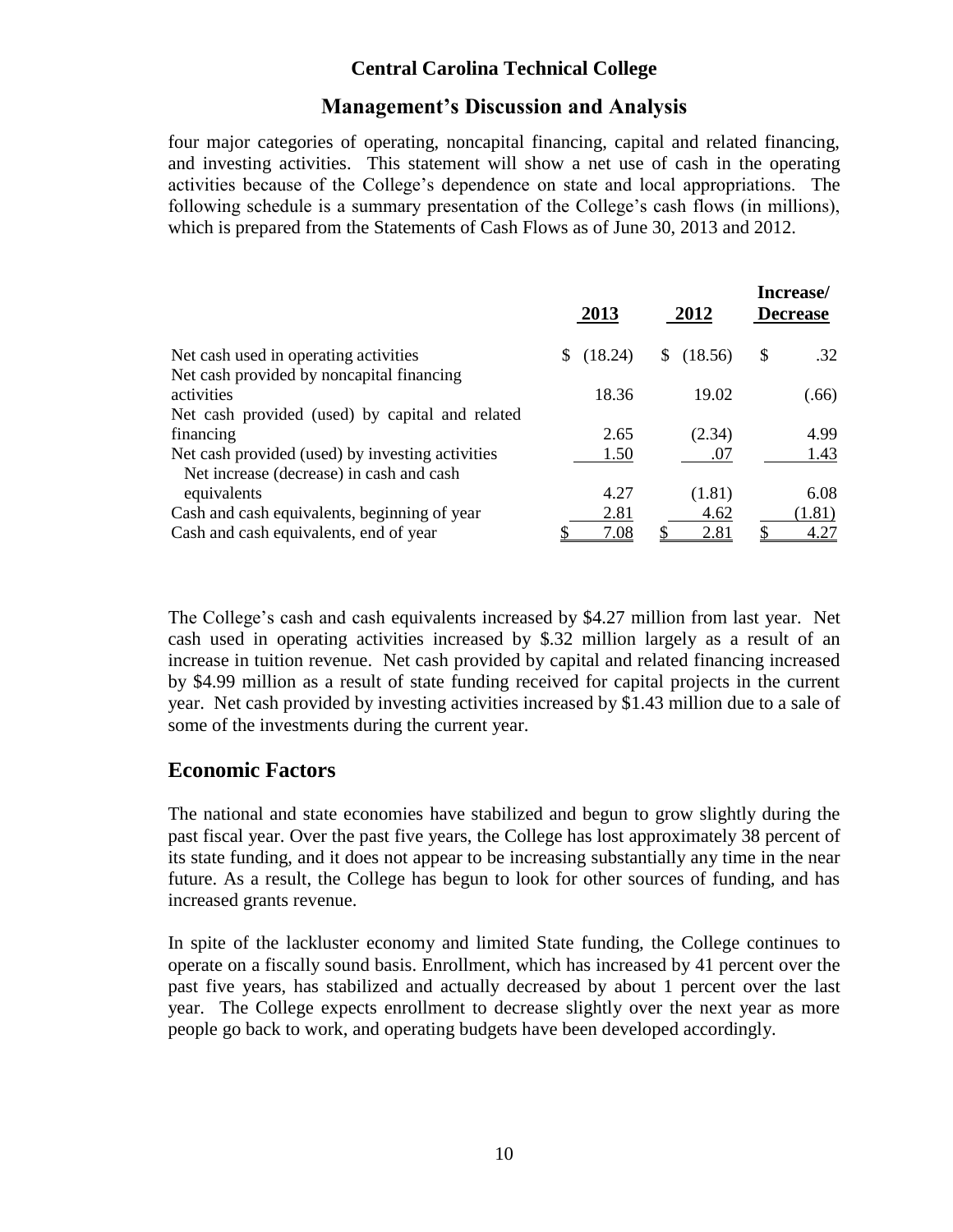## **Central Carolina Technical College Statement of Net Position June 30, 2013**

## **ASSETS**

 $\ddot{\phantom{a}}$ 

 $\ddot{\phantom{0}}$ 

 $\hat{\mathbf{r}}$ 

| <b>Current assets</b>                                       |    |                    |
|-------------------------------------------------------------|----|--------------------|
| Cash and cash equivalents                                   | \$ | 6,824,399          |
| Accounts receivable, net                                    |    | 4,513,653          |
| Inventories                                                 |    | 328,940            |
| Other assets                                                |    | 146,218            |
| <b>Total current assets</b>                                 |    | 11,813,210         |
| <b>Noncurrent assets</b>                                    |    |                    |
| Restricted cash and cash equivalents                        |    | 251,664            |
| Investments                                                 |    | 3,461,936          |
| Capital assets, not being depreciated                       |    | 1,432,439          |
| <b>Construction in Progress</b>                             |    | 285,696            |
| Depreciable capital assets, net of accumulated depreciation |    | 29,918,850         |
| <b>Total noncurrent assets</b>                              |    | 35,350,585         |
| <b>Total assets</b>                                         | \$ | 47, 163, 795       |
|                                                             |    |                    |
| <b>LIABILITIES</b>                                          |    |                    |
| <b>Current liabilities</b>                                  |    |                    |
| Accounts payable                                            | \$ | 271,820            |
| Accrued interest payable                                    |    | 37,841             |
| Accrued payroll and related liabilities                     |    | 454,778            |
| Deferred revenue                                            |    | 6,751,290          |
| Accrued annual leave - current portion                      |    | 88,724             |
| Bonds payable - current portion                             |    | 280,000            |
| Funds held for others                                       |    | 22,856             |
| <b>Total current liabilities</b>                            |    | 7,907,309          |
| <b>Noncurrent liabilities</b>                               |    |                    |
| Accrued annual leave - noncurrent portion                   |    | 800,291            |
| Bonds payable - noncurrent portion                          |    | 1,980,000          |
| <b>Total noncurrent liabilities</b>                         |    | 2,780,291          |
| <b>Total liabilities</b>                                    | \$ | 10,687,600         |
| <b>NET POSITION</b>                                         |    |                    |
|                                                             | S  | 29,376,986         |
| Net investment in capital assets<br>Restricted for:         |    |                    |
|                                                             |    |                    |
| Nonexpendable                                               |    | 251,664            |
| Scholarship                                                 |    |                    |
| Expendable                                                  |    |                    |
| EPA - ETC                                                   |    | 163,643<br>225,209 |
| F.E. Dubose Career Center                                   |    | 6,458,693          |
| Unrestricted                                                |    |                    |
| Total net position                                          | \$ | 36,476,195         |

 $\mathcal{L}_{\mathcal{L}}$ 

 $\Delta$ 

 $\bar{z}$ 

 $\ddot{\phantom{a}}$ 

 $\mathcal{L}^{\mathcal{A}}$ 

 $\mathcal{L}^{\mathcal{L}}(\mathcal{F})$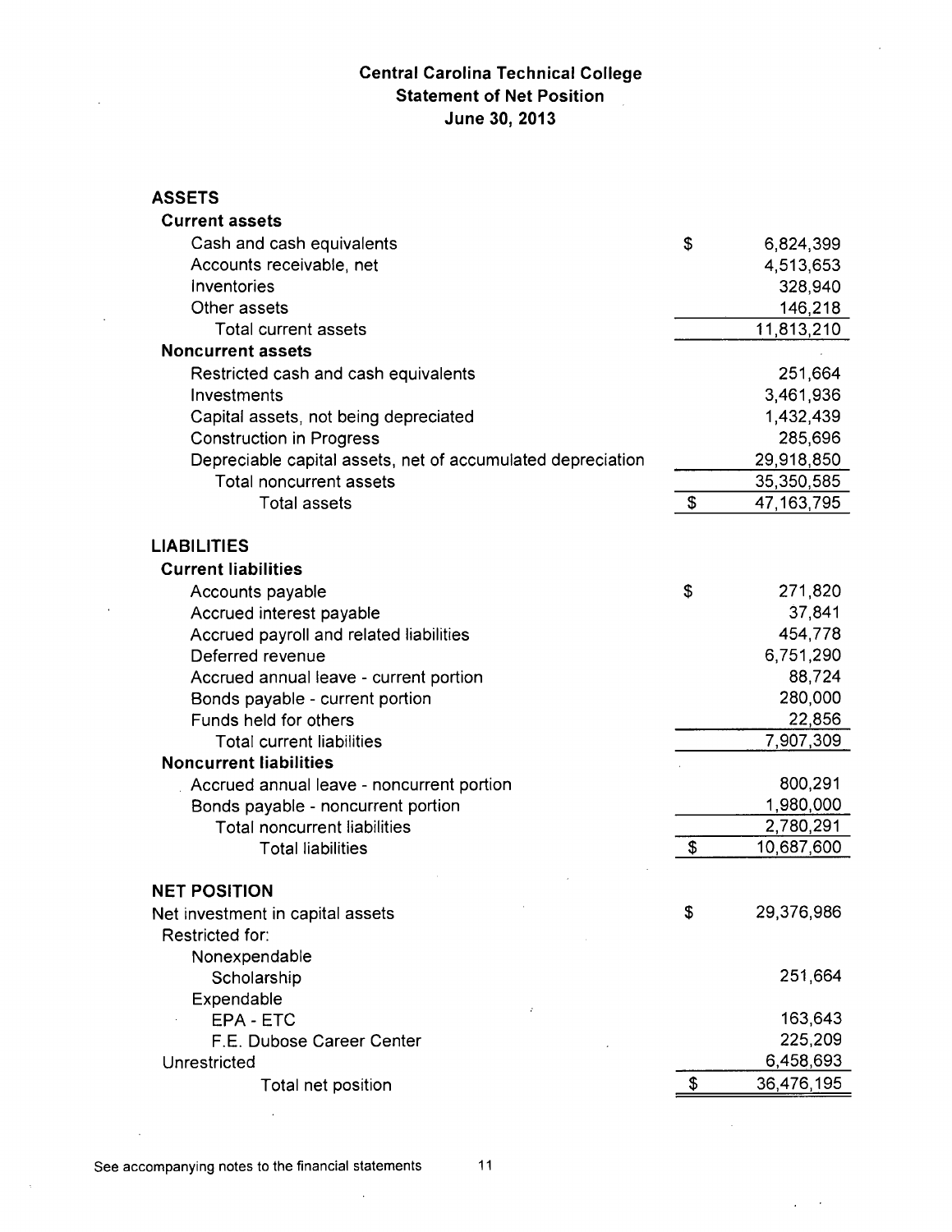# **Statement of Revenues, Expenses and Changes in Net Position**

 $\mathcal{A}$ 

 $\mathcal{A}$ 

**For the Year Ended June 30, 2013** 

| <b>Revenues</b>                                                        |                |              |
|------------------------------------------------------------------------|----------------|--------------|
| <b>Operating Revenues</b>                                              |                |              |
| Student tuition and fees (net of scholarship allowance of \$7,411,549) | \$             | 6,744,700    |
| Federal grants and contracts                                           |                | 1,981,338    |
| State and local grants and contracts                                   |                | 3,551,229    |
| Auxiliary services (net of scholarship allowance of \$1,910,285)       |                | 1,477,077    |
| Other operating revenues                                               |                | 418,937      |
| Total operating revenues                                               |                | 14,173,281   |
| <b>Expenses</b>                                                        |                |              |
| <b>Operating Expenses</b>                                              |                |              |
| <b>Salaries</b>                                                        |                | 14,645,678   |
| <b>Benefits</b>                                                        |                | 4,331,215    |
| Scholarships                                                           |                | 6,084,447    |
| <b>Utilities</b>                                                       |                | 665,861      |
| Supplies and other services                                            |                | 6,877,797    |
| Depreciation                                                           |                | 1,788,066    |
| Total operating expenses                                               |                | 34,393,064   |
| <b>Operating Loss</b>                                                  |                | (20,219,783) |
| <b>Nonoperating Revenues (Expenses)</b>                                |                |              |
| State appropriations                                                   |                | 4,066,782    |
| Local appropriations                                                   |                | 2,181,789    |
| Investment income, net of fair value of investment adjustments         |                | (43, 377)    |
| Interest expense                                                       |                | (137, 523)   |
| Loss on disposal of capital assets                                     |                | (5,396)      |
| Federal grants and contracts                                           |                | 12,288,454   |
| Total nonoperating revenues (expenses)                                 |                | 18,350,729   |
| Loss before capital contributions                                      |                | (1,869,054)  |
| <b>Capital Contributions</b>                                           |                |              |
| Local capital appropriations                                           |                | 6,530        |
| Local capital grants and gifts                                         |                | 788,551      |
| State capital grants and gifts                                         |                | 2,112,236    |
| Total capital contributions                                            |                | 2,907,317    |
| Increase in net position                                               |                | 1,038,263    |
| Net position - beginning of year                                       |                | 35,437,932   |
| Net position - end of year                                             | $\mathfrak{F}$ | 36,476,195   |

 $\mathbb{R}^2$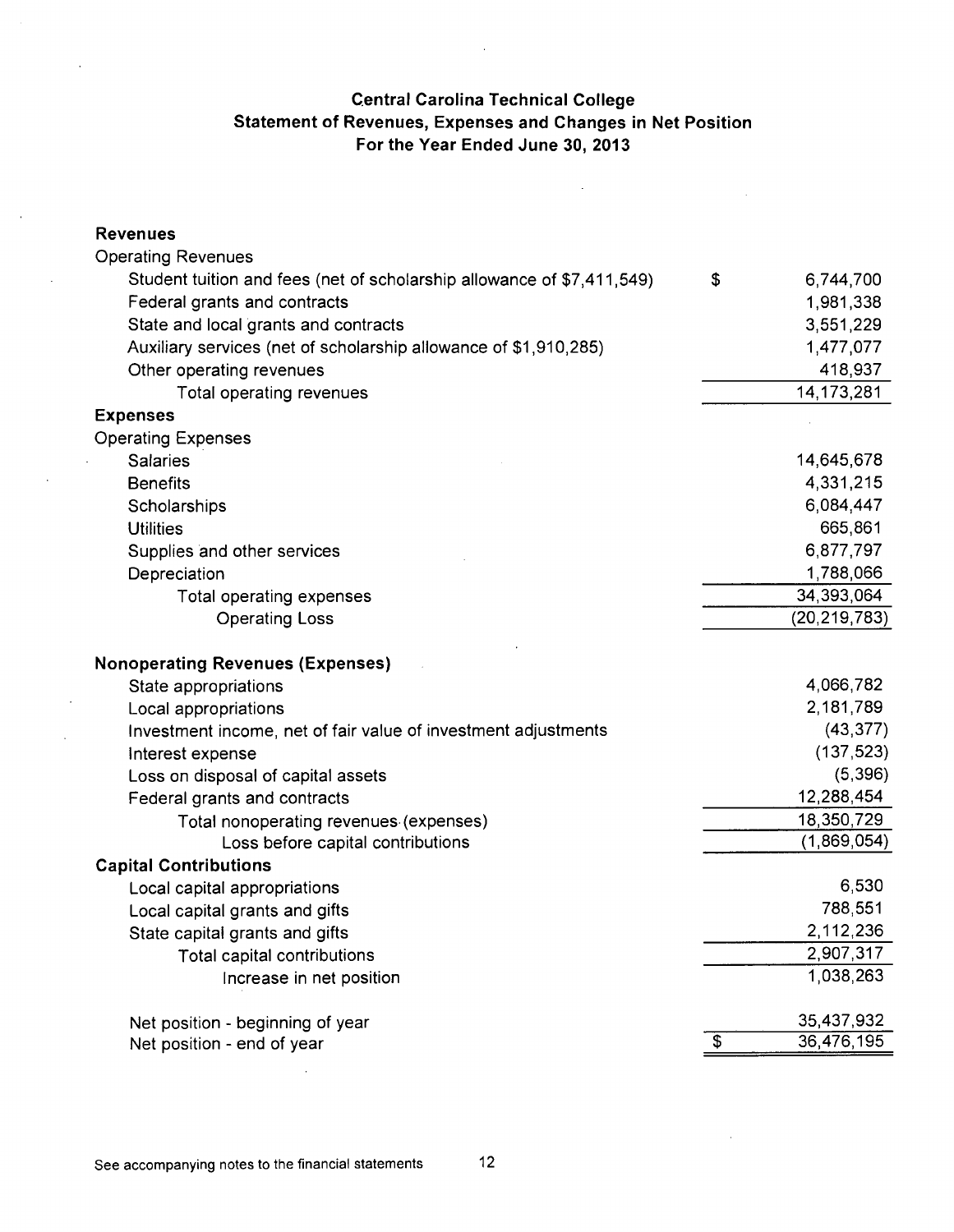## **Central Carolina Technical College Statement of Cash Flows For the Year Ended June 30, 2013**

 $\mathcal{L}$ 

| <b>CASH FLOWS FROM OPERATING ACTIVITIES</b>                                                                                   |                      |
|-------------------------------------------------------------------------------------------------------------------------------|----------------------|
| Tuition and fees                                                                                                              | \$<br>7,004,449      |
| Federal, State and Local grants and contracts                                                                                 | 5,599,153            |
| Auxiliary enterprise charges                                                                                                  | 1,483,367            |
| Other receipts                                                                                                                | 418,937              |
| Payments to vendors                                                                                                           | (13,849,152)         |
| Payments to employees                                                                                                         | (18, 894, 237)       |
| Net cash used by operating activities                                                                                         | (18, 237, 483)       |
| <b>CASH FLOWS FROM NONCAPITAL FINANCING ACTIVITIES</b>                                                                        |                      |
| State appropriations                                                                                                          | 3,912,024            |
| Local appropriations                                                                                                          | 2,186,065            |
| Federal, State and Local grants and contracts nonoperating                                                                    | 12,265,690           |
| Net cash provided by noncapital financing activities                                                                          | 18,363,779           |
| <b>CASH FLOWS FROM CAPITAL AND RELATED FINANCING ACTIVITIES</b>                                                               |                      |
| State and Local capital appropriations                                                                                        | 2,127,232            |
| Federal, State and Local grants and gifts                                                                                     | 2,224,665            |
| Purchase of capital assets                                                                                                    | (1, 305, 143)        |
| Principal paid on capital debt                                                                                                | (260,000)            |
| Interest paid                                                                                                                 | (141, 876)           |
| Net cash provided by capital and related financing activities                                                                 | 2,644,878            |
|                                                                                                                               |                      |
| <b>CASH FLOWS FROM INVESTING ACTIVITIES</b>                                                                                   |                      |
| Proceeds from sale of investment                                                                                              | 1,658,836            |
| Purchase of investment                                                                                                        | (230, 868)           |
| Interest on investments                                                                                                       | 66,778<br>1,494,746  |
| Net cash flows provided by investing activities                                                                               |                      |
| Net increase in cash                                                                                                          | 4,265,920            |
| Cash - beginning of year                                                                                                      | 2,810,143            |
| Cash - end of year                                                                                                            | \$<br>7,076,063      |
| Reconciliation of operating loss to net cash provided (used)<br>by operating activities:                                      |                      |
| Operating income (loss)<br>Adjustments to reconcile net income (loss) to net cash provided<br>(used) by operating activities: | \$<br>(20, 219, 783) |
| Depreciation expense<br>Change in assets and liabilities                                                                      | 1,788,066            |
| Receivables, net                                                                                                              | 233,716              |
| Inventories                                                                                                                   | (49, 938)            |
| Deferred charges and prepaid expenses                                                                                         | (118, 427)           |
| Accounts payable                                                                                                              | (48, 755)            |
| Deferred revenue                                                                                                              | 94,982               |
| Compensated absences                                                                                                          | 82,656               |
| Net cash provided (used) by operating activities                                                                              | \$<br>(18, 237, 483) |
| Noncash investing and capital and related financing activities<br>Contributed capital assets                                  | \$<br>688,552        |

 $\bar{\alpha}$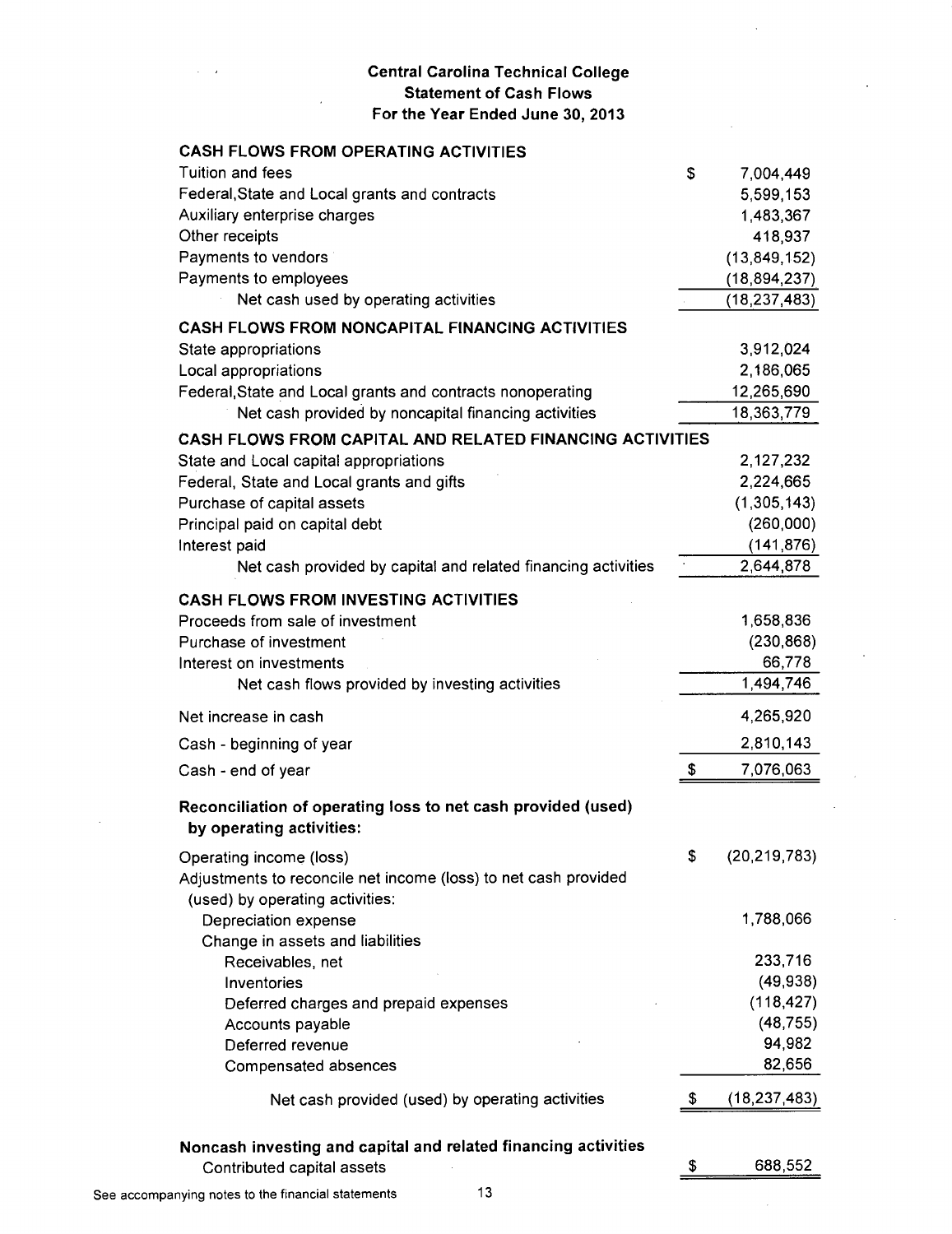## **NOTE 1 -SUMMARY OF SIGNIFICANT ACCOUNTING POLICIES**

The significant accounting policies followed by Central Carolina Technical College **("the College'}**  are described below to enhance the usefulness of the financial statements to the reader.

## **A. Reporting Entity**

Central Carolina Technical College, a member institution of the South Carolina Technical College System, provides a range of educational programs to meet the needs of the adult population of the counties of Sumter, Clarendon, Lee and Kershaw, South Carolina. Included in this range of programs are technical and occupational diploma and associate degree curricula which are in concert with the needs of service area employers. Integral to this mission, Central Carolina Technical College provides a program of continuing education designed to satisfy the occupational demands of employers through retraining and upgrading skills of individual employees. It also provides a variety of developmental education programs, support services and offerings to assist students in meeting their personal and professional educational objectives.

The College's primary funding sources are student tuition, state and local support, and state and federal grants and contracts.

The financial reporting entity, as defined by the Governmental Accounting Standards Board (GASB) consists of the primary government, organizations for which the primary government is financially accountable and other organizations for which the nature and significance of their relationship with the primary government are such that exclusion could cause the financial statements to be misleading or incomplete. Accordingly, the financial statements include the accounts of Central Carolina Technical College, as the primary government. As discussed in Note 18, the accounts of the F.E. Dubose Career Center are included in the basic financial statements, and also reported separately in supplemental schedules. The College evaluates potential component units on an annual basis, and presents component units that meet the requirements of GASB Statement No. 14, The Financial Reporting Entity, GASB Statement No. 39, Determining Whether Certain Organizations Are Component Units-an amendment of GASB Statement No. 14, and GASB Statement No. 61, The Financial Reporting Entity: Omnibus-an amendment of GASB Statements No. 14 and No. 34. As of June 30, 2013, the College has determined there are no significant component units. Central Carolina Technical College has determined that it is not a component of another entity. The College is part of the primary government of the State of South Carolina and is reported in the Higher Education Fund of the state.

#### **B. Financial Statements**

The financial statements of the College have been prepared to meet the requirements of the Governmental Accounting Standards Board ("GASB") Statement No. 34, Basic Financial Statements and Management's Discussion and Analysis for State and Local Governments, and GASB Statement No. 35, Basic Financial Statements and Management's Discussion and Analysis for Public Colleges and Universities, GASB Statement No. 62, Codification of Accounting and Financial Reporting Guidance Contained in Pre-November 30, 1989 FASB and A/CPA Pronouncements and related statements and amendments. The financial statement presentation provides a comprehensive, entity-wide perspective of the College's net position, revenues, expenses and changes in net position and cash flows.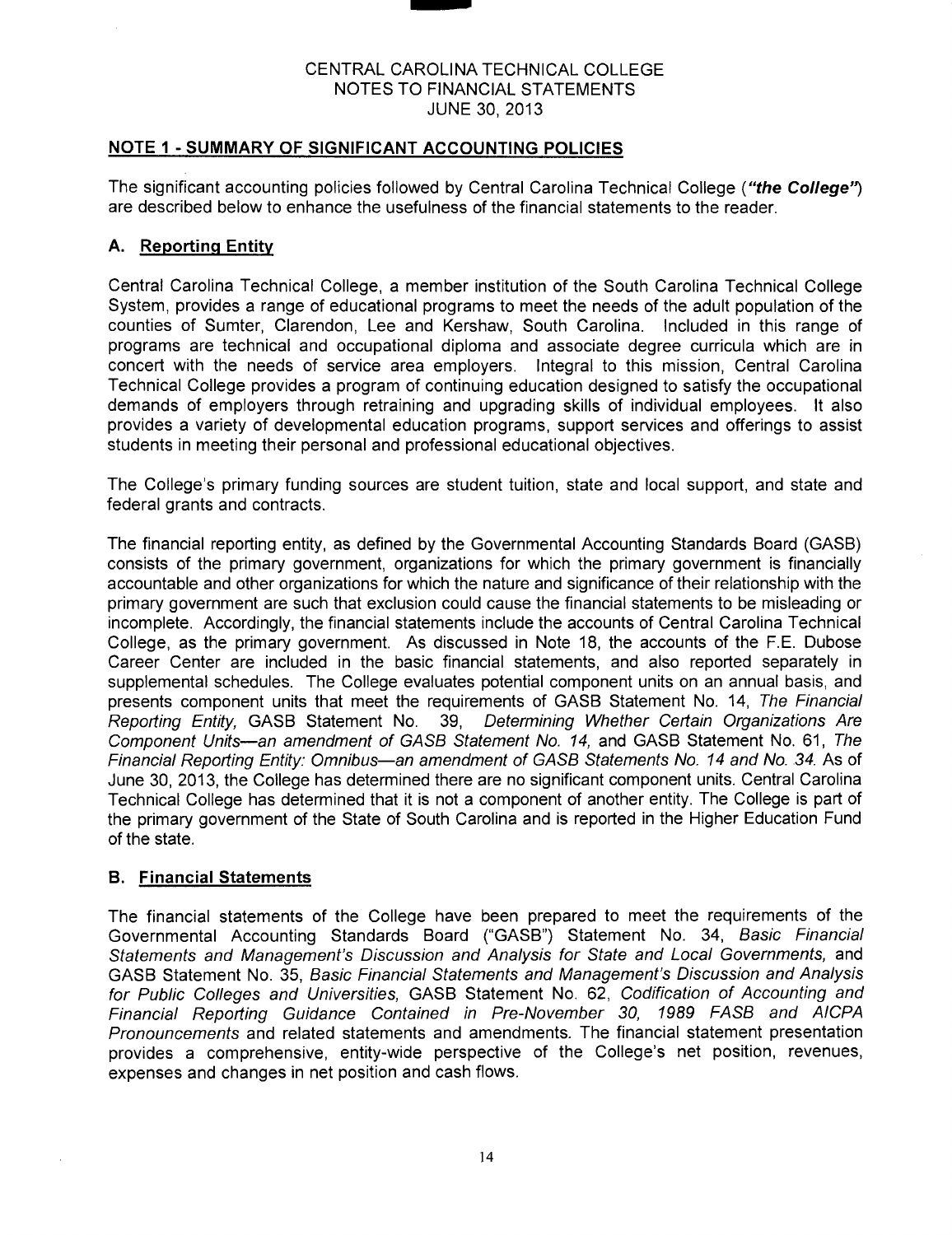#### **NOTE 1 -SUMMARY OF SIGNIFICANT ACCOUNTING POLICIES**  (continued)

## **C. Measurement Focus and Basis of Accounting**

For financial reporting purposes, the College is considered a special-purpose government engaged only in business-type activities. Accordingly, the College's financial statements have been presented using the economic resources measurement focus and the accrual basis of accounting. Under the accrual basis, revenues are recognized when earned, and expenses are recorded when an obligation has been incurred. Student tuition and auxiliary enterprise fees are presented net of scholarships and fellowships applied to student accounts, while other payments made directly are presented as scholarship expenses. All significant intra-institutional transactions have been eliminated.

## **D. Cash and cash equivalents**

For purposes of the Statement of Cash Flows, the College considers all highly liquid investments, such as a certificate of deposit, maturing within three months from the date of acquisition to be cash equivalents. Funds invested through the State of South Carolina State Treasurer's office are also considered cash equivalents.

## **E. Investments**

Deposits and investments for the College are governed by the South Carolina Code of Laws, Section 11-9-660, "Investments of Funds". GASB Statement No. 40, Deposits and Investment Risk Disclosures - an amendment to GASB Statement No. 3 requires disclosures related to deposit risks, such as custodial credit risk, and investment risks, such as credit risk (including custodial credit risk and concentrations of credit risks) and interest rate risk. The College accounts for its investments at fair value in accordance with GASB Statement No. 31, Accounting and Financial Reporting for Certain Investments and for External Investment Pools. Changes in unrealized gain (loss) on the fair value of investments are reported as a component of investment income in the statement of revenues, expenses and changes in net position.

#### **F. Inventories**

Inventories consist of bookstore books and supplies. Such items are recorded at latest invoice price which approximates the first-in-first-out, lower of cost or market basis.

#### **G. Accounts Receivable and Payables**

Accounts receivable are stated net of an allowance for uncollectible accounts. After the College has exhausted all traditional means of collecting delinquent student's accounts, it is authorized and obligated to submit such accounts to the S.C. Department of Revenue for collection through state tax refunds. Accounts receivable also include amounts due from the Federal government, state and local governments, or private sources, in connection with reimbursement of allowable expenditures made pursuant to the College's grants and contracts. See Note 3 for details.

Allowances for losses for student accounts receivable are established based upon actual losses experienced in prior years and evaluations of the current account.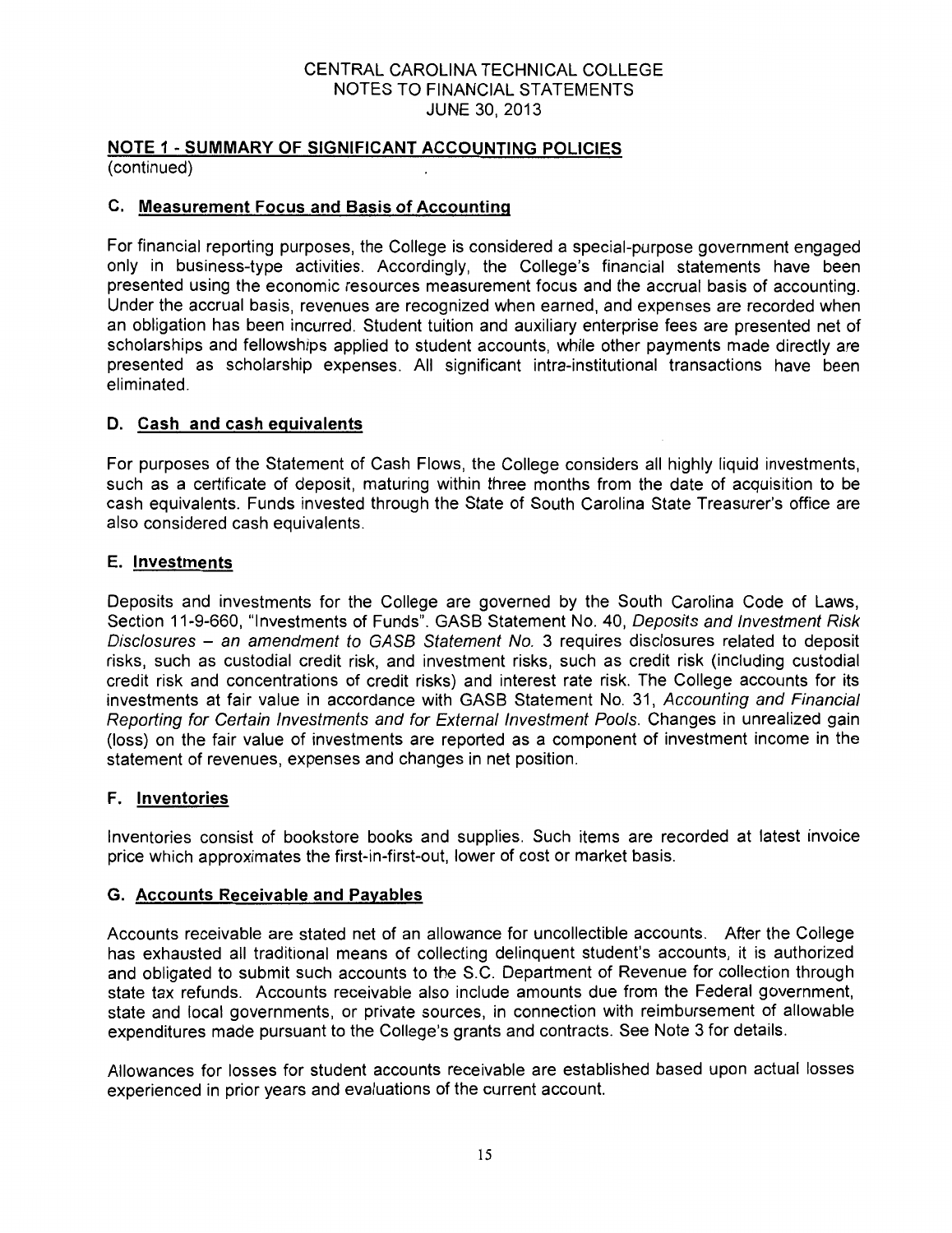# **NOTE 1 - SUMMARY OF SIGNIFICANT ACCOUNTING POLICIES**

(continued)

## **G. Accounts Receivable and Payables**

(continued)

Accounts payable consist of goods received or services rendered on or before June 30 and paid after June 30. It can also include funds due to grantees.

## **H. Deferred Revenues**

Deferred revenues include amounts received for tuition and fees prior to the end of the fiscal year but related to the subsequent accounting period. Deferred revenues also include amounts received from grant and contract sponsors that have not yet been earned.

## I. **Deferred Outflows/Inflows of Resources**

In addition to assets, the statement of net position will sometimes report a separate section for deferred outflows of resources. This separate financial statement element, deferred outflows of resources, represents a consumption of net position that applies to a future period(s) and so will not be recognized as an outflow of resources (expense/expenditure) until then. The College does not have any items that qualify for reporting in this category.

In addition to liabilities, the statement of net position will sometimes report a separate section for deferred inflows of resources. This separate financial statement element, deferred inflows of resources, represents an acquisition of net position that applies to a future period(s) and so will not be recognized as an inflow of resources (revenue) until that time. The College does not have any items that qualify for reporting in this category.

## **J. Capital Assets**

Capital assets are recorded at cost at the date of acquisition or fair market value at the date of donation in the case of gifts. The College follows capitalization guidelines established by the State of South Carolina. All land is capitalized, regardless of cost. The College capitalizes movable personal property with a unit value in excess of \$5,000 and a useful life in excess of two years and depreciable land improvements, buildings and improvements, and intangible assets costing in excess of \$100,000.

Depreciation is computed using the straight-line method over the estimated useful lives of the assets, generally 15 to 50 years for buildings and improvements and land improvements and 2 to 25 years for machinery, equipment, and vehicles. Land and construction in progress are not depreciated.

## **K. Classification of Revenues**

The College has classified its revenues as either operating or nonoperating revenues according to the following criteria:

Operating revenues: Operating revenues generally result from exchange transactions to provide goods or services related to the College's principal ongoing operations. These revenues include (1) student tuition and fees received in exchange for providing educational services, and other

 $\bullet$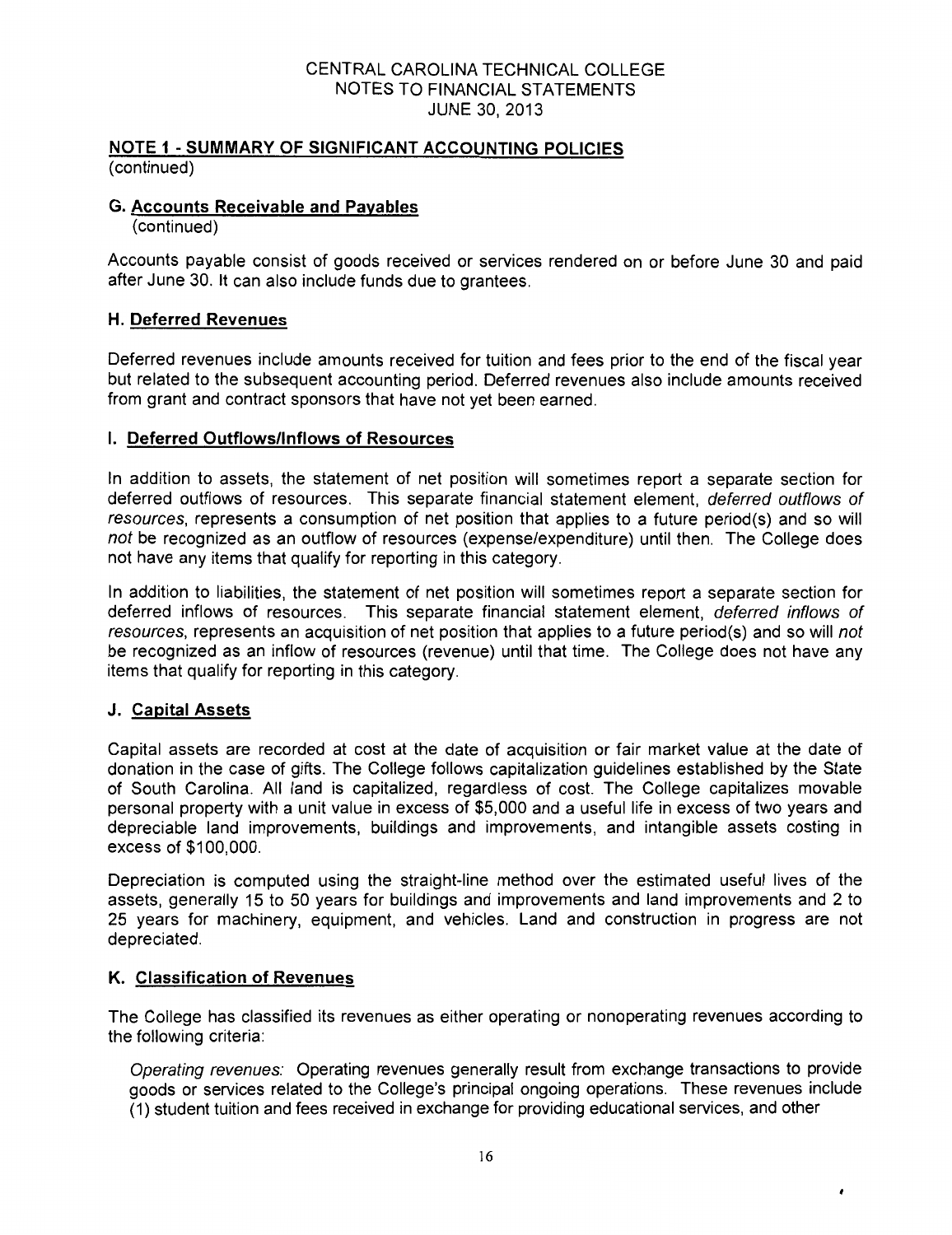#### **NOTE 1 -SUMMARY OF SIGNIFICANT ACCOUNTING POLICIES**  (continued)

#### **K. Classification of Revenues**

(continued)

related services to students; (2) receipts for scholarships where the provider has identified the student recipients; (3) fees received from organizations and individuals in exchange for miscellaneous goods and services provided by the College; and (4) grants and contracts that are essentially the same as contracts for services that finance programs the College would not otherwise undertake.

Nonoperating revenues: Nonoperating revenues include activities that have the characteristics of nonexchange transactions. These revenues include gifts and contributions, appropriations, investment income, and any grants and contracts that are not classified as operating revenue or restricted by the grantor to be used exclusively for capital purposes.

#### Scholarship discounts and allowances

Student tuition and fee revenues are reported net of scholarship discounts and allowances in the statement of revenues, expenses and changes in net position. Scholarship allowances are the difference between the stated charge for goods and services provided by the College, and the amount that is paid by students and/or third parties making payments on the students' behalf. Certain grants, such as Pell and other Federal, state or nongovernmental programs are recorded as either operating or non-operating revenues in the College's financial statements. To the extent that revenues from such programs are used to satisfy tuition and fees and other student charges, the College has recorded a scholarship discount and allowance.

#### **L. Classification of Expenses**

The College has classified its expenses as either operating or nonoperating expenses according to the following criteria:

Operating expenses: Operating expenses generally result from the purchasing of goods or services related to the College's principal ongoing operations. These expenses include (1) salaries and benefits paid to employees for providing educational services and other related services to students; (2) utilities to maintain the educational buildings; (3) supplies and services for goods and services provided to the College; (4) scholarship expenses for student financial assistance; and (5) depreciation expense for capital items.

Nonoperating expenses: Nonoperating expenses include activities that have the characteristics of nonexchange transactions. These expenses include interest expense and loss on disposal of assets.

#### **M. Auxiliary Enterprises Activities**

Auxiliary enterprise revenues primarily represent revenues generated by bookstore and vending operations. Revenues of the auxiliary enterprise activities and related expenses of college departments have been eliminated.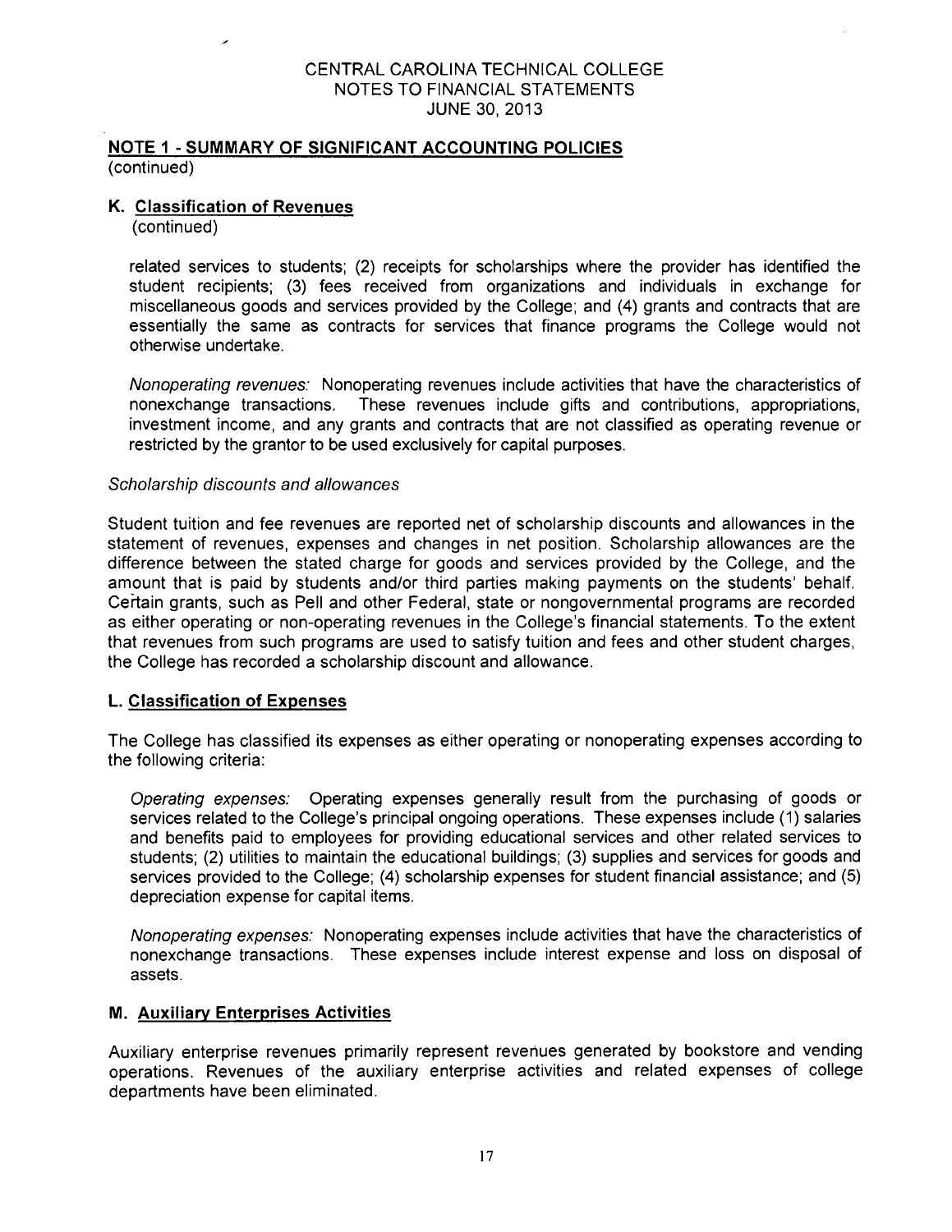#### **NOTE 1 -SUMMARY OF SIGNIFICANT ACCOUNTING POLICIES**  (continued)

#### **N. Net Position**

The College's net position is classified as follows:

Net investment in capital assets: This represents the College's total investment in capital assets, net of accumulated depreciation, and capital related deferred outflows of resources (when applicable) and net of outstanding debt obligations related to those capital assets, and deferred inflows of resources (when applicable). To the extent debt has been incurred but not yet expended for capital assets, such amounts are not included as a component of investment in capital assets.

Restricted net position - expendable: Restricted expendable net position includes resources in which the College is legally or contractually obligated to spend resources in accordance with restrictions imposed by external third parties.

Restricted net position - nonexpendable: Nonexpendable restricted net position consists of endowment and similar type funds in which donors or other outside sources have stipulated, as a condition of the gift instrument, that the principal is to be maintained inviolate and in perpetuity, and invested for the purpose of producing present and future income, which may either be expended or added to principal.

Unrestricted net position: Unrestricted net position represents resources derived from student tuition and fees, appropriations, and sales and services of educational departments and auxiliary enterprises. These resources are used for transactions relating to the educational and general operations of the College, and may be used at the discretion of the governing board to meet current expenses for any purpose. These resources also include auxiliary enterprises, which are substantially self-supporting activities that provide services for students, faculty and staff.

The College's policy in regards to restricted net position is to first apply restricted resources when an expense is incurred for purposes of which both restricted and unrestricted net position are available.

#### **0. Compensated Absences**

The College has accrued a liability for employees' vested vacation pay. The liability for accrued compensated absences includes all accrued leave, including unused holidays, and related fringe benefits. Other compensated absences, such as sick pay, do not vest; accordingly, no liability is accrued.

#### **P. Capitalized Interest**

The College capitalizes as a component of construction in progress interest cost in excess of earnings on debt associated with capital projects that will be capitalized in the applicable capital asset categories upon completion. The College did not capitalize any interest expense during the year. The college used cash to acquire items for construction in progress expenses.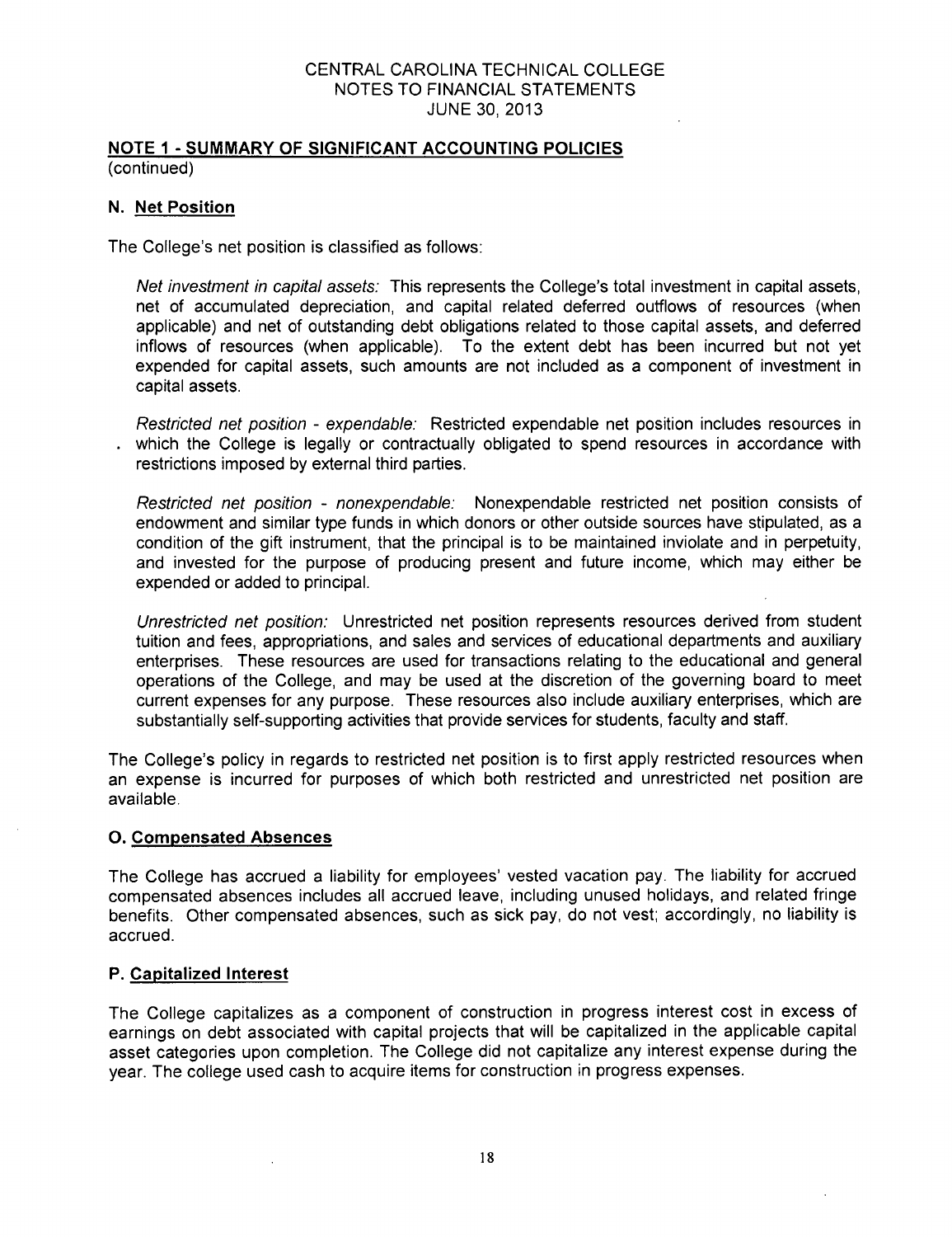# **NOTE 1 -SUMMARY OF SIGNIFICANT ACCOUNTING POLICIES**

(continued)

#### *Q.* **Accounting Estimates**

The preparation of financial statements in accordance with generally accepted accounting principles requires management to make estimates and assumptions. These estimates and assumptions affect the reported amounts of assets and liabilities and disclosure of contingent assets and liabilities at the date of the financial statements and the reported amounts of revenues and expenses during the reporting period. Actual results could differ from those estimates.

#### **NOTE 2- CASH, DEPOSITS AND INVESTMENTS**

The following schedule reconciles cash and investments as reported on the Statement of Net Position to footnote disclosure provided for deposits and investments.

Statement of Net Position:

| Cash and cash equivalents                                                                                                                        | \$6,824,399                                  |
|--------------------------------------------------------------------------------------------------------------------------------------------------|----------------------------------------------|
| Restricted cash and cash equivalents                                                                                                             | 251,664                                      |
| Investments                                                                                                                                      | 3.461,936                                    |
| TOTAL STATEMENT OF NET POSITION                                                                                                                  | \$10,537,999                                 |
| Notes to Financial Statements:                                                                                                                   |                                              |
| Carrying value of deposits:<br>Held by financial institutions<br>Held by state treasurer<br>Repurchase agreement<br>Cash on hand<br>Investments: | \$1,052,376<br>5,388,413<br>634,234<br>1.040 |
| <b>Certificates of Deposits</b>                                                                                                                  | 1,750,000                                    |
| Federal Home Loan Bank                                                                                                                           | 1,711,936                                    |
| TOTAL                                                                                                                                            | <u>10,537,999</u>                            |

#### **Deposits:**

The "deposit" classification is used only in the notes, not on the face of the statement of net position or balance sheet. Deposits include only cash on hand, cash in bank accounts, money market funds and certificates of deposits.

Restricted cash includes \$251,664 held for scholarship endowment. The endowment had earnings of \$493.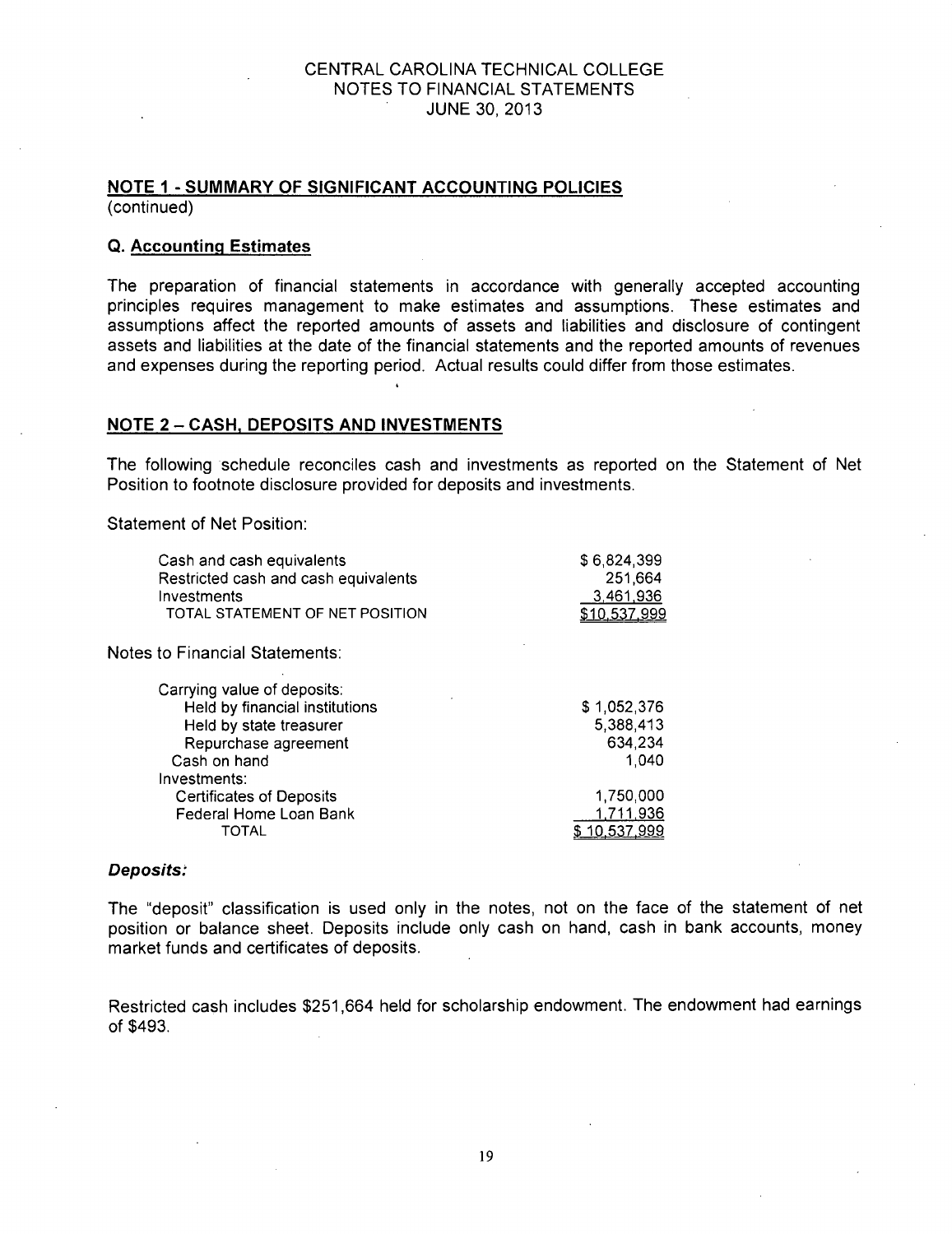## **NOTE 2- CASH, DEPOSITS AND INVESTMENTS**

(continued)

#### **Deposits:**

(continued)

#### Deposits Policy

The State's policy, by law, requires all banks or savings and loan associations that receive state funds deposited by the College, to secure the deposits by deposit insurance, surety bonds, collateral securities, or letters of credit to protect the College against any loss.

#### Custodial Credit Risk

Custodial credit risk for deposits is the risk that, in the event of the failure of a depository financial institution, the College will not be able to recover deposits or will not be able to recover the value of collateral securities that are in the possession of an outside party if the counterparty to the deposit transaction fails. Deposits include cash and cash equivalents on deposit in banks, overnight repurchase agreements, and money market accounts. The College does not have a policy that limits holding of securities by counterparties.

As of June 30, 2013, the deposits for Central Carolina Technical College outside of the State Treasurer were \$1,686,610 and the bank balances were \$1,819,369. Of these, \$1,451,309 were exposed to custodial credit risk as uninsured and collateralized with securities held by the pledging institution or their trust department or agent for the College but not in the College's name.

The College did not incur any losses in the year ended June 30, 2013 due to default by counterparties.

#### Foreign Currency Risk

Foreign currency risk is the risk that changes in exchange rates will adversely affect the fair value of a deposit. Pursuant to state law, the College does not maintain deposits that are denominated in a currency other than the United States dollar; therefore, the College is not exposed to this risk.

#### **Investments:**

The College's investments at June 30, 2013 are held by certain financial institutions in the College's name. The fair value of investments at June 30, 2013 consists solely of certificates of · deposits, and Federal National Mortgage Association (FNMA) bonds. All of the investments for the reporting period were either US Treasury and agency obligations, or fully insured or collateralized certificates of deposits.

Investments, including the College's investment in the South Carolina Local Government Investment Pool, are carried at fair value based upon quoted market prices. The total fair value of the Pool is apportioned to the entities with funds invested on an equal basis for each share owned.

In addition, South Carolina state statutes authorize the College to invest in the South Carolina Local Government Investment Pool (SCLGIP). The SCLGIP is an investment trust fund created pursuant to Section 6-6-10 of the South Carolina Code of Laws and administered by the State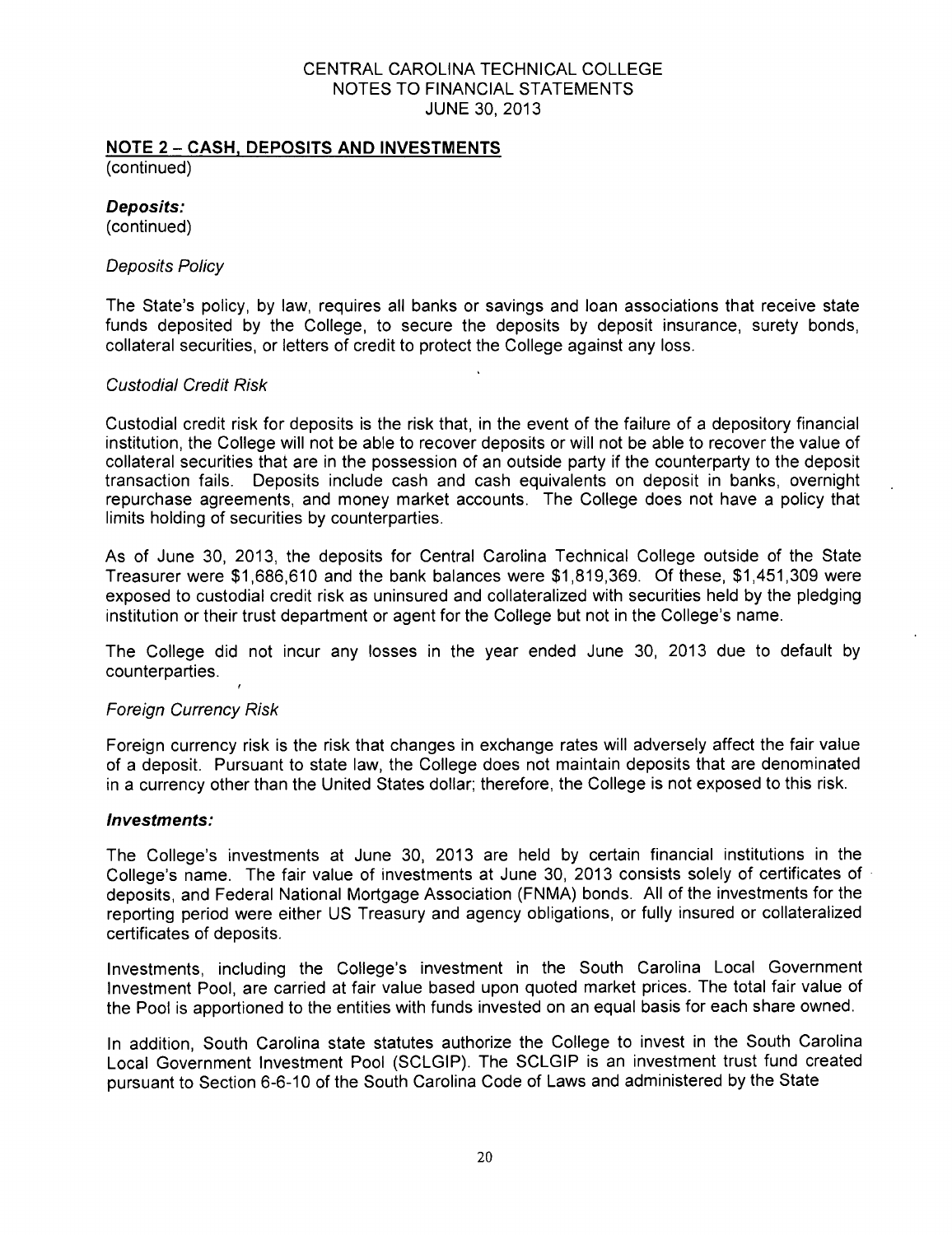#### **NOTE 2- CASH, DEPOSITS AND INVESTMENTS**

(continued)

#### **Investments:**

(continued)

Treasurer, in which public monies under the custody of any political subdivision in excess of current needs may be deposited. The SCLGIP is permitted to purchase obligations of the United States, its agencies and instrumentalities, and any corporation within the United States if such obligations bear any of the three highest ratings of at least two nationally recognized ratings services. The SCLGIP is a 2a7-like pool, which is not registered with the Securities and Exchange Commission (SEC) as an investment company but has a policy that it will operate in a manner consistent with the SEC's rule 2a7 of the Investment Company Act of 1940.

#### Custodial Credit Risk

Custodial credit risk for investments is the risk that, in the event of the failure of a counterparty to a transaction, the College will not be able to recover the value of investments or collateral securities that are in the possession of an outside party.

As of June 30, 2013, the College's investments were held in the College's name by the College's custodial bank; the underlying securities were held in the name of the custodial bank for the College.

The College does not have a policy that limits holding of securities by counterparties.

#### Interest Rate Risk

Interest rate risk is the risk that changes in interest rates of debt investments will adversely affect the fair value of an investment. It occurs because potential purchasers of debt securities will not pay the face value of the securities if interest rates subsequently increase, thereby affording potential purchasers more favorable rates on essentially equivalent securities. Part of the interest rate risk experienced with debt securities is maturity risk. The College's interest rate risk policy is to structure its investment portfolio so securities mature to meet cash requirements for ongoing operations to prevent the need to liquidate securities prior to maturity. The only debt investment as of June 30, 2013, was FNMA bonds with a market value of \$1,711,936. The interest rate for the bonds is 2.5% and they are callable on 9/27/13.

#### Credit Risk

Credit risk is the risk that an issuer or other counterparty to an investment will not fulfill its obligations. The College's credit risk policy mitigates potential for loss of principal by purchasing only high investment grade fixed-income securities that are fully insured or collateralized.

#### Concentration of Credit Risk

Concentration of credit risk is the risk of loss attributed to the magnitude of a government's investment in a single issuer. The College's policy for reducing the risk is to only invest in US Treasury and agency obligations, or fully insured or collateralized certificates of deposits and repurchase agreements. The FNMA bonds have a Moody's rating of Aaa and S&P rating of AA+.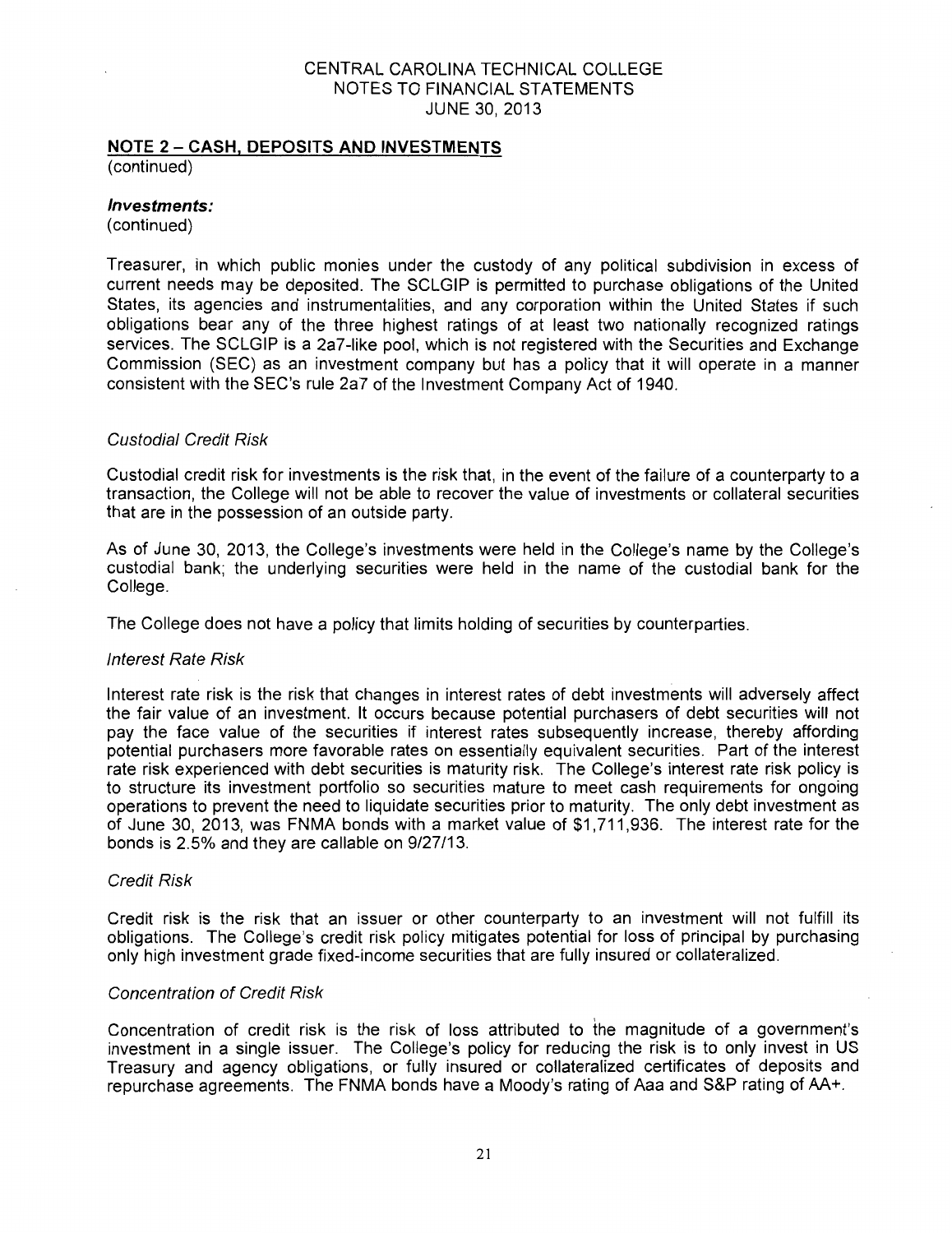## **NOTE 2 -CASH, DEPOSITS AND INVESTMENTS**

(continued)

#### **Investments:**

(continued)

As of June 30, 2013, the College had all of its investments in fully insured certificates of deposits and FNMA bonds and the state investment pool.

#### Foreign Currency Risk

Foreign currency risk is the risk that changes in exchange rates will adversely affect the fair value of an investment. Pursuant to state law, the College does not maintain investments that are exposed to this risk.

#### **NOTE 3- ACCOUNTS RECEIVABLE**

Accounts receivable as of June 30, 2013, are summarized as follows:

| Student accounts receivable          | \$3,434,944 |
|--------------------------------------|-------------|
| Allowance for uncollectible accounts | (192, 728)  |
| Federal grants and contracts         | 236,131     |
| State grants and contracts           | 915,296     |
| County appropriation                 | 25,056      |
| Other                                | 94.954      |
| Total accounts receivable            | \$4,513,653 |

#### **NOTE 4 - LEASE OBLIGATIONS**

The College had two operating lease obligations as of June 30, 2013 with non-state entities. The first lease expires June 30, 2015 and has monthly payments of \$1,240. The second lease expired June 30, 2013 for photocopy equipment and had monthly payments of \$5,329. Operating lease expense during fiscal year 2013 was \$78,828. Future minimum operating lease obligations are as follows:

| <b>FYE</b> |               |  |
|------------|---------------|--|
| 2014       | 14,880<br>S.  |  |
| 2015       | 14,880        |  |
| Total      | <u>29,760</u> |  |

The college entered into an operating lease to replace the expired lease in July 2013 for photocopy equipment. Future minimum operating lease obligations are as follows:

| FYE   |   |         |
|-------|---|---------|
| 2014  | S | 31,756  |
| 2015  |   | 31,756  |
| 2016  |   | 31,756  |
| 2017  |   | 31,756  |
| 2018  |   | 31,756  |
| Total |   | 158.780 |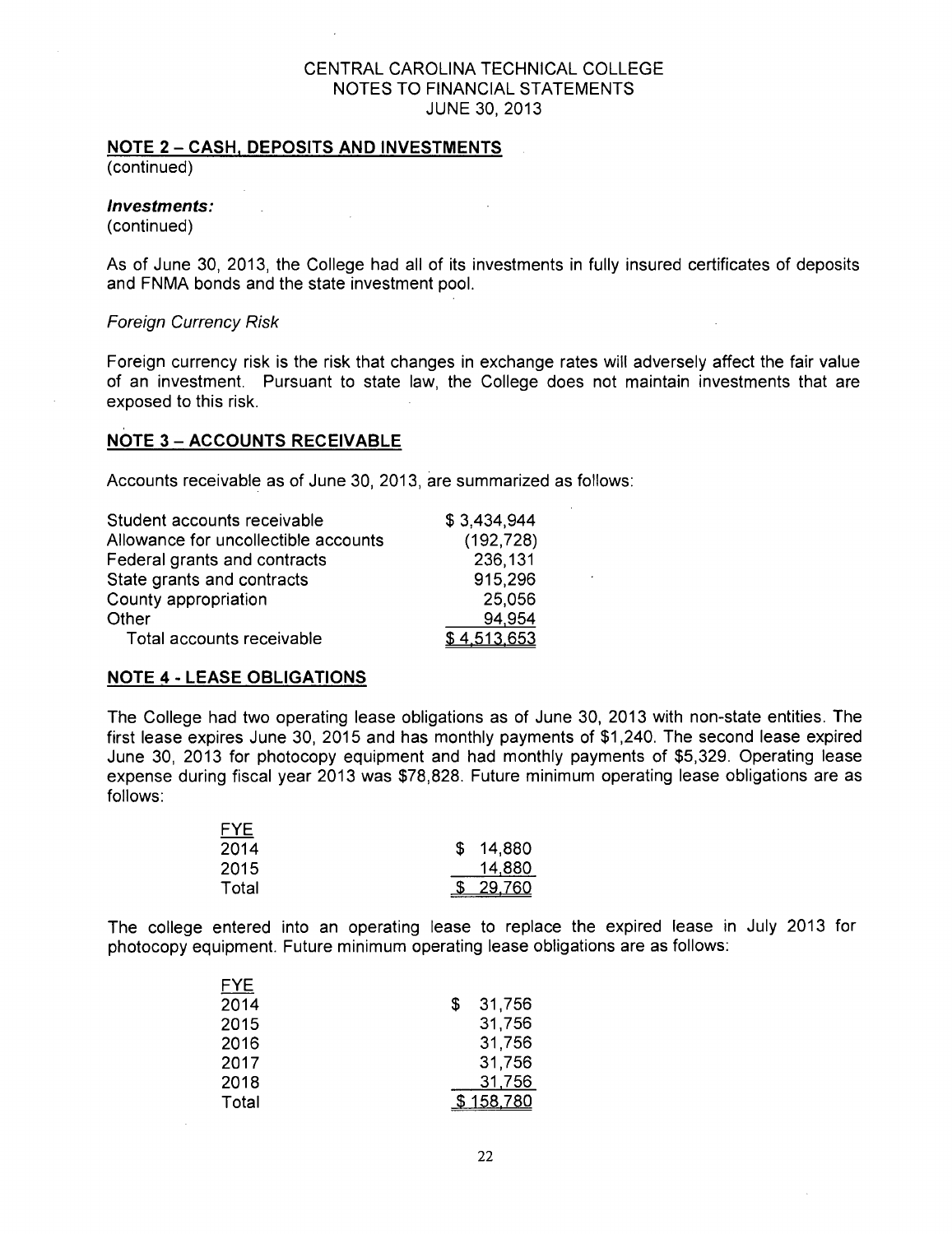## **NOTE 5 - CAPITAL ASSETS**

|                                            | Balance         |               |                     |               | Balance          |
|--------------------------------------------|-----------------|---------------|---------------------|---------------|------------------|
| Capital assets not being depreciated:      | June 30, 2012   | Increases     | Decreases           | Transfers     | June 30, 2013    |
| Land and improvements                      | £<br>936,496    | S<br>495,943  | -S<br>$\sim$        | <b>S</b><br>٠ | S<br>1,432,439   |
| Construction in progress                   |                 | 285,696       |                     |               | 285,696          |
| Total capital assets not being depreciated | 936,496         | 781,639       |                     |               | 1,718,135        |
| Depreciable capital assets:                |                 |               |                     |               |                  |
| Buildings and improvements                 | 37,831,270      | 457,792       |                     | 2             | 38,289,062       |
| Machinery, equipment, and other            | 4,642,655       | 817,722       | (167, 163)          | (58, 987)     | 5,234,227        |
| Vehicles                                   | 490,251         | 26,062        | (13, 491)           | 58,987        | 561,809          |
| Depreciable land improvements              | 2,166,690       |               |                     | (2)           | 2,166,690        |
| Total depreciable capital assets at        |                 |               |                     |               |                  |
| historical cost                            | 45,130,866      | 1,301,576     | (180, 654)          |               | 46,251,788       |
| Less accumulated depreciation for:         |                 |               |                     |               |                  |
| Buildings and improvements                 | (10, 473, 650)  | (1,017,010)   |                     |               | (11,490,660)     |
| Machinery, equipment, and other            | (3, 213, 083)   | (616, 600)    | 161 767             |               | (3,667,916)      |
| Vehicles                                   | (428, 865)      | (30, 465)     | 13,491              |               | (445, 839)       |
| Depreciable land improvements              | (604, 532)      | (123, 991)    |                     |               | (728, 523)       |
| Total accumulated depreciation             | (14, 720, 130)  | (1,788,066)   | 175,258             |               | (16, 332, 938)   |
| Depreciable capital assets, net            | 30,410,736      | (486, 490)    | (5,396)             |               | 29,918,850       |
| Capital assets, net                        | 31,347,232<br>S | 295,149<br>\$ | $(5.396)$ \$<br>- S |               | 31,636,985<br>-5 |

## **NOTE 6- BONDS PAYABLE**

In fiscal year 2010, the College issued \$3,000,000 in Special Fee Revenue Bonds series 2010A for \$1,500,000 and series 2010B for \$1,500,000. These bonds are payable solely from and secured by a pledge of revenues derived from the imposition of a \$164 special tuition fee on the curriculum students of the College, which resulted in revenue of \$1,289,867 in fiscal year 2013. The proceeds of these bonds were used for the construction of the Health Sciences facility, which was completed in fiscal year 2011.

These bonds mature annually on March 1 with principal amounts ranging from \$115,000 to \$180,000 each with applicable semi-annual interest at 5.63%. The bonds were issued as taxable Recovery Zone Economic Development (2010A) and Build America (2010B) bonds. Under the Recovery Zone Economic Development Bonds Program, the College will receive a rebate from the Federal Government in an amount equal to 45% of the interest paid on the Bond, resulting in an effective rate of 3.0965%. Under the Build America Bonds Program, the College will receive a rebate from the Federal Government in an amount equal to 35% of the interest paid on the Bond, resulting in an effective rate of 3.6595%.

As a result of the federal sequestration reduction in fiscal year 2013, the College's rebates for the September 1, 2013 interest payment were reduced by 8.7%, or \$2,214. At this time it is not known if this reduction is permanent; therefore, the following chart assumes the full rebates will be received in the future.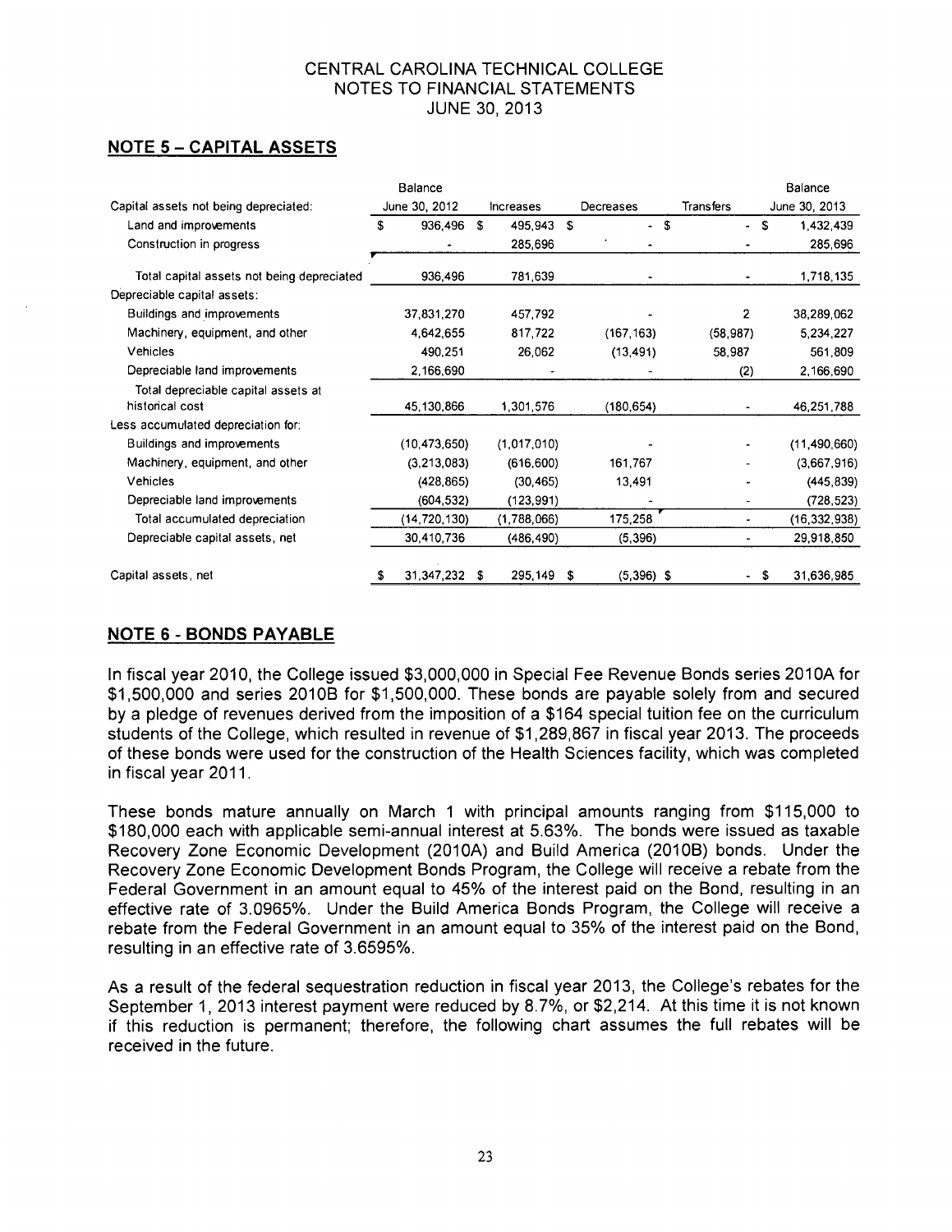#### **NOTE 6- BONDS PAYABLE**

(continued)

Revenue Bonds-Series 2010A & 2010B:

|           | Principal     | Interest  | Total        | Interest    |
|-----------|---------------|-----------|--------------|-------------|
|           | Payment       | Payment   | Payments     | Rebate      |
| 2014      | 280,000<br>\$ | \$127,238 | 407,238<br>S | 50,895)     |
| 2015      | 290,000       | 111,474   | 401,474      | 44,590)     |
| 2016      | 300,000       | 95,147    | 395,147      | 38,059)     |
| 2017      | 320,000       | 78,257    | 398,257      | 31,303      |
| 2018      | 340,000       | 60,241    | 400,241      | 24,096)     |
| 2019-2020 | 730,000       | 61,930    | 791,930      | 24,772)     |
| Total     | \$2,260,000   | \$534,287 | \$2,794,287  | \$(213,715) |

#### **NOTE 7- LONG TERM LIABILITIES**

Long-term liability activity for the year ended June 30, 2013 was as follows:

|                                     | <b>June 30,</b><br>2012 | Reductions<br>Additions |           | June 30,<br>2013 | Due Within<br>One Year. |
|-------------------------------------|-------------------------|-------------------------|-----------|------------------|-------------------------|
| Bonds and Notes Payable             |                         |                         |           |                  |                         |
| Special Fee Revenue Bonds           | \$2,520,000             | S.<br>$\sim$            | \$260,000 | \$2,260,000      | - \$<br>280,000         |
| <b>Accrued Compensated Absences</b> | 806.359                 | 177.735                 | 95.079    | 889,015          | 88.724                  |
| <b>Total Long-Term Liabilities</b>  | \$3,326,359             | 177.735                 | \$355.079 | \$3.149.015      | 368,724<br>S.           |

#### **NOTE 8- RELATED ORGANIZATIONS, RELATED PARTY TRANSACTIONS**

The financial statements include only those accounts and transactions of the College which relate to the educational purposes of Central Carolina Technical College.

#### **The Central Carolina Technical College Foundation**

Central Carolina Technical College Foundation is a separately chartered legal entity whose activities are related to those of the Gollege and exists primarily to provide financial assistance and other support to the College and its educational programs. The Foundation has given \$81,630 for scholarships and educational programs in the current fiscal year. Financial statements for this entity are compiled by independent accountants retained by the Foundation. Management reviewed its relationship with the Foundation under the existing guidance of GASB Statement No. 14, as amended by GASB Statement No. 39 and GASB Statement No. 61.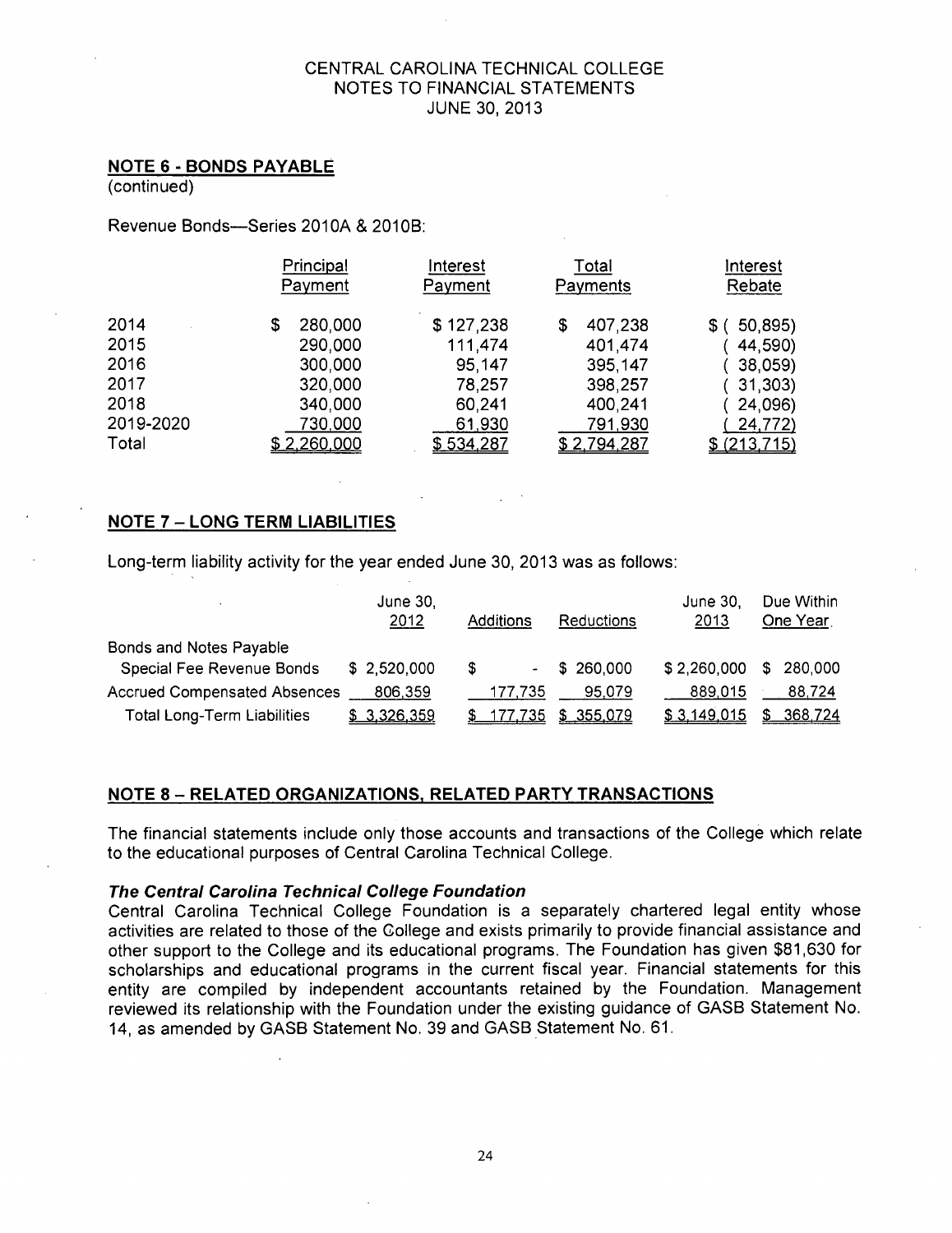#### **NOTE 8- RELATED ORGANIZATIONS, RELATED PARTY TRANSACTIONS**  (continued)

In the process of evaluating whether to include the Foundation as a potential component unit, the College concluded that the resources held by the Foundation, as well as the resources received from the Foundation were not significant to the College's financial position and operations as a whole. As such the Foundation is not included as a component unit in these statements. Per the compiled financial statements, the Foundation's Net Assets as of June 30, 2013 were \$1,395,811.

## **NOTE 9- DONOR RESTRICTED ENDOWMENTS**

Noncurrent assets include restricted cash and cash equivalents of \$251 ,664, which consists of an endowment. The donor has provided specific instructions to authorize the interest on the investment of endowment funds to be spent on scholarships, in compliance with SC Code of Laws Sections 34-6-20, 34-6-30, and 34-6-60.

The endowment is included in a money market account as shown in Note 2 in the deposit section.

At June 30, 2013, the endowment had no net appreciation. All is restricted and nonexpendable as of June 30, 2013 and was included in the restricted net position.

## **NOTE 10 - STATE APPROPRIATIONS**

State funds for operations for the South Carolina Technical College System are appropriated to the State Board for Technical and Comprehensive Education (the Board), and the Board allocates funds budgeted for the technical colleges in a uniform and equitable manner. The following is a detail schedule of part of the State revenue reported in the financial statements for the fiscal year ended June 30, 2013:

#### **Non-Capital Appropriations**

| Current year's appropriations:                                    |             |
|-------------------------------------------------------------------|-------------|
| Original appropriations per Annual Appropriations Act             | \$3,850,740 |
| <b>Critical Needs Nursing</b>                                     | 18,794      |
| Pathways to Prosperity                                            | 37,784      |
| ReadySC                                                           | 8,516       |
| From Commission on Higher Education:                              |             |
| <b>Academic Endowment</b>                                         | 44          |
| From SC Lottery Fund:                                             |             |
| Lottery Technology                                                | 150,904     |
| Total non-capital appropriations recorded as current year revenue | \$4,066,782 |
| <b>Capital Appropriations</b>                                     |             |
| Capital appropriation                                             |             |
| <b>Capital Reserve</b>                                            | \$1,826,917 |
| <b>Deferred Maintenance</b>                                       | 241,455     |
| Total capital appropriation recorded as current year revenue      | \$2,068,372 |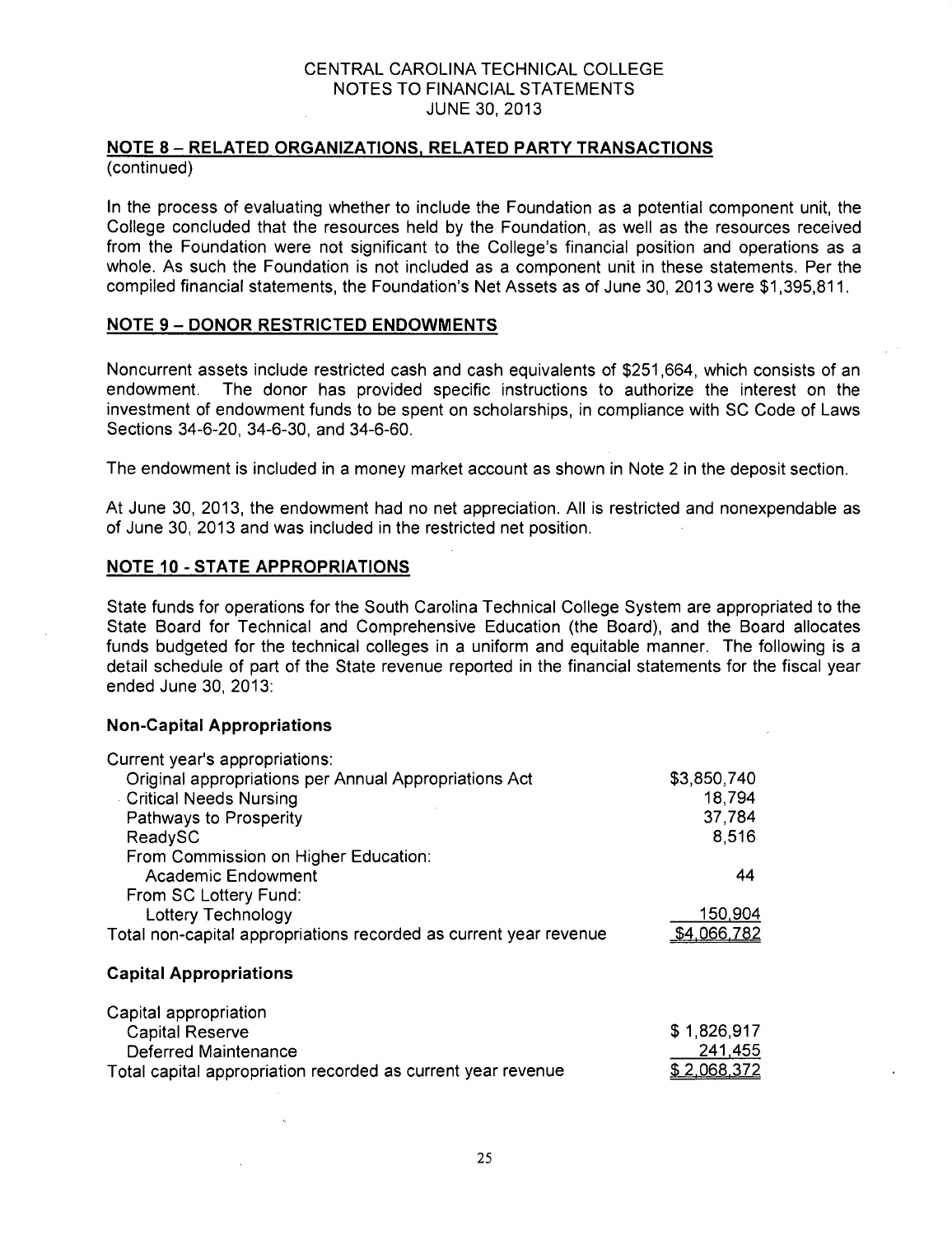#### **NOTE 11-PENSION PLANS**

The S.C. Public Employee Benefit Authority (PEBA) maintains four independent defined benefit plans and issues its own publicly available Comprehensive Annual Financial Report (CAFR) which includes financial statements and required supplementary information. A copy of the separately issued CAFR may be obtained by writing to Financial Services, South Carolina Public Employee Benefit Authority, PO Box 11960, Columbia, South Carolina 29211. Furthermore, the Retirement System and the four pension plans are included in the CAFR of the State of South Carolina.

Article X, Section 16, of the South Carolina Constitution requires that all State-operated retirement systems be funded on a sound actuarial basis. Title 9 of the South Carolina Code of Laws of 1976, as amended, prescribes requirements relating to membership, benefits, and employee/employer contributions for each pension plan. Employee and employer contribution rates for the South Carolina Retirement System and the Police Officers Retirement System are actuarially determined. Annual benefits, payable monthly for life, are based on length of service and on average final compensation.

#### South Carolina Retirement System

The majority of employees of Central Carolina Technical College are covered by a retirement plan through the South Carolina Retirement System (SCRS), a cost-sharing multiple-employer defined benefit pension plan administered by PEBA, a public employee retirement system. Generally all State employees are required to participate in and contribute to the SCRS as a condition of employment unless exempted by law as provided in Section 9-1-480 of the South Carolina Code of Laws. This plan provides retirement annuity benefits as well as disability, cost of living adjustment, death, and group-life insurance benefits to eligible employees and retirees.

In fiscal year 2013, employees participating in the SCRS were required to contribute 7.0 percent of all compensation and the employer contribution rate was 15.0 percent which included a 4.55 percent surcharge to fund retiree health and dental insurance coverage. The rate for FY 2012 was 13.685 percent, including a 4.30 percent surcharge. The College's actual contributions to the SCRS for the three most recent fiscal years ended June 30, 2013, 2012, and 2011, were \$1,288,807, \$1,130,535, and \$1,026,162, respectively, and equaled the required contributions (excluding the surcharge) of 10.45 percent in fiscal year 2013, 9.385 percent in fiscal year 2012, and 9.24 percent in fiscal year 2011. Also, the College paid employer group-life insurance contributions of \$18,500 in the current fiscal year at the rate of .15 percent of compensation.

#### Police Officers Retirement System

The South Carolina Police Officers Retirement System (PORS) is a cost-sharing multiple-employer defined benefit public employee retirement plan administered by PEBA. Generally all full-time employees whose principal duties are the preservation of public order or the protection or prevention and control of property destruction by fire are required to participate in and contribute to the System as a condition of employment. This plan provides annuity benefits as well as disability and group-life insurance benefits to eligible employees and retirees. In addition, participating employers in the PORS contribute to the accidental death fund which provides annuity benefits to beneficiaries of police officers and firemen killed in the actual performance of their duties. These benefits are independent of any other retirement benefits available to the beneficiary.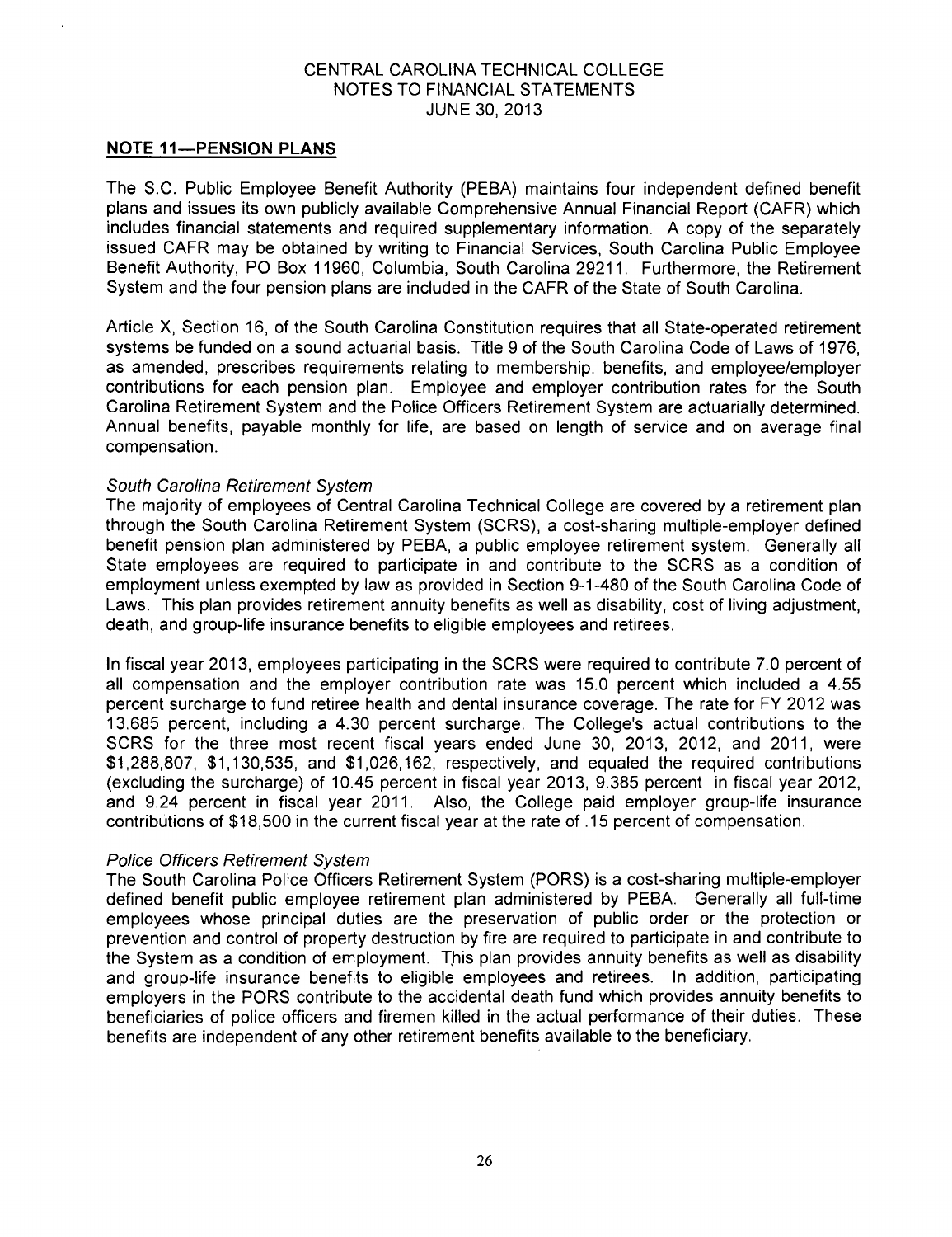#### **NOTE 11-PENSION PLANS**

(continued)

Employees participating in the PORS were required to contribute 7.0 percent of all compensation. The employer contribution rate for FY 2013 was 16.45% (including a surcharge of 4.55 percent). The College's actual contributions to the PORS for the years ended June 30, 2013, 2012, and 2011, were \$11,468, \$5,206, and \$517, respectively, and equaled the required contributions (excluding the surcharge) of 11.90 percent for FY 13, 11.363 percent for FY 12, and 11.13 percent for FY 11.

#### Optional Retirement Program

The State Optional Retirement Program (State ORP) was first established as the Optional Retirement Program for Higher Education in 1987. In its current form, the State ORP is an alternative to the defined benefit SCRS plan offered to certain state, public school and higher education employees of the State. The State ORP, which is administered by PEBA, is a defined contribution plan. State ORP participants direct the investment of their funds into a plan administered by investment providers. The State assumes no liability for State ORP benefits. Rather, the benefits are the liability of the investment providers and are governed by the terms of the contracts issued by them.

Under State law, contributions to the ORP are required at the same rates as for the SCRS, 10.45 percent plus the retiree surcharge of 4.55 percent from the employer in fiscal year 2013.

Employees are eligible for group-life insurance benefits while participating in the State ORP. However, employees who participate in the State ORP are not eligible for postretirement group-life insurance benefits. For the fiscal year, total contribution requirements to the ORP were \$75,390 (excluding the surcharge) from Central Carolina Technical College as employer and \$50,500 from its employees as plan members. In addition, the College paid employer group-life insurance contributions of \$1,082 in the current fiscal year at the rate of .15 percent of compensation.

#### Deferred Compensation Plans

Several optional deferred compensation plans are available to State employees and employers of its political subdivisions. Certain employees of the College have elected to participate. The multiple-employer plans, created under Internal Revenue Code Sections 457, 401(k), and 403(b), are administered by third parties and are not included in the Comprehensive Annual Financial Report of the State of South Carolina. Compensation deferred under the plans is placed in trust for the contributing employee. The State has no liability for losses under the plans. Employees may withdraw the current value of their contributions when they terminate State employment. Employees may also withdraw contributions prior to termination if they meet requirements specified by the applicable plan.

#### Teacher and Employee Retention Incentive

Effective January 1, 2001, Section 9-1-2210 of the South Carolina Code of Laws allows employees eligible for service retirement to participate in the Teacher and Employee Retention Incentive (TERI) Program. TERI participants may retire and begin accumulating retirement benefits on a deferred basis without terminating employment for up to five years. Upon termination of employment or at the end of the TERI period, whichever is earlier, participants will begin receiving monthly service retirement benefits which will include any cost of living adjustments granted during the TERI period. Because participants are considered retired during the TERI period, they do not earn service credit and are ineligible to receive group life insurance benefits or disability retirement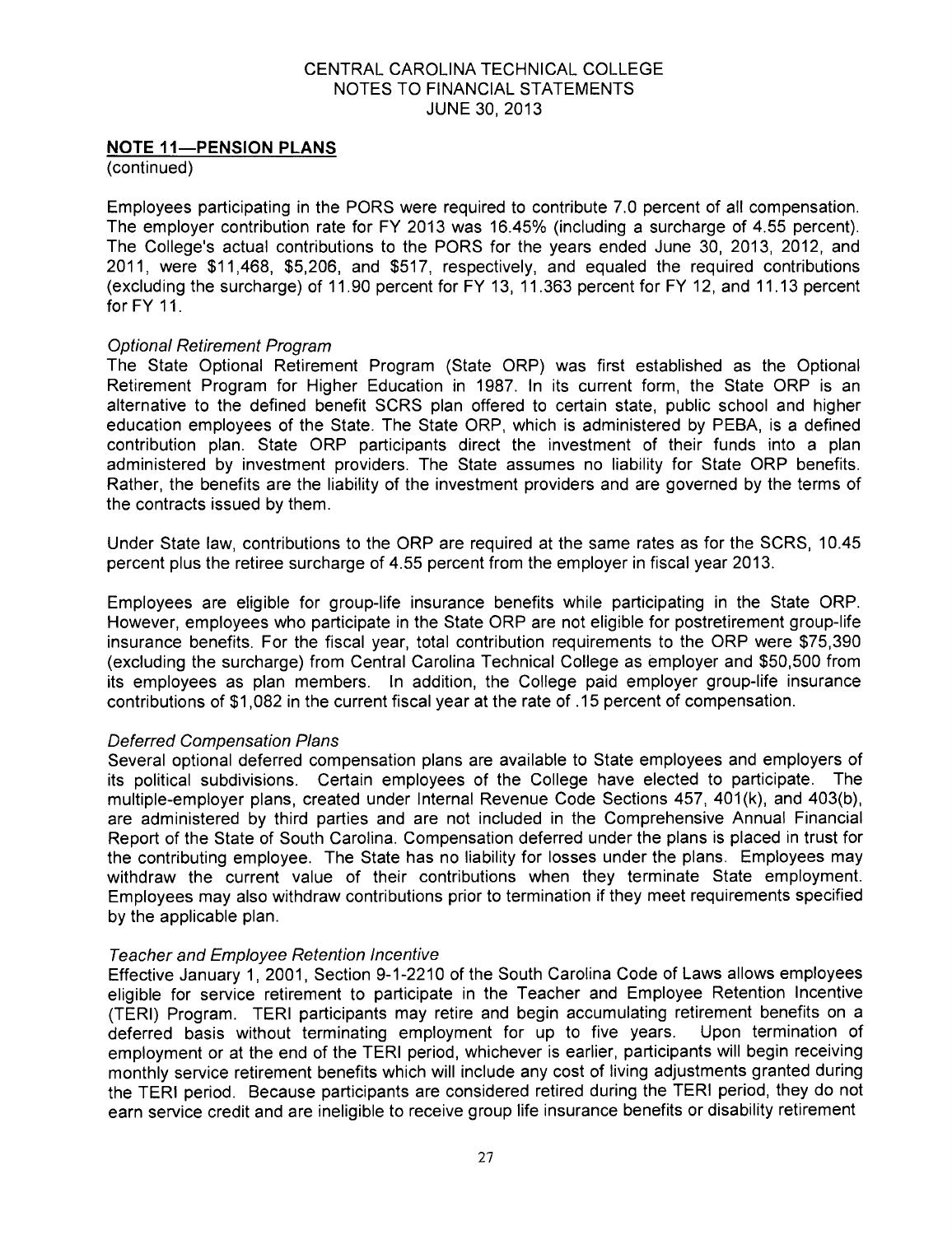## **NOTE 11-PENSION PLANS**

(continued)

benefits. Effective July 1, 2005, employees who choose to participate in the TERI Program will be required to make SCRS contributions. Due to the South Carolina Supreme Court decision in Layman et al v. South Carolina Retirement System and the State of South Carolina, employees who chose to participate in the TERI Program prior to July 1, 2005 will not be required to make SCRS contributions. Effective July 1, 2012, the TERI Program is not available to new hires, and the Program will end for current members on June 30, 2018.

SCRS surcharge rate increased from 4.55% to 4.92% effective July 1, 2013. The employee contribution rate increased from 7% to 7.5% effective July 1, 2013.

## **NOTE 12-POSTEMPLOYMENT BENEFITS OTHER THAN PENSIONS**

#### Plan Description

In accordance with the South Carolina Code of Laws and the annual Appropriations Act, the State provides post-employment health and dental and long-term disability benefits to retired State and school district employees and their covered dependents. Central Carolina Technical College contributes to the Retiree Medical Plan (RMP) and the Long-term Disability Plan (LTDP), costsharing multiple-employer defined benefit postemployment healthcare and long-term disability plans administered by the Employee Insurance Program (EIP), a part of the State Budget and Control Board (SBCB). Generally, retirees are eligible for the health and dental benefits if they have established at least ten years of retirement service credit. For new hires May 2, 2008 and after, retirees are eligible for benefits if they have established twenty-five years of service for 100% employer funding and fifteen through twenty-four years of service for 50% employer funding. Benefits become effective when the former employee retires under a State retirement system. Basic long-term disability (BL TO) benefits are provided to active state, public school district and participating local government employees approved for disability.

#### Funding Policies

 $\lambda$ 

Section 1-11-710 and 1-11-720 of the South Carolina Code of Laws of 1976, as amended, requires these postemployment healthcare and long-term disability benefits be funded through annual appropriations by the General Assembly for active employees to the EIP and participating retirees to the SBCB except the portion funded through the pension surcharge and provided from other· applicable sources of the EIP for its active employees who are not funded by State General Fund appropriations. Employers participating in the RMP are mandated by State statute to contribute at a rate assessed each year by the Office of the State Budget, 4.55%, 4.3%, and 3.90% of annual covered payroll for 2013, 2012, and 2011, respectively. The EIP sets the employer contribution rate based on a pay-as-you-go basis. Central Carolina Technical College paid approximately \$598,365, \$549,316, and \$459,695 applicable to the surcharge included with the employer contribution for retirement benefits for the fiscal years ended June 30, 2013, 2012, and 2011, respectively. These amounts are less than one percent of total required contributions of all participating entities and equaled the required contributions. BLTD benefits are funded through a per person premium charged to State agencies, public school districts, and other participating local governments. The monthly premium per active employee paid to EIP was \$3.22 for the fiscal years ended June 30, 2013, 2012 and 2011.

Effective May 1, 2008 the State established two trust funds through Act 195 for the purpose of funding and accounting for the employer costs of retiree health and dental insurance benefits and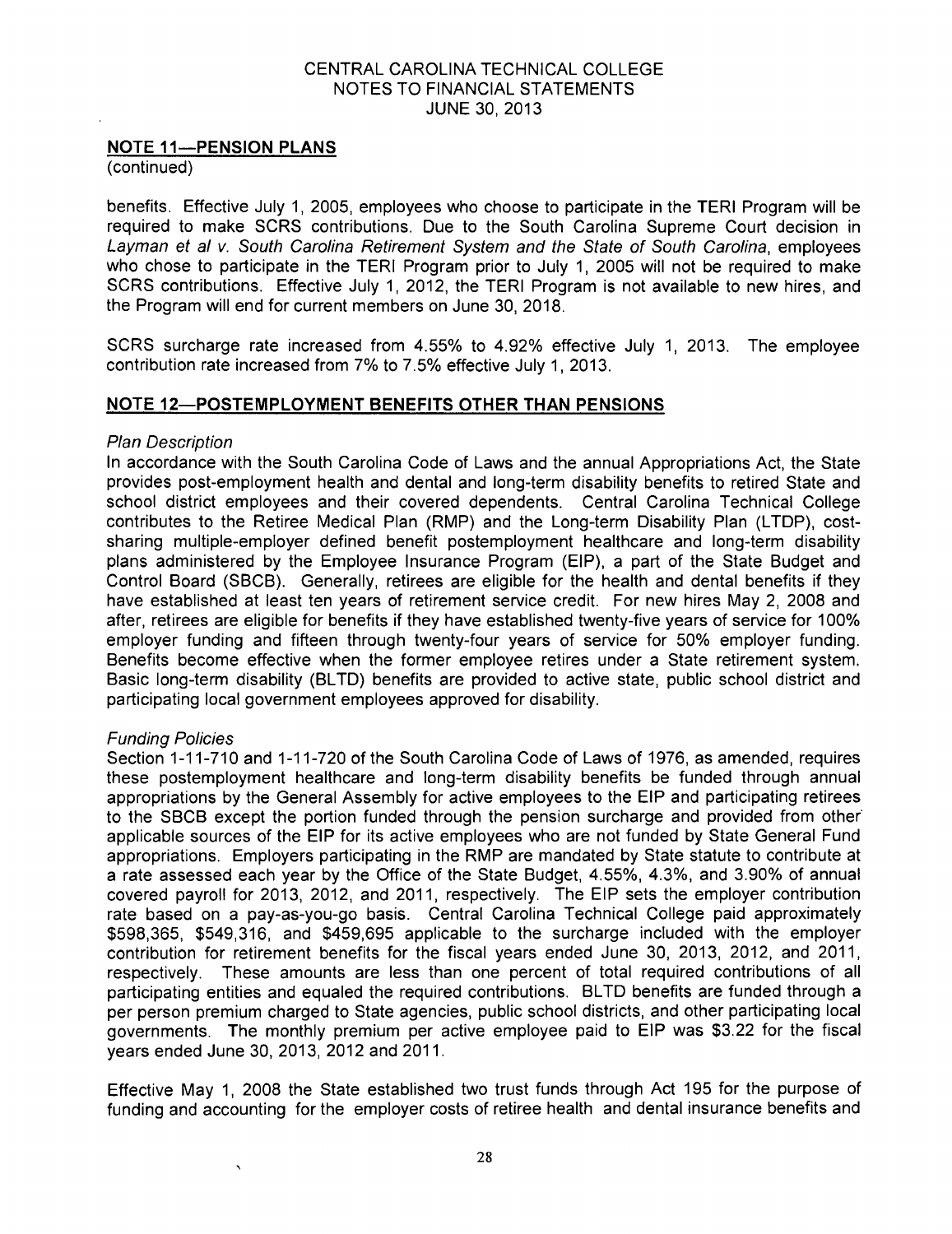#### NOTE 12-POSTEMPLOYMENT BENEFITS OTHER THAN PENSIONS (continued)

long-term disability insurance benefits. The South Carolina Retiree Health Insurance Trust Fund is primarily funded through the payroll surcharge. Other sources of funding include additional State appropriated dollars, accumulated EIP reserves, and income generated from investments. The Long Term Disability Insurance Trust Fund is primarily funded through investment income and employer contributions.

One may obtain complete financial statements for the benefit plans and the trust funds from Employee Insurance Program, 1201 Main Street, Suite 360, Columbia, SC 29201.

## NOTE 13- UNRESTRICTED NET POSITION

The unrestricted net position reported on the Statement of Net Position totals \$6,458,693. A large portion of these funds are designated for specific expenditures or projects as follows:

| Quasi-Endowment – this represents amounts established by the<br>governing board to function as an endowment         | S | 113,279          |
|---------------------------------------------------------------------------------------------------------------------|---|------------------|
| Designated for Capital projects                                                                                     |   | 2,845,414        |
| 30 Days Working Capital—required by State Board policy                                                              |   | 1,872,585        |
| Amount designated by the governing board to hold back and not spend<br>(in addition to the 30 days working capital) |   | 1,627,415        |
| Total                                                                                                               |   | <u>6.458.693</u> |

## NOTE 14 - STATEMENT OF ACTIVITIES

The following information is required by the Office of the Comptroller General for the State of South Carolina's comprehensive annual financial report:

## CENTRAL CAROLINA TECHNICAL COLLEGE STATEMENT OF ACTIVITIES YEAR ENDED JUNE 30, 2013

|                                    |                  |                  |    | Increase/     |
|------------------------------------|------------------|------------------|----|---------------|
|                                    | 2013             | 2012             |    | (Decrease)    |
| Charges for services               | \$<br>13,754,344 | \$<br>12,248,721 | S. | 1,505,623     |
| Operating grants and contributions | 14,845,802       | 15,655,300       |    | (809, 498)    |
| Capital grants and contributions   | 795,082          | 166,095          |    | 628,987       |
| Less: expenses                     | (34, 535, 983)   | (33,124,832)     |    | (1, 411, 151) |
| Net program revenue (expense)      | (5, 140, 755)    | (5,054,716)      |    | (86,039)      |
| Transfers:                         |                  |                  |    |               |
| State appropriation                | 4,066,782        | 3,813,588        |    | 253,194       |
| State capital appropriation        | 2,112,236        |                  |    | 2,112,236     |
| <b>Total transfers</b>             | 6,179,018        | 3,813,588        |    | 2,365,430     |
| Change in net assets               | 1,038,263        | (1,241,128)      |    | 2,279,391     |
| Net assets-beginning               | 35,437,932       | 36,679,060       |    | (1,241,128)   |
| Net assets-ending                  | 36,476,195       | 35,437,932       |    | 1,038,263     |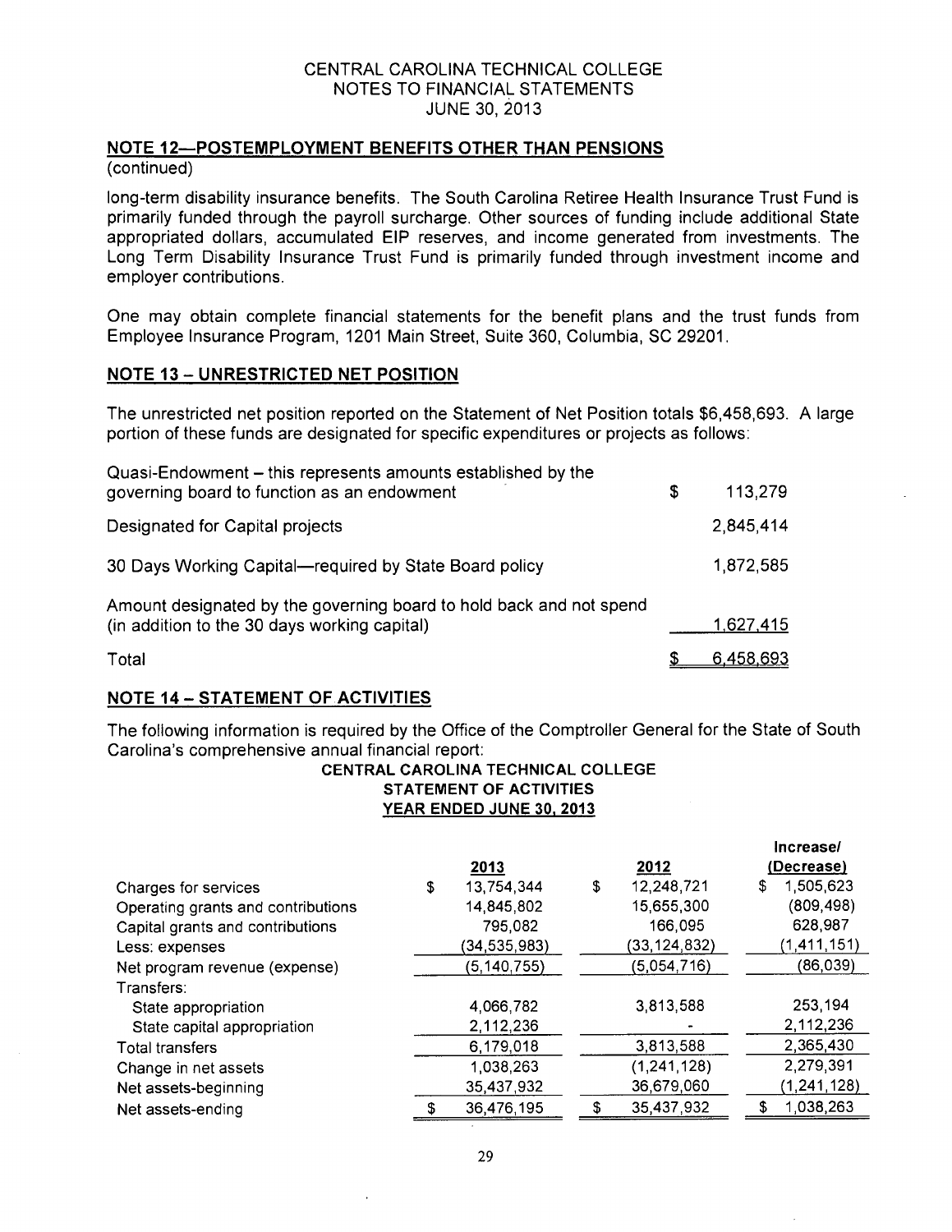## **NOTE 15- OPERATING EXPENSES BY FUNCTION**

Operating expenses by functional classification for the year ended June 30, 2013 are summarized as follows:

|                                          | <b>Salaries</b><br><b>Benefits</b> | <b>Scholarships</b>         | <b>Utilities</b>                                     | <b>Supplies</b><br>and Other<br><b>Services</b> | Depreciation   | Total            |
|------------------------------------------|------------------------------------|-----------------------------|------------------------------------------------------|-------------------------------------------------|----------------|------------------|
| \$<br><b>Instruction</b>                 | 9,243,273                          | \$2,703,295 \$              | \$<br>$\bullet$<br>$\overline{\phantom{a}}$          | $$1,656,061$ \$                                 | $\blacksquare$ | \$<br>13,602,629 |
| Academic Support                         | 790,760                            | 245,112                     | $\overline{\phantom{a}}$<br>$\overline{\phantom{0}}$ | 202,050                                         |                | 1,237,922        |
| <b>Student Services</b><br>Operation and | 1,966,358                          | 567,517                     | $\overline{\phantom{a}}$<br>-                        | 452,784                                         |                | 2,986,659        |
| Maintenance of Plant                     | 908,812                            | 264,526                     | 665,861<br>$\bullet$                                 | 1,667,569                                       |                | 3,506,768        |
| Institutional Support                    | 1,638,497                          | 513,252                     | $\blacksquare$<br>$\blacksquare$                     | 423,745                                         |                | 2,575,494        |
| Scholarships                             | $\overline{\phantom{0}}$           | 6,084,447<br>$\blacksquare$ | $\hat{\phantom{a}}$                                  |                                                 | $\blacksquare$ | 6,084,447        |
| <b>Auxiliary Enterprises</b>             | 97,978                             | 37,513                      | $\blacksquare$<br>$\blacksquare$                     | 2,475,588                                       |                | 2,611,079        |
| Depreciation                             |                                    |                             |                                                      |                                                 | 1,788,066      | 1,788,066        |
| Total Operating<br>Expense               | \$14,645,678                       | \$4,331,215<br>\$6,084,447  | \$665,861                                            | \$6,877,797                                     | \$1,788,066    | \$34,393,064     |

#### **NOTE 16- STATE FISCAL STABILIZATION FUNDS (ARRA FUNDS)**

The College incurred expenditures of \$6,605 during fiscal year 2013 under the American Recovery and Reinvestment Act (ARRA) programs. These funds were awarded to the College via pass-through funding from the U.S. Department of Commerce and were expended for technology upgrades.

|             | Supplies/       |                 |          |       |  |       |  |
|-------------|-----------------|-----------------|----------|-------|--|-------|--|
|             | <b>Salaries</b> | <b>Benefits</b> | Services |       |  | Total |  |
| Instruction |                 |                 |          | 6,605 |  | 6,605 |  |

#### **NOTE 17 - RISK MANAGEMENT**

The College is exposed to various risks of loss and pays insurance premiums to certain state agencies and commercial insurers to cover risks that may occur in normal operations. Management believes such coverage is sufficient to preclude any significant uninsured losses for the covered risks. Settled claims have not exceeded this coverage in any of the past three years.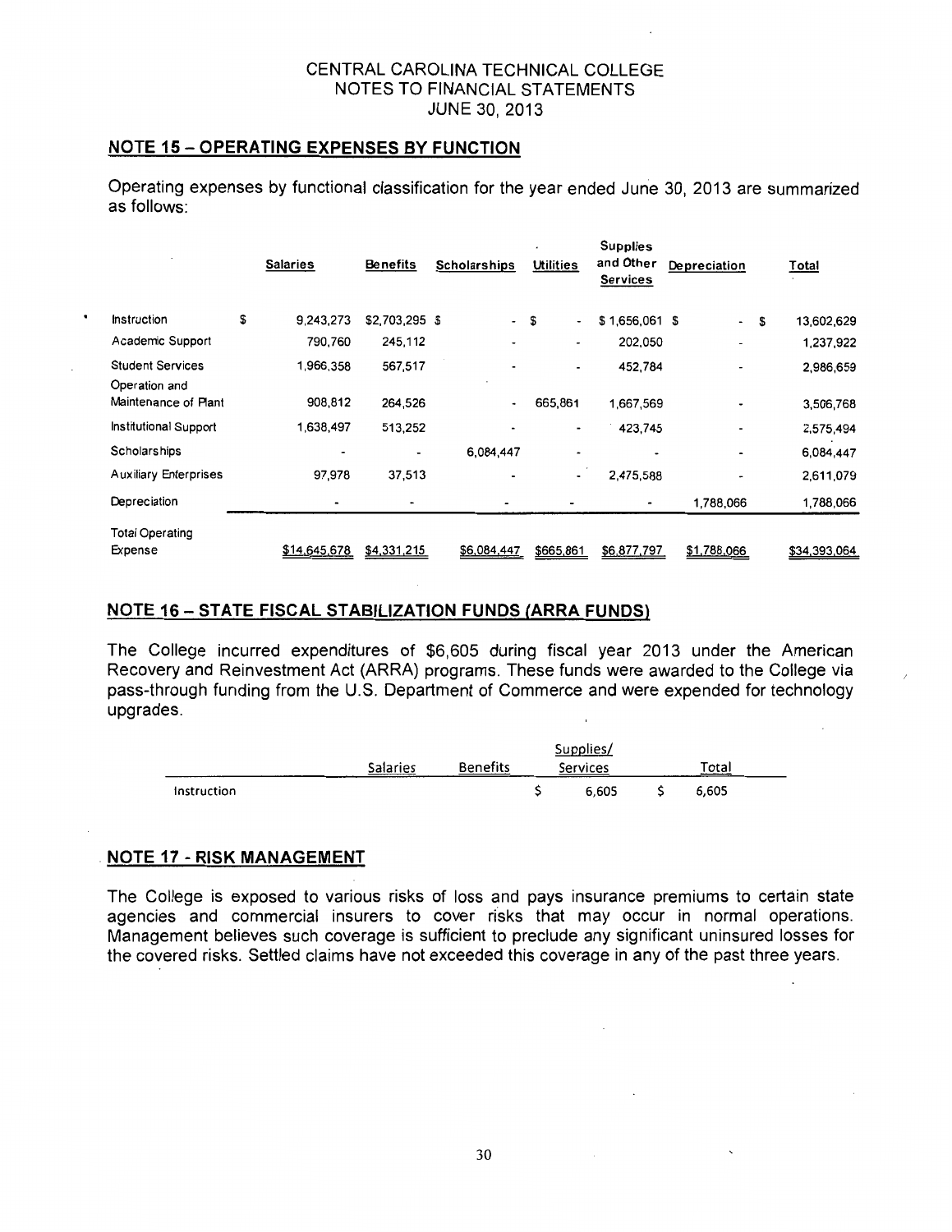#### **NOTE 17- RISK MANAGEMENT**

(continued)

Several state funds accumulate and the State itself assumes substantially all risks for the following:

- 1. Claims of state employees for unemployment compensation benefits (Department of Employment and Workforce);
- 2. Claims of covered employees for worker's compensation benefits for job-related illnesses or injuries (State Accident Fund);
- 3. Claims of covered public employees for health and dental insurance benefits (Office of Insurance Services); and
- 4. Claims of covered public employees for long-term disability and group-life insurance benefits (PEBA).

Employees elect health coverage through either a health maintenance organization or through the State's self-insured plan. All of the other coverage listed above is through the applicable State self-insured plan except that dependent and optional life premiums are remitted to commercial carriers.

The College and other entities pay premiums to the State's Insurance Reserve Fund (IRF) which issues policies, accumulates assets to cover the risks of loss, and pays claims incurred for covered losses related to the following assets and activities.

- 1. Theft of, damage to, or destruction of assets;
- 2. Real property, its contents, and other equipment;
- 3. Motor vehicles;
- 4. Torts, and;
- 5. Natural disasters.

The IRF is a self-insurer and purchases reinsurance to obtain certain services and specialized coverage, and to limit losses in the areas of property, boiler and machinery, automobile liability, and medical professional liability insurance. The IRF's rates are determined actuarially.

The State Board for Technical and Comprehensive Education obtains coverage through commercial insurers for employee fidelity bond insurance for all employees for losses arising from theft or misappropriation.

The College has recorded insurance premium expenditures in the applicable functional expenditure categories. All claims are expected to be covered, except for the deductibles. These risks of loss (the deductibles) have not been transferred to a state or commercial insurer. There has been no significant reduction in insurance coverage from coverage in the prior year.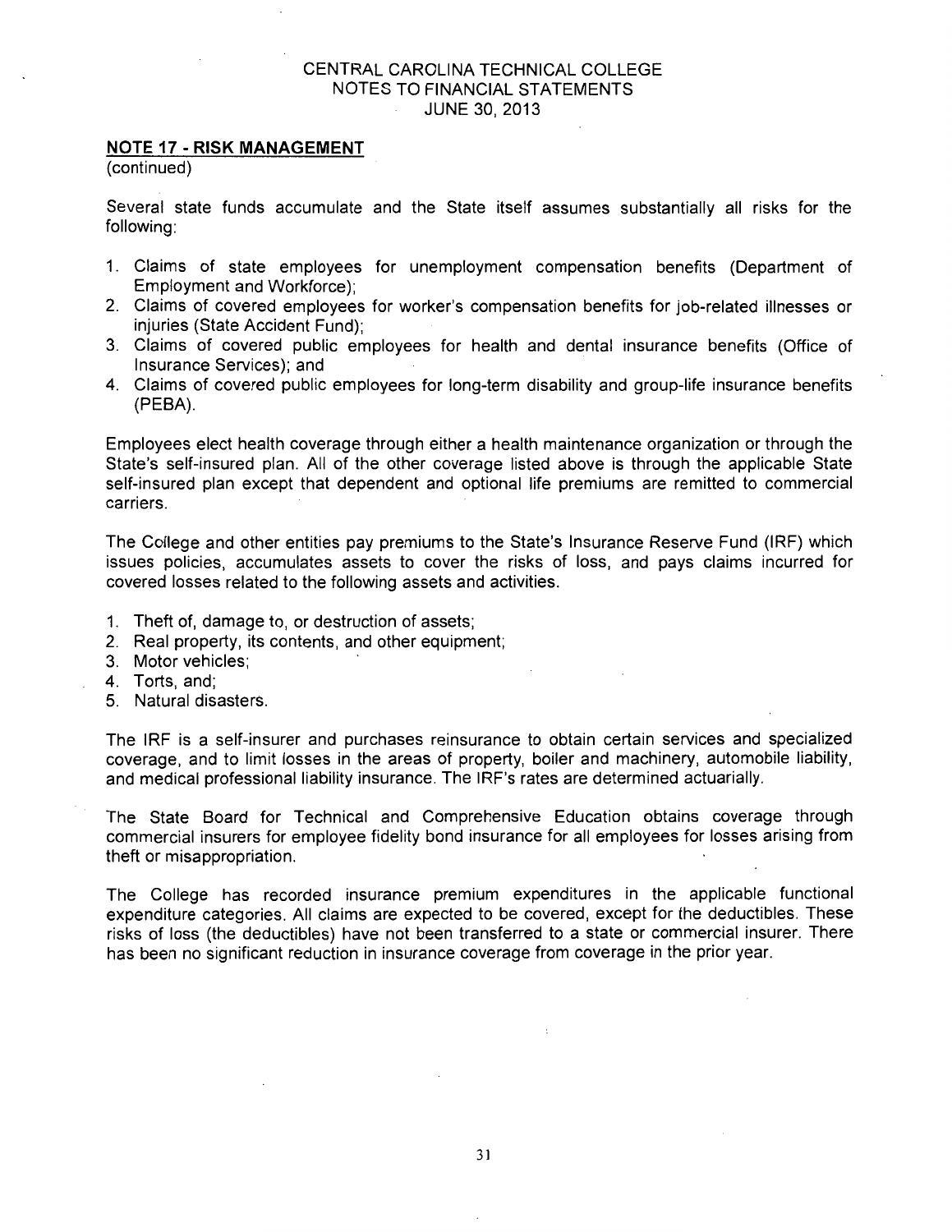#### **NOTE 18- F.E. DUBOSE CAREER CENTER**

On July 1, 1998, the College assumed the management and operation of the F. E. Dubose Career Center, a secondary educational institution located in Clarendon County, SC. The accounts and activities of this Career Center are included in the basic financial statements of the College. Several additional schedules are included in the College's "Supplemental Information" section, as required by the South Carolina State Department of Education, because the Career Center receives most of its funds from the S.C. Department of Education.

#### **NOTE 19- CONTINGENCIES**

During the year ended June 30, 2012, the College determined that it had incorrectly interpreted the requirements under 34CFR 600.21 (a)(3) regarding permitted locations of operation of the College, resulting in 3 locations which may not have been preapproved by the Federal Department of Education (DOE). The College self-reported the potential oversight to the DOE and has implemented changes to stay in compliance with this requirement. The College had submitted the additional locations to the Department of Education, which initiated a program review of these locations. On August 1, 2013 The US Department of Education issued a Final Program Review Determination (FPRD) asserting that the College failed to seek approval from its accreditor for an additional location in Lee County, South Carolina and as such, the College must repay \$1,095,987 in federal student aid funds disbursed during awards year 2008-2009 through 2010-2011 under Title IV of the Higher Education Act of 1965, as amended. The College strongly contests the Departments assertions and filed an appeal of the FPRD on September 16, 2013. The College's appeal contains evidence that the College's accreditor considers the Lee County location to have been within the scope of the College's accreditation during the relevant award years, contrary to the assertion in the FPRD. Procedurally, the Department's Office of Hearings and Appeals will issue a briefing schedule wherein the College and the Department's Office of Student Financial Aid will have the opportunity to state their positions and seek an oral hearing. Legal responses indicate that they cannot at this time predict the outcome of the appeal; however, management strongly believes the outcome will be favorable to the College. No amount has been accrued in the financial statements as of June 30, 2013.

## **NOTE 20 - NATIONAL FEDERAL DIRECT SUBSIDIZED AND UNSUBSIDIZED STAFFORD LOANS**

The College participates in the National Federal Direct Subsidized and Unsubsidized Stafford Loan Program, which allows the College to disburse federal loans to students which are'administered by the U.S. Department of Education. The loan activity is not reported in the accompanying financial statements because the responsibility for administration and collection passes to the U.S. Department of Education after the loans are disbursed. The College made loan disbursements of \$8,908,456 under this program during fiscal year 2013, and \$7,056,713 during fiscal year 2012.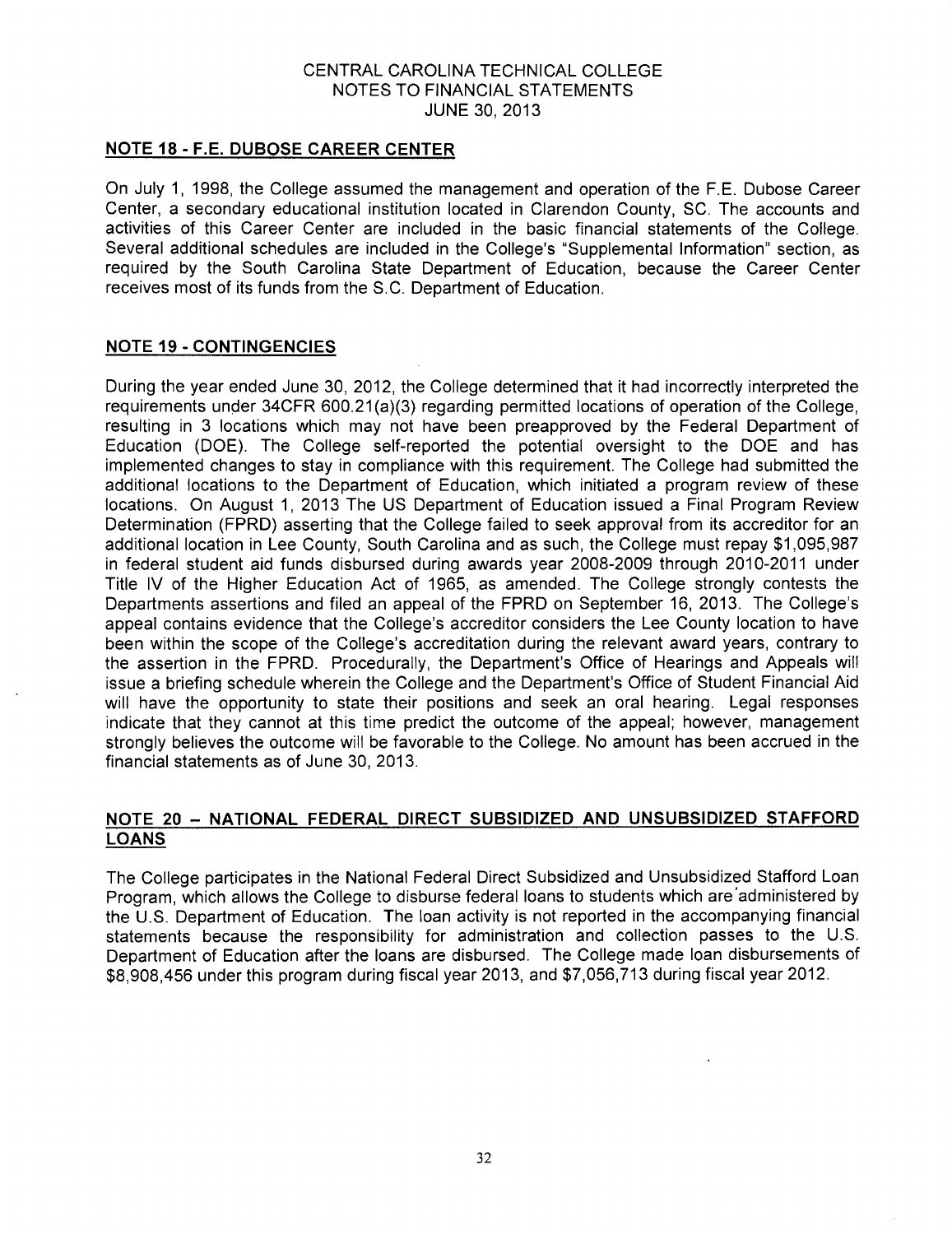#### **NOTE 21 -CONSTRUCTION IN PROGRESS**

Construction in progress of \$285,696 as of June 30, 2013 consists of one project that will be capitalized upon completion. The Advanced Manufacturing Technology Training Center (AMTTC) renovation is scheduled to begin in the fall of 2013 and be completed in the fall of 2014. The project, which is largely funded by state appropriations of \$7 million is estimated to cost \$10.5 million. The College had entered into a contract with an architectural firm as of June 30, 2013, with an estimated commitment balance of \$380,622.

## **NOTE** 22- **NEW GOVERNMENTAL ACCOUNTING STANDARDS BOARD (GASB) PRONOUNCEMENTS**

GASB Statement No. 65, Items Previously Reported as Assets and Liabilities, effective for periods beginning after December 15, 2012. This establishes accounting and financial reporting standards that reclassify, as deferred outflows of resources or deferred inflows of resources, certain items that were previously reported as assets and liabilities and recognizes, as outflows or inflows of resources, certain items that were previously reported as assets and liabilities. The College will implement the new guidance with the 2014 financial statements.

GASB Statement No. 68, Accounting and Financial Reporting for Pensions, intends to improve financial reporting for most governments that provide their employees with pension benefits. The statement is effective for financial statements for periods beginning after June 15, 2014. The College will implement the new guidance with the 2015 financial statements.

Management has not yet determined the impact implementation of these standards will have on the College's financial statements, if any.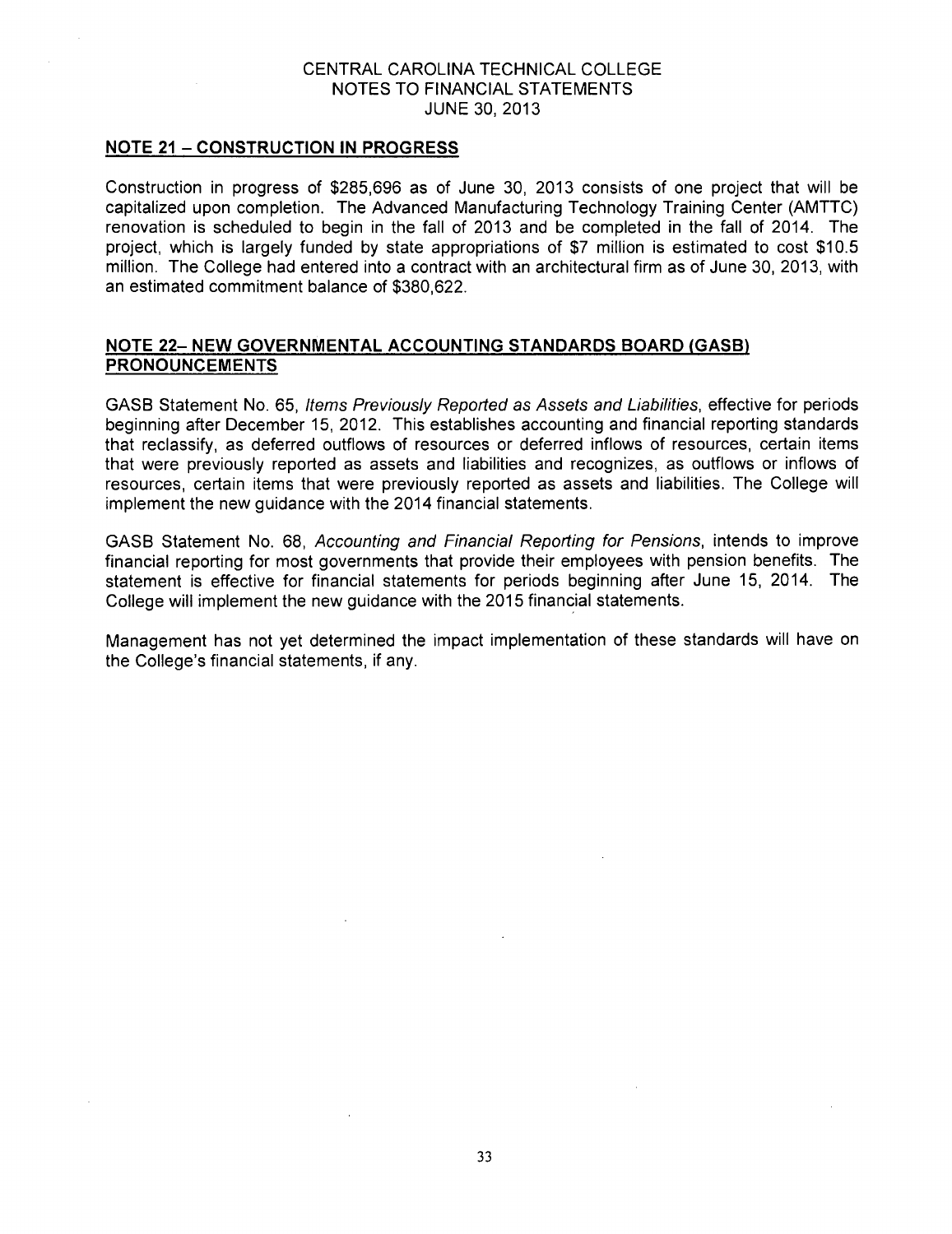$\hat{\boldsymbol{\gamma}}$ in L

# SUPPLEMENTAL INFORMATION

 $\ddot{\phantom{0}}$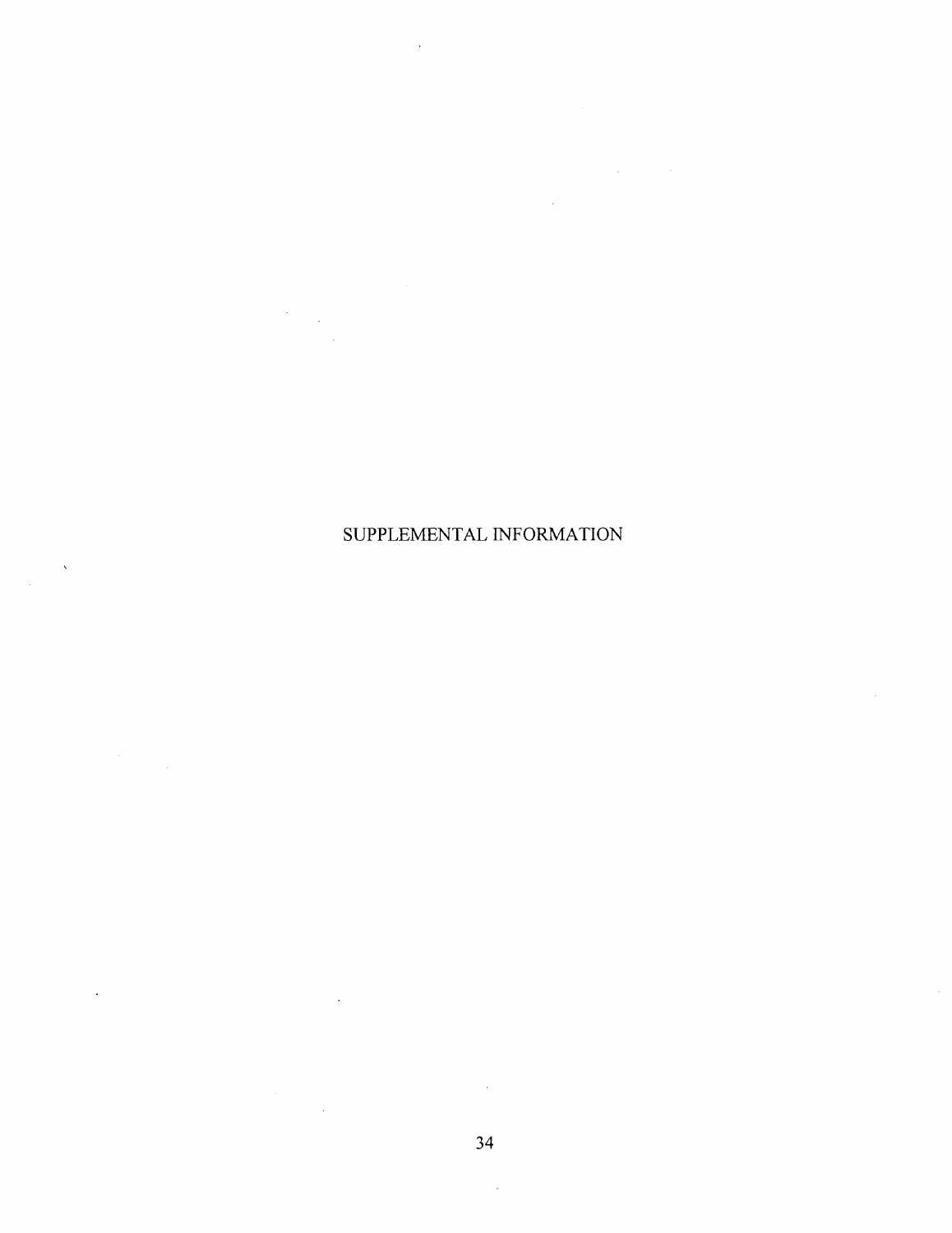# **F.E. Dubose Career Center Statement of Net Position June 30, 2013**

 $\bar{z}$ 

 $\sim$ 

 $\sim 10$ 

 $\frac{1}{2}$ 

 $\overline{a}$ 

|                                                | <b>Primary Government</b> |                   |  |
|------------------------------------------------|---------------------------|-------------------|--|
|                                                |                           | Governmental      |  |
|                                                |                           | <b>Activities</b> |  |
|                                                |                           |                   |  |
| <b>ASSETS</b>                                  |                           |                   |  |
| Cash and cash equivalents                      | S                         | 243,248           |  |
| Property taxes receivable                      |                           | 4,331             |  |
| Other receivables                              |                           | 76,619            |  |
| <b>Total Assets</b>                            |                           | 324,198           |  |
| <b>LIABILITIES</b>                             |                           |                   |  |
| Accounts payable and other current liabilities |                           | 957               |  |
| Deferred revenue                               |                           | 57,780            |  |
| Long-term liabilities:                         |                           |                   |  |
| Due within one year:                           |                           |                   |  |
| <b>Compensated absences</b>                    |                           | 4,017             |  |
| Due after one year:                            |                           |                   |  |
| Compensated absences                           |                           | 36,235            |  |
| <b>Total Liabilities</b>                       |                           | 98,989            |  |
| <b>NET POSITION</b>                            |                           |                   |  |
| Unrestricted                                   |                           | 225,209           |  |
| <b>Total Net Position</b>                      | \$                        | 225,209           |  |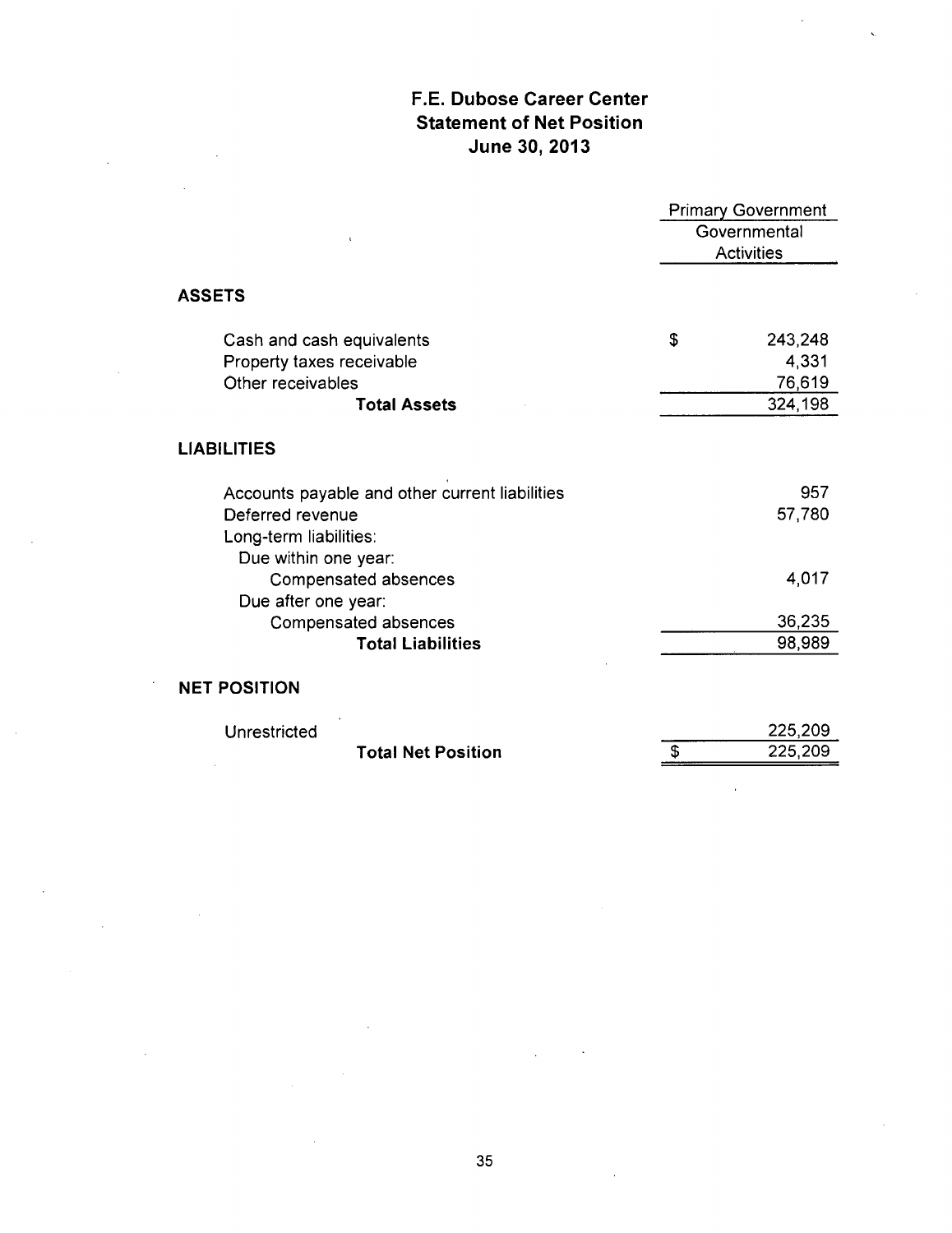# **F .E. Dubose Career Center Statement of Activities For the Year Ended June 30, 2013**

 $\epsilon$ 

 $\mathcal{O}(\mathcal{O}_\mathcal{O})$  . The set of the set of the set of the set of the set of the set of the set of the set of the set of the set of the set of the set of the set of the set of the set of the set of the set of the set of

and the contract

 $\Delta \sim 10^{-11}$ 

|     |                                                     |                                  |                  | Program Revenues |               |    | Net (Expense) Revenue<br>and Changes in Net Position |
|-----|-----------------------------------------------------|----------------------------------|------------------|------------------|---------------|----|------------------------------------------------------|
|     |                                                     |                                  |                  | Operating        | Capital       |    | <b>Primary Government</b>                            |
|     |                                                     |                                  | Charges for      | Grants and       | Grants and    |    | Governmental                                         |
|     | <b>Functions/Programs</b>                           | Expenses                         | Services         | Contributions    | Contributions |    | <b>Activities</b>                                    |
|     | <b>Primary government</b><br>Government activities: |                                  |                  |                  |               |    |                                                      |
|     | Instruction                                         | \$<br>823,755                    | \$<br>781,286 \$ | 177,109 \$       | 35,906        | \$ | 170,546                                              |
|     | Support services                                    | 603,397                          |                  | 166,403          |               |    | (436, 994)                                           |
|     | <b>Total governmental activities</b>                | ,427,152                         | 781,286          | 343,512          | 35,906        |    | (266, 448)                                           |
| မ္တ | Total primary government                            | 1,427,152                        | 781,286 \$       | 343,512 \$       | 35,906        | S  | (266, 448)                                           |
|     |                                                     | <b>General Revenues:</b>         |                  |                  |               |    |                                                      |
|     |                                                     | Property taxes                   |                  |                  |               |    | 277,367                                              |
|     |                                                     | State aid/grants                 |                  |                  |               |    | 52,203                                               |
|     |                                                     | <b>Total General Revenues</b>    |                  |                  |               |    | 329,570                                              |
|     |                                                     | Change in Net Position           |                  |                  |               |    | 63,122                                               |
|     |                                                     | Net position - beginning of year |                  |                  |               |    | 162,087                                              |
|     |                                                     | Net position - end of year       |                  |                  |               |    | 225,209                                              |
|     |                                                     |                                  |                  |                  |               |    |                                                      |

 $\sim$ 

 $\sim$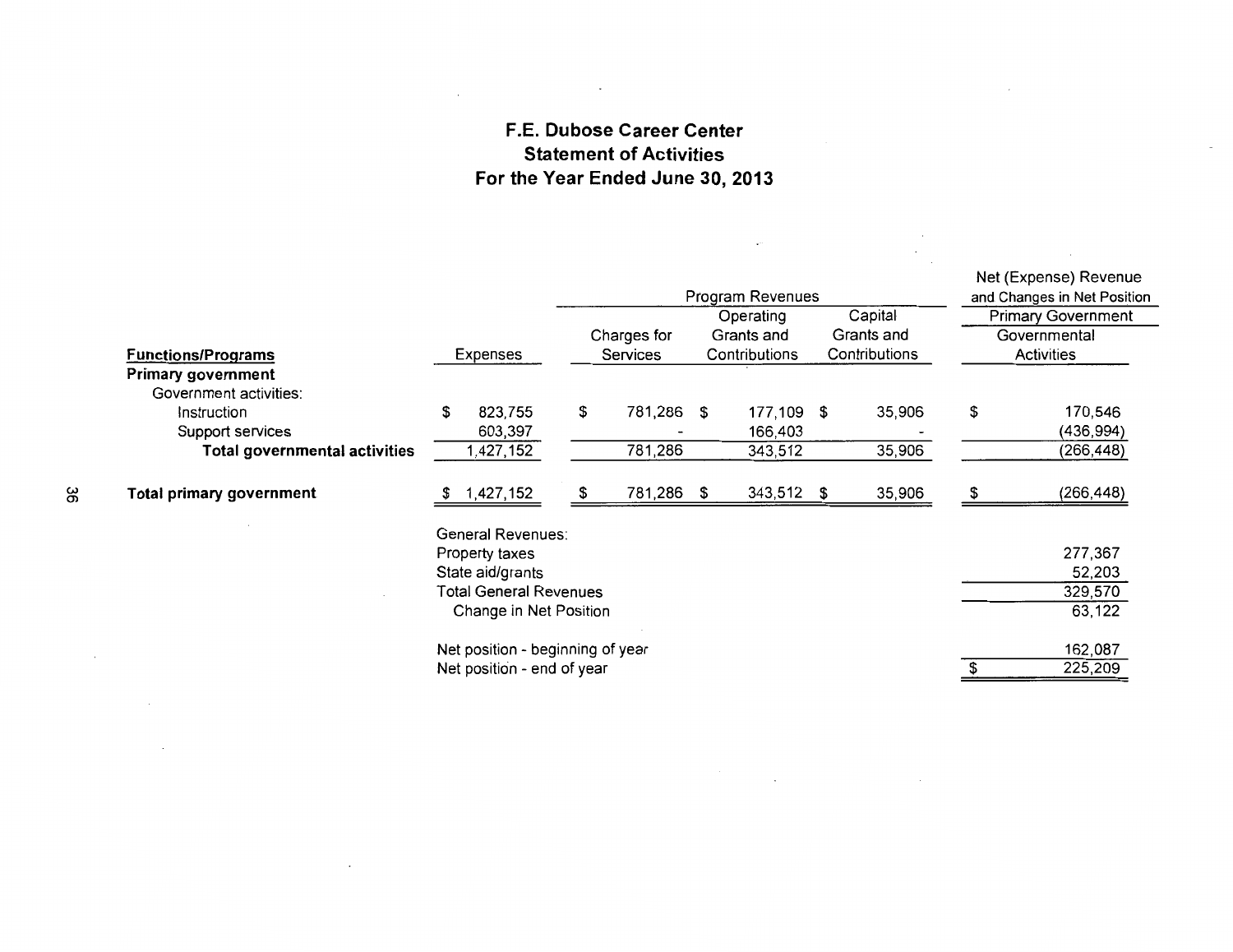# **F.E. Dubose Career Center Balance Sheet Governmental Funds June 30, 2013**

|                                                      |      |                                                                                                                                  |                    | Special |               | Total                 |
|------------------------------------------------------|------|----------------------------------------------------------------------------------------------------------------------------------|--------------------|---------|---------------|-----------------------|
|                                                      |      | General                                                                                                                          |                    | Revenue |               | Governmental<br>Funds |
| <b>ASSETS</b>                                        |      |                                                                                                                                  |                    |         |               |                       |
| Cash and cash equivalents                            | \$   | 243,248                                                                                                                          | \$                 |         | \$            | 243,248               |
| Property taxes receivable, net                       |      | 4,331                                                                                                                            |                    |         |               | 4,331                 |
| Due from other funds                                 |      | 76,560                                                                                                                           |                    |         |               | 76,560                |
| Other receivables                                    |      | 59                                                                                                                               |                    | 76,560  |               | 76,619                |
| Total assets                                         | $\$$ | 324,198                                                                                                                          | $\mathbf{\hat{S}}$ | 76,560  | $\mathfrak s$ | 400,758               |
| <b>LIABILITIES AND FUND BALANCES</b><br>Liabilities: |      |                                                                                                                                  |                    |         |               |                       |
| Accounts payable                                     |      | 957                                                                                                                              |                    |         |               | 957                   |
| Deferred revenue                                     |      | 57,780                                                                                                                           |                    |         |               | 57,780                |
| Due to other funds                                   |      |                                                                                                                                  |                    | 76,560  |               | 76,560                |
| <b>Total liabilities</b>                             |      | 58,737                                                                                                                           |                    | 76,560  |               | 135,297               |
| Fund balances:                                       |      |                                                                                                                                  |                    |         |               |                       |
| Unassigned                                           |      | 265,461                                                                                                                          |                    |         |               | 265,461               |
| <b>Total fund balances</b>                           |      | 265,461                                                                                                                          |                    |         |               | 265,461               |
| Total liabilities and fund balances                  | £.   | 324,198                                                                                                                          | £.                 | 76,560  | £.            | 400,758               |
|                                                      |      | Total fund balances                                                                                                              |                    |         |               | 265,461               |
|                                                      |      | Compensated absences (vacations) are recorded as a liability<br>in the Statement of Net Position. This liability is not recorded |                    |         |               |                       |
|                                                      |      | in the fund statements.                                                                                                          |                    |         |               | (40, 252)             |
|                                                      |      |                                                                                                                                  |                    |         |               |                       |

 $\mathcal{L}_{\mathcal{A}}$ 

 $\sim$ 

Net position of governmental activities  $\frac{\$}{225,209}$ 

 $\mathcal{A}^{\mathcal{A}}$ 

 $\mathcal{A}^{\mathcal{A}}$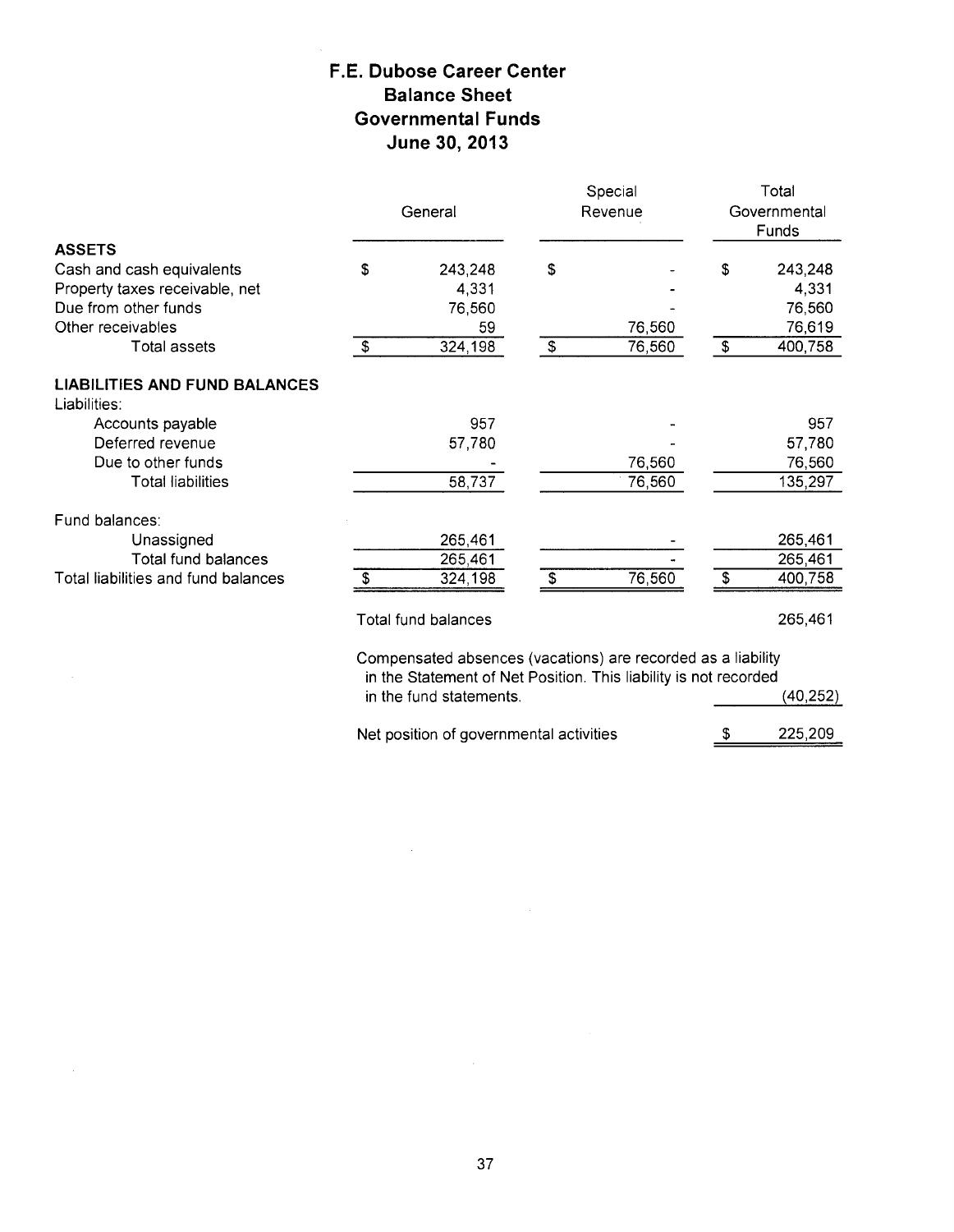## **F.E. Dubose Career Center Statement of Revenues, Expenditures, and Changes in Fund Balances Governmental Funds for the Year Ended June 30, 2013**

|                                                                            |               | Special |         | Total        |
|----------------------------------------------------------------------------|---------------|---------|---------|--------------|
|                                                                            | General       | Revenue | EIA     | Governmental |
|                                                                            | Fund          | Fund    | Fund    | Funds        |
| <b>REVENUES</b>                                                            |               |         |         |              |
| Local property taxes                                                       | \$<br>198,873 | \$      | S       | 198,873<br>S |
| Other local                                                                | 833,489       |         |         | 833,489      |
| Total local                                                                | 1,032,362     |         |         | 1,032,362    |
| <b>State</b>                                                               | 78,494        | 28,477  | 235,355 | 342,326      |
| Federal                                                                    |               | 115,586 |         | 115,586      |
| Total revenues                                                             | 1,110,856     | 144,063 | 235,355 | 1,490,274    |
| <b>EXPENDITURES</b>                                                        |               |         |         |              |
| Current:                                                                   |               |         |         |              |
| Instruction                                                                | 608,539       | 104,263 | 72,846  | 785,648      |
| Support services                                                           | 428,537       | 3,894   | 162,509 | 594,940      |
| Capital outlay                                                             | 2,201         | 35,906  |         | 38,107       |
| Total expenditures                                                         | 1,039,277     | 144,063 | 235,355 | 1,418,695    |
| Excess (deficiency) of                                                     |               |         |         |              |
| revenues over expenditures                                                 | 71,579        |         |         | 71,579       |
| Net change in fund balances                                                | 71,579        |         |         | 71,579       |
| Fund balances - July 1, 2012                                               | 193,882       |         |         | 193,882      |
| Fund balances - June 30, 2013                                              | 265,461       | \$      |         | 265,461      |
|                                                                            |               |         |         |              |
| Total net change in fund balance--governmental funds (above)               |               |         |         | \$<br>71,579 |
| eusta senarted for coupromontal optivities in the statement of potivities. |               |         |         |              |

Amounts reported for governmental activities in the statement of activities are different because of the following:

In the statement of activities, certain operating expenses--compensated absences (vacations) are measured by the amounts earned during the year. In the governmental funds, however, expenditures for these items are measured by the amount of financial resources used (essentially, the amounts actually paid). \$ (8,457)

Change in net position of governmental activities on the Statement of Activities  $\frac{\$}{\$}$  63,122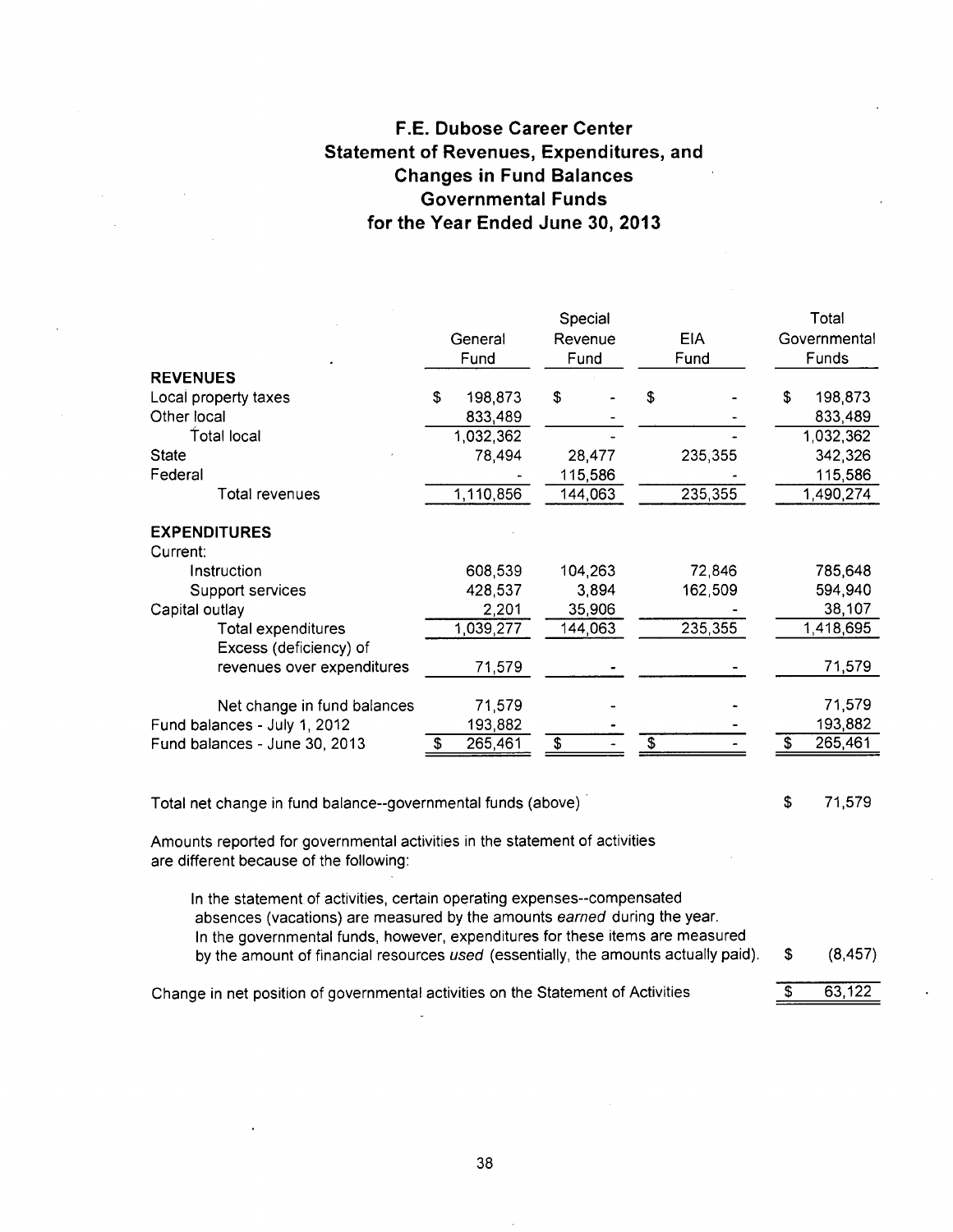# **F.E. Dubose Career Center Statement of Fiduciary Net Position June 30, 2013**

|                           |   | <b>Agency Funds</b> |
|---------------------------|---|---------------------|
| <b>ASSETS</b>             |   |                     |
| Cash and cash equivalents | S | 22,856              |
| Total assets              |   | 22,856              |
| <b>LIABILITIES</b>        |   |                     |
| Due to student groups     |   | 22,856              |
| <b>Total liabilities</b>  |   | 22,856              |

 $\mathbb{Z}$ 

 $\hat{L}$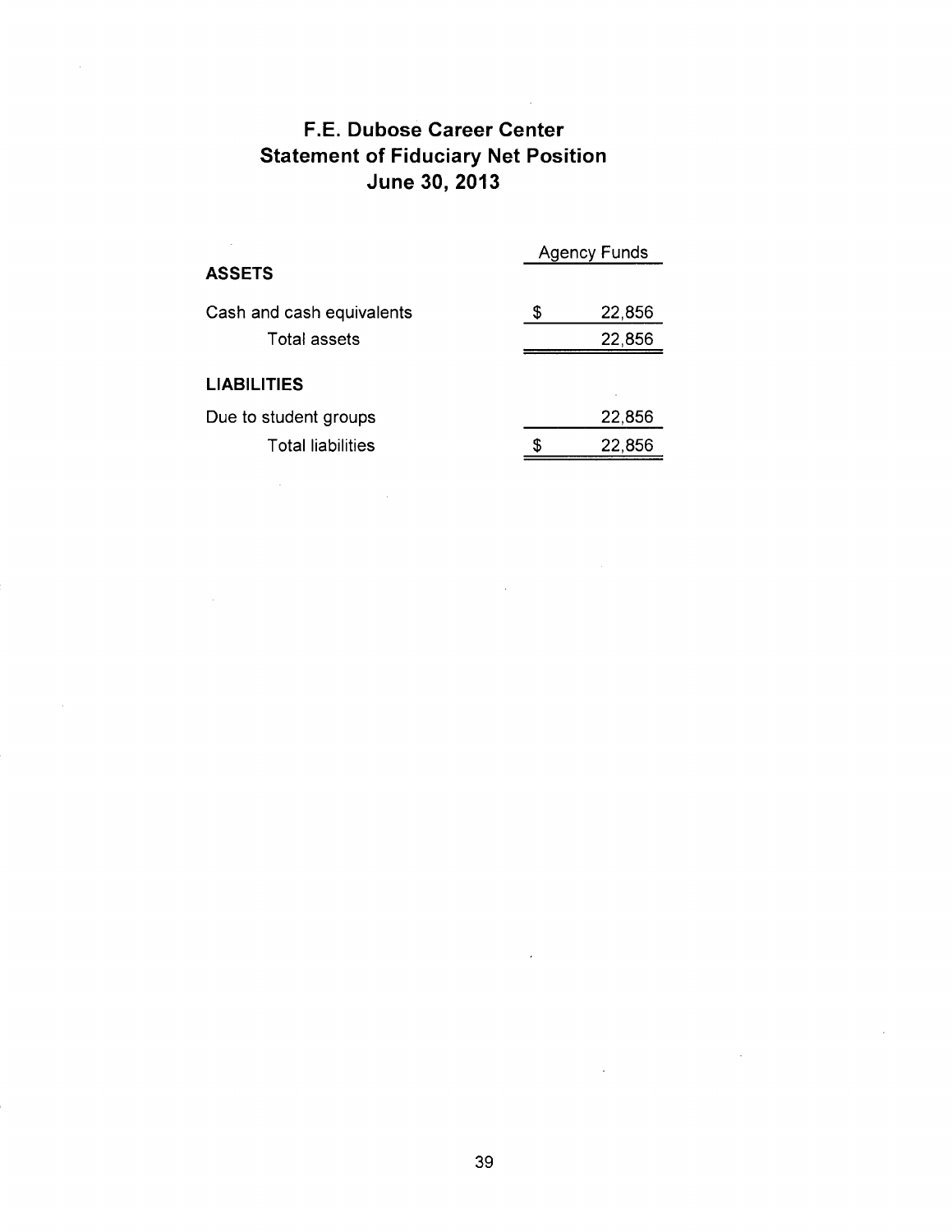# **F.E. Dubose Career Center Budgetary Comparison Schedule General Fund For the Year Ended June 30, 2013**

 $\mathcal{L}$ 

|                                 | <b>Budgeted Amounts</b> |             |                 | Variance with<br><b>Final Budget -</b> |
|---------------------------------|-------------------------|-------------|-----------------|----------------------------------------|
|                                 | Original                | Final       | Actual          | <b>Positive (Negative)</b>             |
| <b>REVENUES</b>                 |                         |             |                 |                                        |
| Local                           | 1,091,831<br>\$         | \$1,013,474 | \$<br>1,032,362 | \$<br>18,888                           |
| <b>State</b>                    |                         | 78,494      | 78,494          |                                        |
| Total revenues                  | 1,091,831               | 1,091,968   | 1,110,856       | 18,888                                 |
| <b>EXPENDITURES</b><br>Current: |                         |             |                 |                                        |
| Instruction                     | 710,678                 | 645,532     | 608,539         | 36,993                                 |
| Support services                | 381,153                 | 446,436     | 436,994         | 9,442                                  |
| Capital outlay                  |                         |             | 2,201           | (2, 201)                               |
| Total expenditures              | 1,091,831               | 1,091,968   | 1,047,734       | 44,234                                 |
| Excess (deficiency) of revenues |                         |             |                 |                                        |
| over expenditures               |                         |             | 63,122          | 63,122                                 |
| Net change in fund balances     |                         |             | 63.122          | 63,122                                 |
| Fund balance - July 1, 2012     |                         |             | 193,882         | 193,882                                |
| Fund balance - June 30, 2013    | \$                      | S           | 257,004<br>\$   | \$<br>257,004                          |

 $\ddot{\phantom{a}}$ 

 $\bar{z}$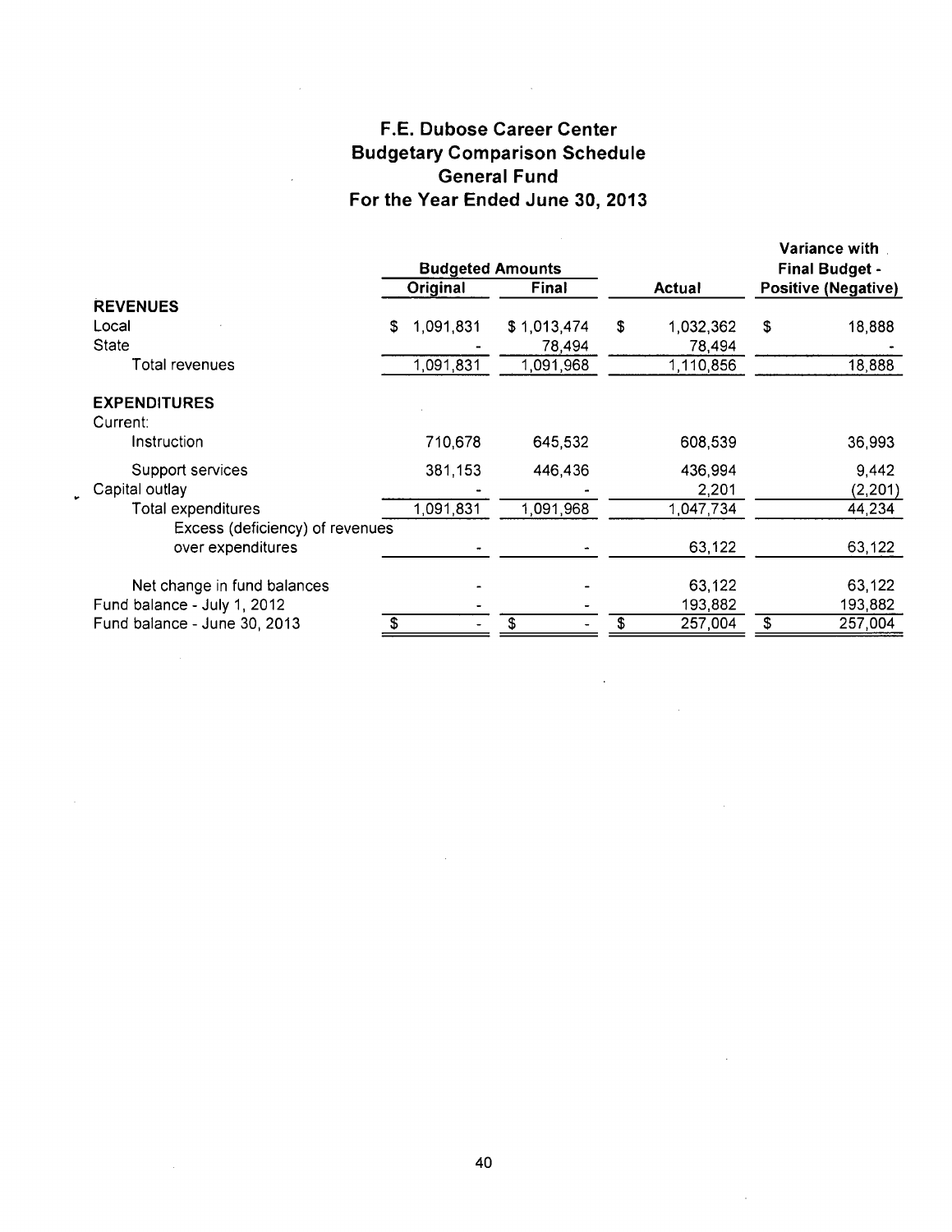#### **F.E. DUBOSE CAREER CENTER CLARENDON COUNTY, SOUTH CAROLINA GENERAL FUND SCHEDULE OF REVENUES, EXPENDITURES, AND CHANGES IN FUND BALANCE For the Year Ended June 30, 2013**

|                                                           |        |           | <b>Budget</b> | Variance with<br>Final Budget -<br>Positive (Negative) |
|-----------------------------------------------------------|--------|-----------|---------------|--------------------------------------------------------|
| <b>REVENUES</b>                                           | Actual |           |               |                                                        |
| Local Revenues                                            |        |           |               |                                                        |
| 1210 Ad Valorem Taxes                                     | \$     | 198,873   | \$180,506     | \$<br>18,367                                           |
| Tuition                                                   |        |           |               |                                                        |
| 1310 Tuition - Patrons                                    |        | 17,595    | 6,000         | 11,595                                                 |
| 1320 Tuition - Local Education Agency's                   |        | 666,387   | 665,887       | 500                                                    |
| 1330 Adult/CE from Patrons                                |        | 18,414    | 35,400        | (16,986)                                               |
| 1340 Adult/CE from District                               |        | 12,000    | 12,000        |                                                        |
| 1910 Rentals                                              |        | 66,890    | 60,000        | 6,890                                                  |
| 1990 Miscellaneous                                        |        | 52,203    | 53,681        | (1, 478)                                               |
| <b>Total Local Sources</b>                                |        | 1,032,362 | 1,013,474     | 18,888                                                 |
| <b>State Sources</b>                                      |        |           |               |                                                        |
| In Lieu of Taxes                                          |        |           |               |                                                        |
| 3810 Property Tax Relief                                  |        | 78,494    | 78,494        |                                                        |
| Total State Source                                        |        | 78,494    | 78,494        |                                                        |
| <b>TOTAL REVENUE</b>                                      |        | 1,110,856 | 1,091,968     | 18,888                                                 |
| <b>EXPENDITURES</b>                                       |        |           |               |                                                        |
| 100 General Instruction                                   |        |           |               |                                                        |
| 110 General Instruction                                   |        |           |               |                                                        |
| 115 Career and Technology Education (Vocational) Programs |        |           |               |                                                        |
| 100 Salaries                                              |        | 342,795   | 354,690       | 11,895                                                 |
| 200 Employee Benefits                                     |        | 130,162   | 138,810       | 8,648                                                  |
| 300 Purchased Services                                    |        | 725       | 400           | (325)                                                  |
| 400 Supplies and Materials                                |        | 53,862    | 50,551        | (3, 311)                                               |
| 500 Capital Outlay                                        |        | 2,201     |               | (2, 201)                                               |
| 180 Adult/CE Programs                                     |        |           |               |                                                        |
| 181 Adult Basic Education Programs                        |        |           |               |                                                        |
| 100 Salaries                                              |        | 20,992    | 24,616        | 3,624                                                  |
| 200 Employee Benefits                                     |        | 7,080     | 6,478         | (602)                                                  |
| 300 Purchased Services                                    |        | 11,091    | 8,935         | (2, 156)                                               |
| 400 Supplies and Materials                                |        | 17,884    | 33,652        | 15,768                                                 |
| 470 Energy                                                |        | 12,000    | 12,000        |                                                        |
| 185 Vocational Adult Education Programs                   |        |           |               |                                                        |
| 100 Salaries                                              |        | 8,580     | 10,000        | 1,420                                                  |
| 200 Employee Benefits                                     |        | 1,515     | 2,400         | 885                                                    |
| 300 Purchased Services                                    |        | 45        |               | (45)                                                   |
| 400 Supplies and Materials                                |        | 1,808     | 3,000         | 1,192                                                  |
| <b>Total Instruction</b>                                  |        | 610,740   | 645,532       | 34,792                                                 |

÷.

 $\ddot{\phantom{a}}$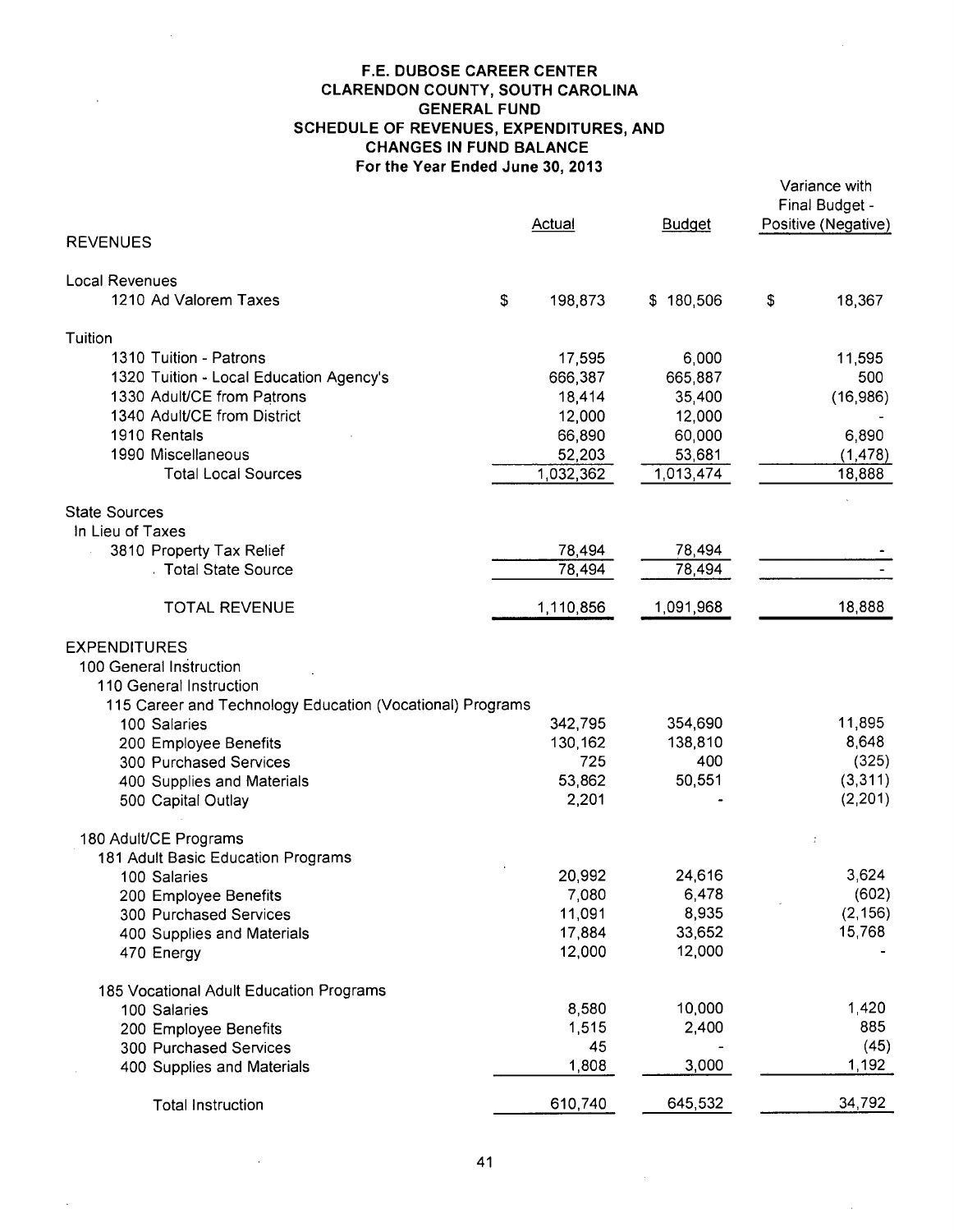#### **F.E. DUBOSE CAREER CENTER CLARENDON COUNTY, SOUTH CAROLINA GENERAL FUND SCHEDULE OF REVENUES, EXPENDITURES, AND CHANGES IN FUND BALANCE For the Year Ended June 30, 2013**

Variance with

|                                        | <b>Actual</b> | <b>Budget</b> | Final Budget -<br>Positive (Negative) |
|----------------------------------------|---------------|---------------|---------------------------------------|
| EXPENDITURES (continued)               |               |               |                                       |
| 200 Support Services                   |               |               |                                       |
| 210 Pupil Services                     |               |               |                                       |
| 211 Attendance Services                |               |               |                                       |
| 100 Salaries                           | 22,051        | 21,680        | (371)                                 |
| 200 Employee Benefits                  | 13,926        | 14,306        | 380                                   |
| 212 Guidance Services                  |               |               |                                       |
| 100 Salaries                           | 41,961        | 45,775        | 3,814                                 |
| 200 Employee Benefits                  | 12,981        | 14,818        | 1,837                                 |
| 300 Purchased Services                 |               | 200           | 200                                   |
| 400 Supplies and Materials             | 567           | 500           | (67)                                  |
| 230 General Administrative Services    |               |               |                                       |
| 231 Board of Education                 |               |               |                                       |
| 318 Audit Services                     | 1,500         | 1,500         |                                       |
| 233 School Administration              |               |               |                                       |
| 100 Salaries                           | 86,004        | 82,400        | (3,604)                               |
| 200 Employee Benefits                  | 22,601        | 23,659        | 1,058<br>$\mathbf{r}$                 |
| 300 Purchased Services                 | 2,887         | 4,500         | 1,613                                 |
| 400 Supplies and Materials             | 1,474         | 5,000         | 3,526                                 |
| 250 Finance and Operations Services    |               |               |                                       |
| 252 Fiscal Services                    |               |               |                                       |
| 100 Salaries                           | 27,657        | 25,430        | (2, 227)                              |
| 200 Employee Benefits                  | 8,864         | 9,026         | 162                                   |
| 254 Operation and Maintenance of Plant |               |               |                                       |
| 100 Salaries                           | 47,591        | 47,688        | 97                                    |
| 200 Employee Benefits                  | 18,380        | 17,745        | (635)                                 |
| 300 Purchased Services                 | 31,492        | 29,301        | (2, 191)                              |
| 400 Supplies and Materials             | 29,806        | 30,808        | 1,002                                 |
| 470 Energy                             | 66,605        | 70,000        | 3,395                                 |
| 255 Student Transportation             |               |               |                                       |
| 100 Salaries                           | 333           |               | (333)                                 |
| 200 Employee Benefits                  | 92            |               | (92)                                  |
| 300 Purchased Services                 | 222           | 2,100         | 1,878                                 |
| <b>Total Support Services</b>          | 436,994       | 446,436       | 9,442                                 |
| <b>TOTAL EXPENDITURES</b>              | 1,047,734     | 1,091,968     | 44,234                                |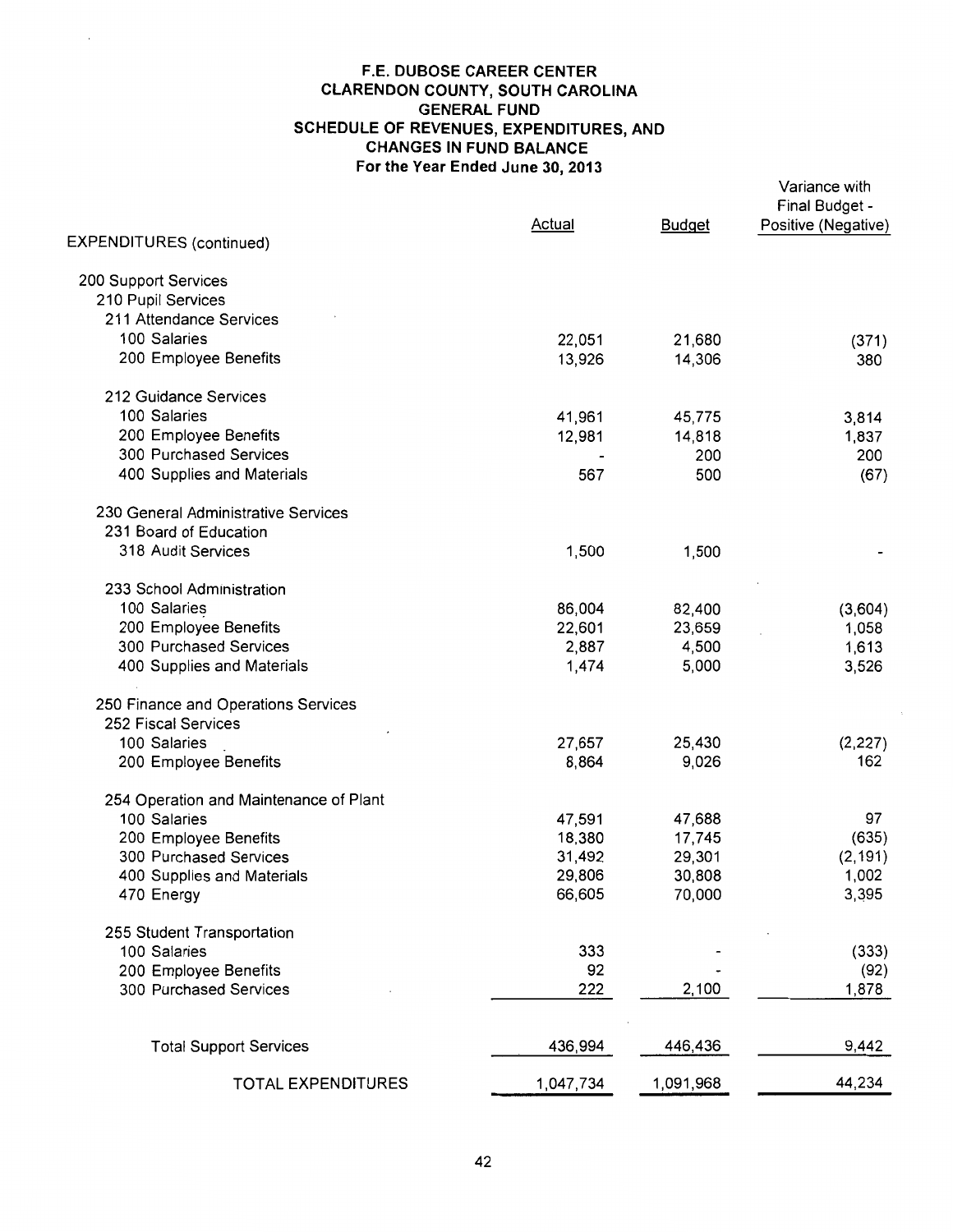#### **F.E. DUBOSE CAREER CENTER CLARENDON COUNTY, SOUTH CAROLINA GENERAL FUND SCHEDULE OF REVENUES, EXPENDITURES, AND CHANGES IN FUND BALANCE For the Year Ended June 30, 2013**

|                                                      | Actual       | <b>Budget</b>            | Variance with<br>Final Budget -<br>Positive (Negative) |
|------------------------------------------------------|--------------|--------------------------|--------------------------------------------------------|
| Excess (Deficiency) of Revenues Over<br>Expenditures | 63,122       |                          | 63,122                                                 |
| Fund Balance - July 1, 2012                          | 193,882      | $\overline{\phantom{a}}$ | 193,882                                                |
| Fund Balance - June 30, 2013                         | 257,004<br>S | S                        | 257,004                                                |

 $\mathcal{A}^{\mathcal{A}}$ 

 $\sim 10$ 

 $\ddot{\phantom{1}}$ 

 $\bar{A}$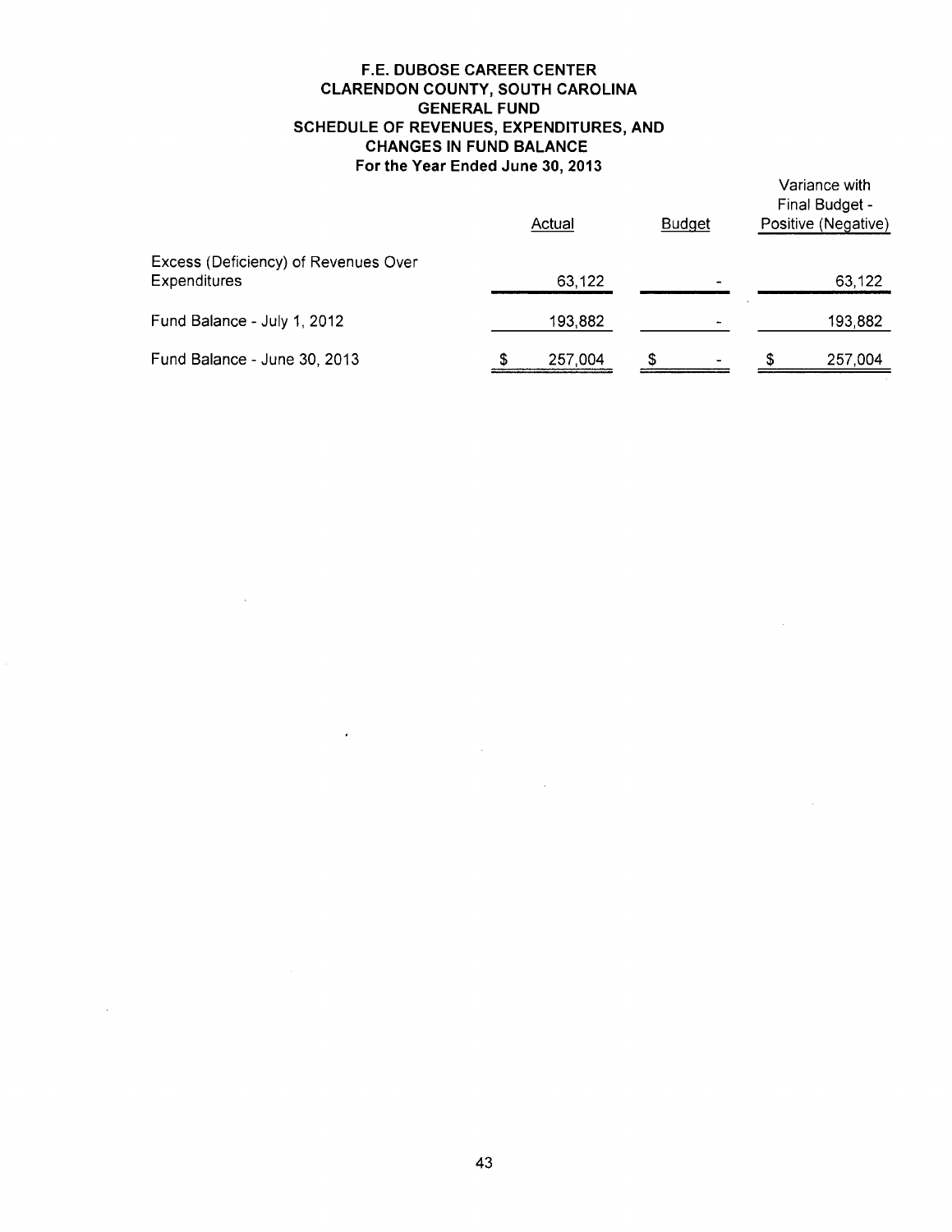#### **F.E. DUBOSE CAREER CENTER CLARENDON COUNTY, SOUTH CAROLINA SPECIAL REVENUE FUND- NON-EIA PROGRAMS- BUDGET VS. ACTUAL COMBINING SCHEDULE OF REVENUES, EXPENDITURES, AND CHANGES IN FUND BALANCES FOR THE YEAR ENDED JUNE 30, 2013**

|                                              |              |         |              |               | Variance<br>Positive |
|----------------------------------------------|--------------|---------|--------------|---------------|----------------------|
|                                              | <b>State</b> | Federal | Total        | <b>Budget</b> | (Negative)           |
| <b>REVENUES</b>                              |              |         |              |               |                      |
| 3000 State                                   |              |         |              |               |                      |
| 3125 Career & Tech Equipment<br>4000 Federal | 28,477<br>\$ | \$      | \$<br>28,477 | 35,035<br>\$  | \$<br>(6, 558)       |
| 4210 Perkins Aid                             |              | 11,062  | 11,062       | 11,062        |                      |
| 4410 Basic Adult Education                   |              | 88,454  | 88,454       | 95,467        | (7,013)              |
| 4430 State Literacy Resource                 |              | 2,200   | 2,200        | 2,200         |                      |
| 4999 Revenue from Other Sources              |              | 13,870  | 13,870       | 13,870        |                      |
| <b>Total Revenues</b>                        | 28,477       | 115,586 | 144,063      | 157,634       | (13, 571)            |
| <b>EXPENDITURES</b>                          |              |         |              |               |                      |
| 100 Instruction                              |              |         |              |               |                      |
| 115 Vocational Programs                      |              |         |              |               |                      |
| 300 Purchased Services                       |              | 1,000   | 1,000        | 1,000         |                      |
| 400 Supplies and Materials                   |              | 2,633   | 2,633        | 2,633         |                      |
| 500 Capital                                  | 28,477       | 7,429   | 35,906       | 42,464        | 6,558                |
| 181 Adult Basic Programs                     |              |         |              |               |                      |
| 100 Salaries                                 |              | 38,405  | 38,405       | 43,961        | 5,556                |
| 200 Employee Benefits                        |              | 9,092   | 9,092        | 10,549        | 1,457                |
| 300 Purchased Services                       |              | 1,830   | 1,830        | 1,830         |                      |
| 400 Supplies and Materials                   |              | 2,167   | 2,167        | 2,167         |                      |
| 182 Adult Secondary Program                  |              |         |              |               |                      |
| 100 Salaries                                 |              | 37,186  | 37,186       | 37,186        |                      |
| 200 Employee Benefits                        |              | 8,656   | 8,656        | 8,656         |                      |
| 400 Supplies and Materials                   |              | 1,094   | 1,094        | 1,094         |                      |
| 183 English Literacy (ESL)                   |              |         |              |               |                      |
| 100 Salaries                                 |              | 1,775   | 1,775        | 1,775         |                      |
| 200 Employee Benefits                        |              | 425     | 425          | 425           |                      |
| <b>Total Instruction</b>                     | 28,477       | 111,692 | 140,169      | 153,740       | 13,571               |
| 200 Supporting Services                      |              |         |              |               |                      |
| 223 Supervision Special Program              |              |         |              |               |                      |
| 100 Salaries                                 |              | 2,794   | 2,794        | 2,794         |                      |
| 200 Employee Benefits                        |              | 1,100   | 1,100        | 1,100         |                      |
| <b>Total Supporting Services</b>             |              | 3,894   | 3,894        | 3,894         |                      |
| <b>Total Expenditures</b>                    | 28,477       | 115,586 | 144,063      | 157,634       | 13,571               |
| Excess of Revenues over/under                |              |         |              |               |                      |
| Expenditures                                 |              |         |              |               |                      |
| Fund Balance - Beginning of Year             |              |         |              |               |                      |
| Fund Balance - End of Year                   | \$           | \$      | \$           | \$            | \$                   |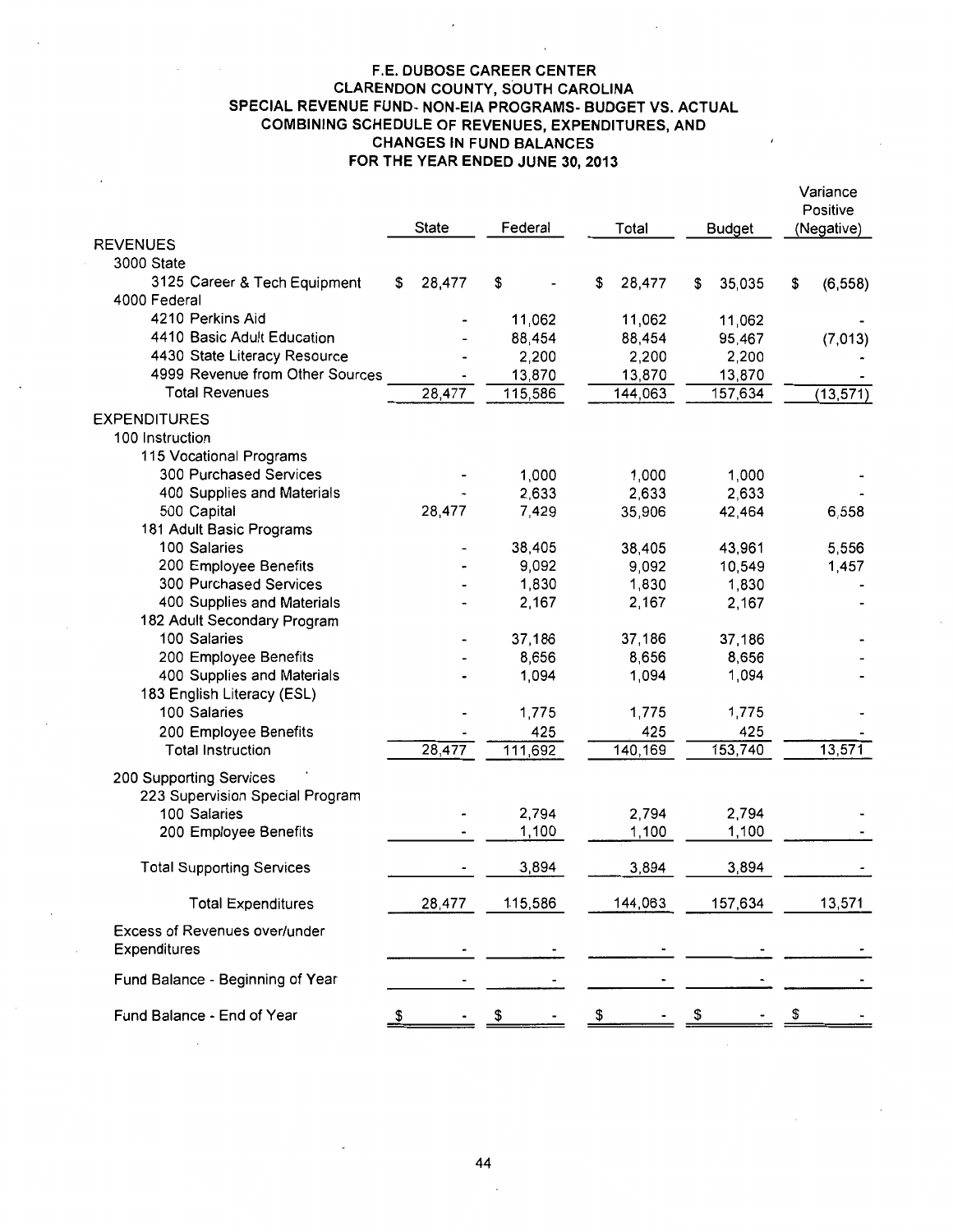#### **F.E. DUBOSE CAREER CENTER CLARENDON COUNTY, SOUTH CAROLINA EDUCATIONAL IMPROVEMENT ACT-BUDGET VS. ACTUAL COMBINING SCHEDULES OF REVENUES, EXPENDITURES, AND CHANGES IN FUND BALANCES -ALL PROGRAMS FOR THE YEAR ENDED JUNE 30, 2013**

 $\ddot{\phantom{a}}$ 

|    |                                                        | #350/355<br>Teacher<br>Salary | #356<br>Adult<br>Education | #332<br>National<br>Board | #377<br>Teachers<br>Supplies | #378<br>that Work | #392<br>Career Ctr Work Based<br>Learning | Total           | Budget          | Variance<br>Positive<br>(Negative) |
|----|--------------------------------------------------------|-------------------------------|----------------------------|---------------------------|------------------------------|-------------------|-------------------------------------------|-----------------|-----------------|------------------------------------|
|    | <b>REVENUES</b>                                        |                               |                            |                           |                              |                   |                                           |                 |                 |                                    |
|    | <b>3000 State</b><br>3532 National Board Certification | \$                            | S                          | 9,210<br>\$               | \$                           |                   | S                                         | S<br>9,210      | 9,210<br>\$     | \$                                 |
|    | 3550 Teacher Salary Increase                           | 18,964                        |                            |                           |                              |                   |                                           | 18,964          | 18,964          |                                    |
|    | 3555 School Employer Contributions                     | 4,324                         |                            |                           |                              |                   |                                           | 4,324           | 4,324           |                                    |
|    | 3556 Adult Education                                   |                               | 197,276                    |                           |                              |                   |                                           | 197,276         | 230,438         | (33, 162)                          |
|    | 3577 Teachers Supplies                                 |                               |                            |                           | 2,554                        |                   |                                           | 2,554           | 2,500           | 54                                 |
|    | 3578 High Schools that Work                            |                               |                            |                           |                              | 2.032             | $\overline{a}$                            | 2,032           | 7,718           | (5,686)                            |
|    | 3592 Work-Based Learning                               |                               |                            |                           |                              |                   | 995                                       | 995             | 995             |                                    |
|    | <b>TOTAL REVENUE</b>                                   | 23,288                        | 197,276                    | 9,210                     | 2,554                        | 2,032             | 995                                       | 235,355         | 274,149         | (38, 794)                          |
|    | <b>EXPENDITURES</b>                                    |                               |                            |                           |                              |                   |                                           |                 |                 |                                    |
|    | 100 Instruction                                        |                               |                            |                           |                              |                   |                                           |                 |                 |                                    |
|    | 115 Vocational Programs                                |                               |                            |                           |                              |                   |                                           |                 |                 |                                    |
|    | 100 Salaries                                           | 18,964                        |                            | 7,500                     |                              |                   |                                           | 26,464<br>6,034 | 26.464<br>6,034 |                                    |
|    | 200 Employee Benefits<br>400 Supplies and Materials    | 4,324                         |                            | 1,710                     | 2,554                        |                   |                                           | 2,554           | 2,500           | (54)                               |
|    | 181 Instruction - Basic                                |                               |                            |                           |                              |                   |                                           |                 |                 |                                    |
|    | 100 Salaries                                           |                               | 18,856                     |                           |                              |                   |                                           | 18,856          | 29,093          | 10,237                             |
| 45 | 200 Employee Benefits                                  |                               | 2.769                      |                           |                              |                   |                                           | 2,769           | 4,865           | 2,096                              |
|    | 300 Purchased Services                                 |                               | 390                        |                           |                              | 2,032             |                                           | 2,422           | 8,358           | 5,936                              |
|    | 400 Supplies and Materials                             |                               | 3,611                      |                           |                              |                   | 995                                       | 4.606           | 5.196           | 590                                |
|    | 182 Adult Secondary Program                            |                               |                            |                           |                              |                   |                                           |                 |                 |                                    |
|    | 100 Salaries                                           |                               | 6.720                      |                           |                              |                   |                                           | 6,720           | 12.280          | 5,560                              |
|    | 200 Employee Benefits                                  |                               | 720                        |                           |                              |                   |                                           | 720             | 2,050           | 1,330                              |
|    | 300 Purchased Services                                 |                               | 194                        |                           |                              |                   |                                           | 194<br>1,507    | 194<br>2,000    | 493                                |
|    | 400 Supplies and Materials                             |                               | 1,507                      |                           |                              |                   |                                           |                 |                 |                                    |
|    | <b>TOTAL INSTRUCTION</b>                               | 23,288                        | 34,767                     | 9,210                     | 2,554                        | 2,032             | 995                                       | 72,846          | 99,034          | 26,188                             |
|    | 200 Supporting Services                                |                               |                            |                           |                              |                   |                                           |                 |                 |                                    |
|    | 223 Supervision of Special Program                     |                               |                            |                           |                              |                   |                                           |                 |                 |                                    |
|    | 100 Salaries                                           |                               | 122,466                    |                           |                              |                   |                                           | 122,466         | 124,485         | 2.019                              |
|    | 200 Employee Benefits                                  |                               | 39,572                     |                           |                              |                   |                                           | 39,572          | 49,819          | 10,247                             |
|    | 300 Purchased Services<br>400 Supplies and Materials   |                               | 270<br>201                 |                           |                              |                   |                                           | 270<br>201      | 520<br>291      | 250<br>90                          |
|    | TOTAL SUPPORTING SERVICES                              | $\blacksquare$                | 162,509                    |                           |                              |                   |                                           | 162,509         | 175,115         | 12,606                             |
|    |                                                        |                               |                            |                           |                              |                   | 995                                       |                 |                 |                                    |
|    | <b>TOTAL EXPENDITURES</b>                              | 23,288                        | 197,276                    | 9,210                     | 2,554                        | 2,032             |                                           | 235,355         | 274,149         | 38,794                             |
|    | Excess(Deficiency) of Revenues Over                    |                               |                            |                           |                              |                   |                                           |                 |                 |                                    |
|    | <b>Expenditures</b>                                    |                               |                            |                           |                              |                   |                                           |                 |                 |                                    |
|    | Fund Balance - Beginning of Year                       |                               |                            |                           |                              |                   |                                           |                 |                 |                                    |
|    | Fund Balance - End of Year                             | \$                            | S                          | S                         |                              |                   |                                           |                 |                 |                                    |

 $\sim$ 

 $\sim$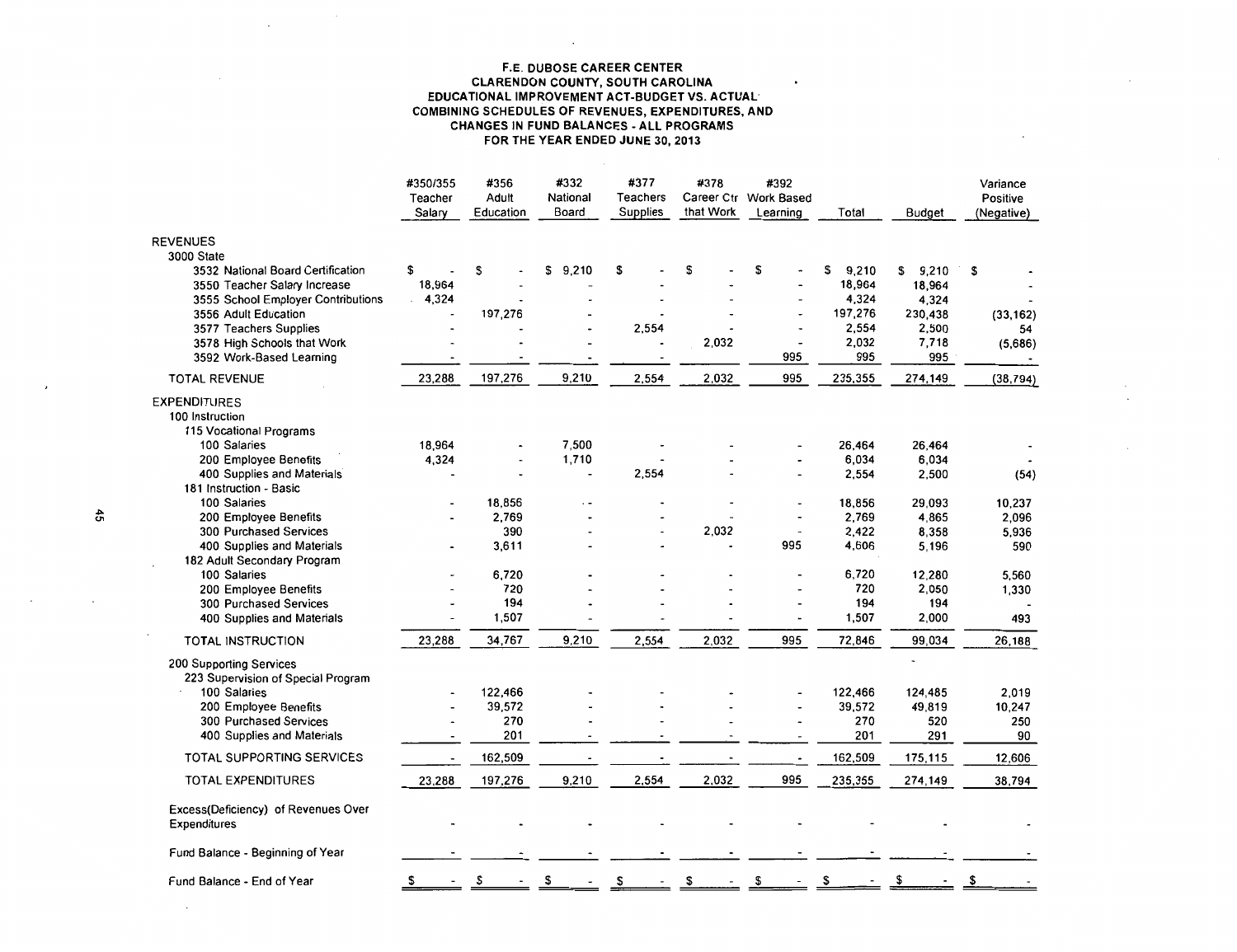#### **F.E. DUBOSE CAREER CENTER CLARENDON COUNTY, SOUTH CAROLINA PUPIL ACTIVITY FUND SCHEDULE OF RECEIPTS, DISBURSEMENTS, AND CHANGES IN FUND BALANCES FOR THE YEAR ENDED JUNE 30,2013**

|                                                                                             | <b>ACTUAL</b> |
|---------------------------------------------------------------------------------------------|---------------|
| <b>RECEIPTS</b><br>1000 Receipts from Local Sources<br>1700 Pupil Activities                |               |
| 1740 Student Fees                                                                           | \$<br>26,845  |
| <b>Total Receipts</b>                                                                       | 26,845        |
| <b>DISBURSEMENTS</b><br>270 Supporting Services Pupil Activity<br>272 Enterprise Activities |               |
| 660 Pupil Activity                                                                          | 26,491        |
| <b>Total Disbursements</b>                                                                  | 26,491        |
| <b>Excess of Receipts over Disbursements</b>                                                | 354           |
| Fund Balance July 1, 2012                                                                   | 22,502        |
| Fund Balance June 30, 2013                                                                  | 22,856        |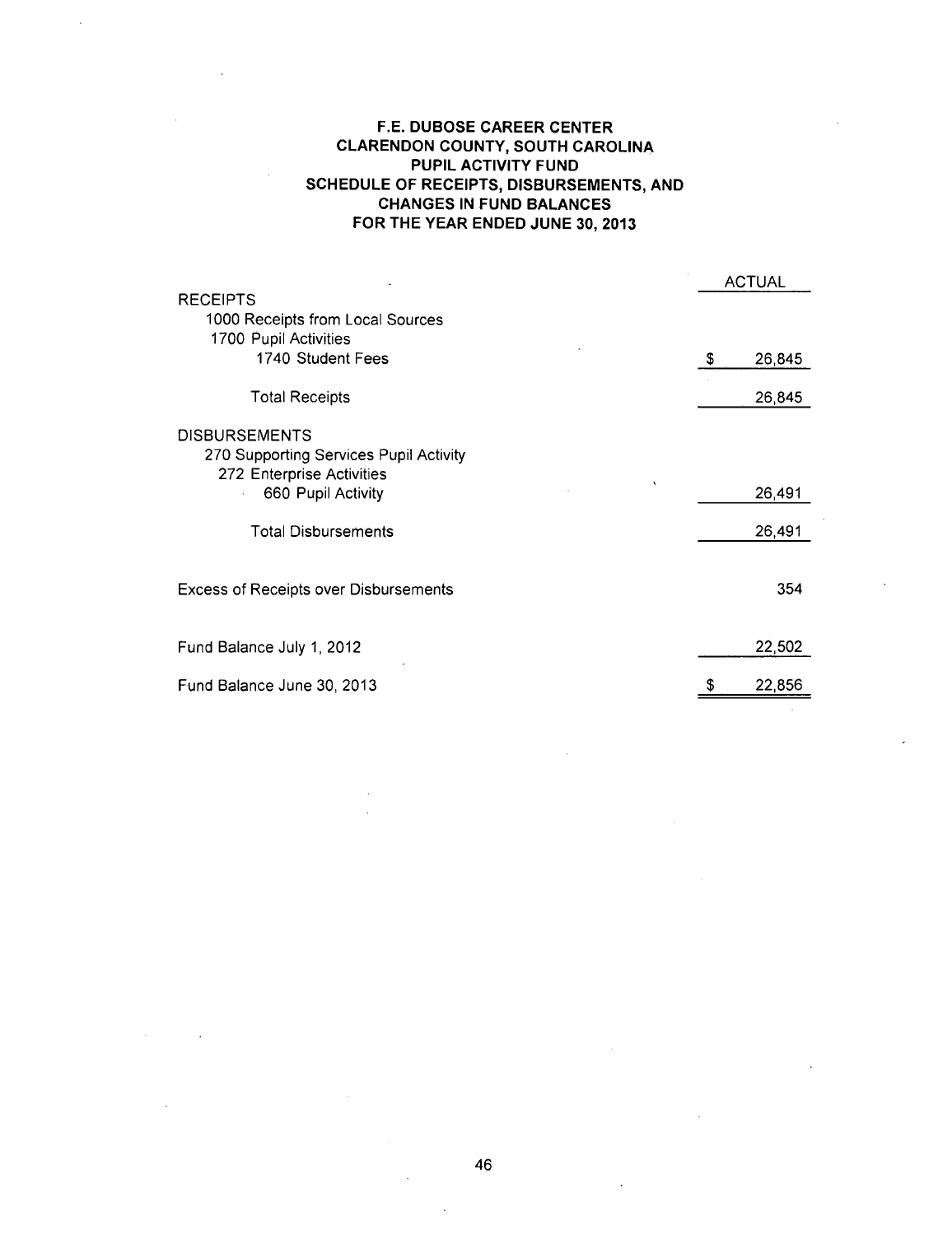#### **F.E. DUBOSE CAREER CENTER CLARENDON COUNTY, SOUTH CAROLINA DETAILED SCHEDULE OF DUE TO STATE DEPARTMENT OF EDUCATION/FEDERAL GOVERNMENT AND DEFERRED REVENUE**

#### DEFERRED REVENUE

| Program                            | Grant or<br>Project Number | Revenue &<br><b>Subfund Codes</b> | Description             | Deferred<br>Revenue |    |        |
|------------------------------------|----------------------------|-----------------------------------|-------------------------|---------------------|----|--------|
| <b>EIA Adult Education</b>         |                            | 3556/356                          | <b>Unexpended Funds</b> | 100                 | S  | 33,161 |
| Career & Tech Education Eq         | 13VA121                    | 3125/905                          | <b>Unexpended Funds</b> | 100                 | \$ | 6,558  |
| Career Centers that Work           |                            | 3578/378                          | <b>Unexpended Funds</b> | 100                 | S  | 5,666  |
| Dollar General Literacy Foundation |                            |                                   | Unexpended Funds        |                     | S  | 10,008 |
| GED/HS Diploma grant               | 2012-04                    |                                   | <b>Unexpended Funds</b> |                     |    | 2,363  |
| <b>MCASC Carpentry grant</b>       | CCP_CT                     |                                   | <b>Unexpended Funds</b> |                     |    | 24     |
| <b>Total Deferred</b>              | $\tilde{}$                 |                                   |                         |                     |    | 57,780 |
|                                    |                            |                                   |                         |                     |    |        |

#### **Note:**

All program revenue listed can be carried forward.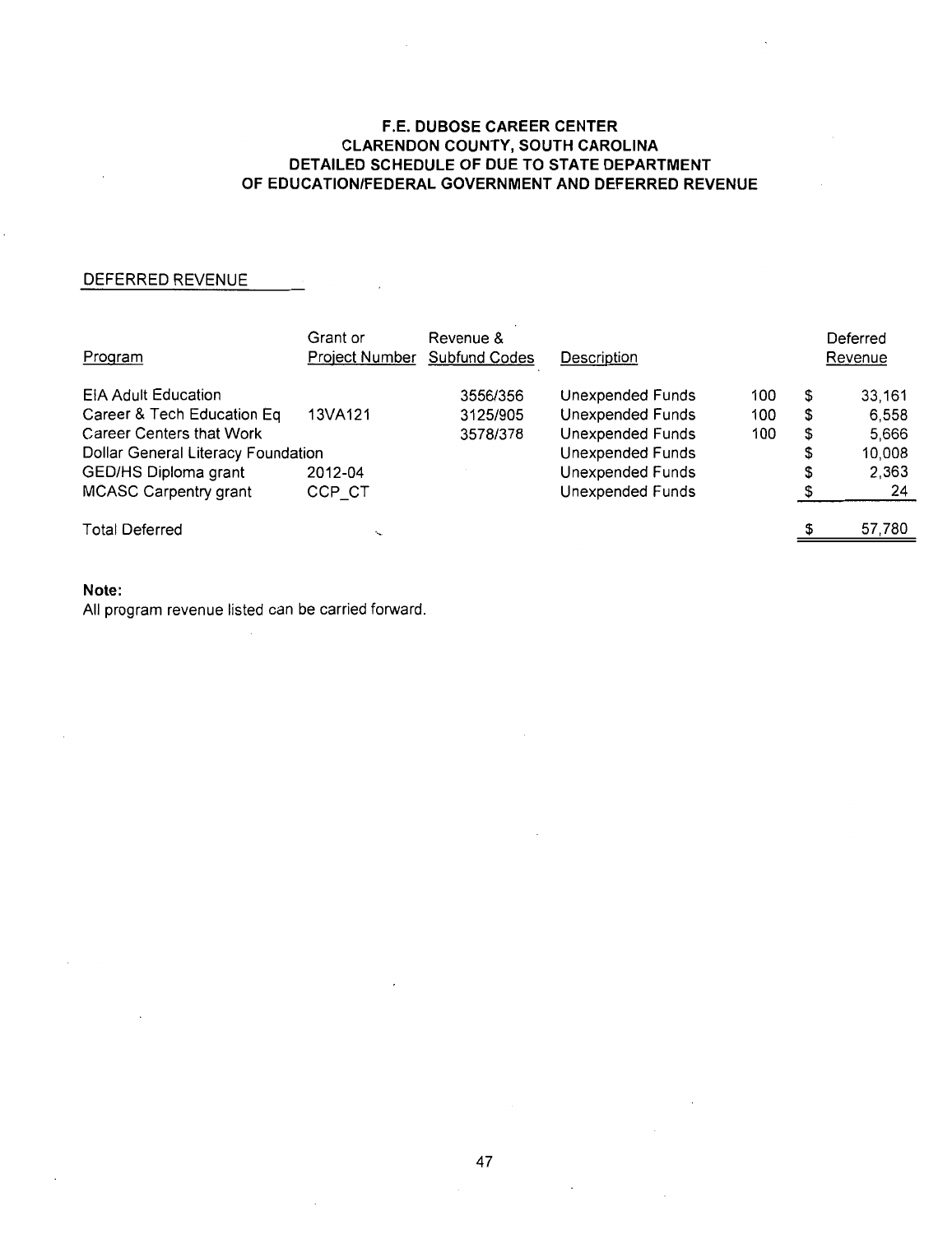# SINGLE AUDIT SECTION

 $\sim$ 

 $\sim$ 

 $\mathcal{A}$ 

 $\bar{\psi}$ 

 $\sim$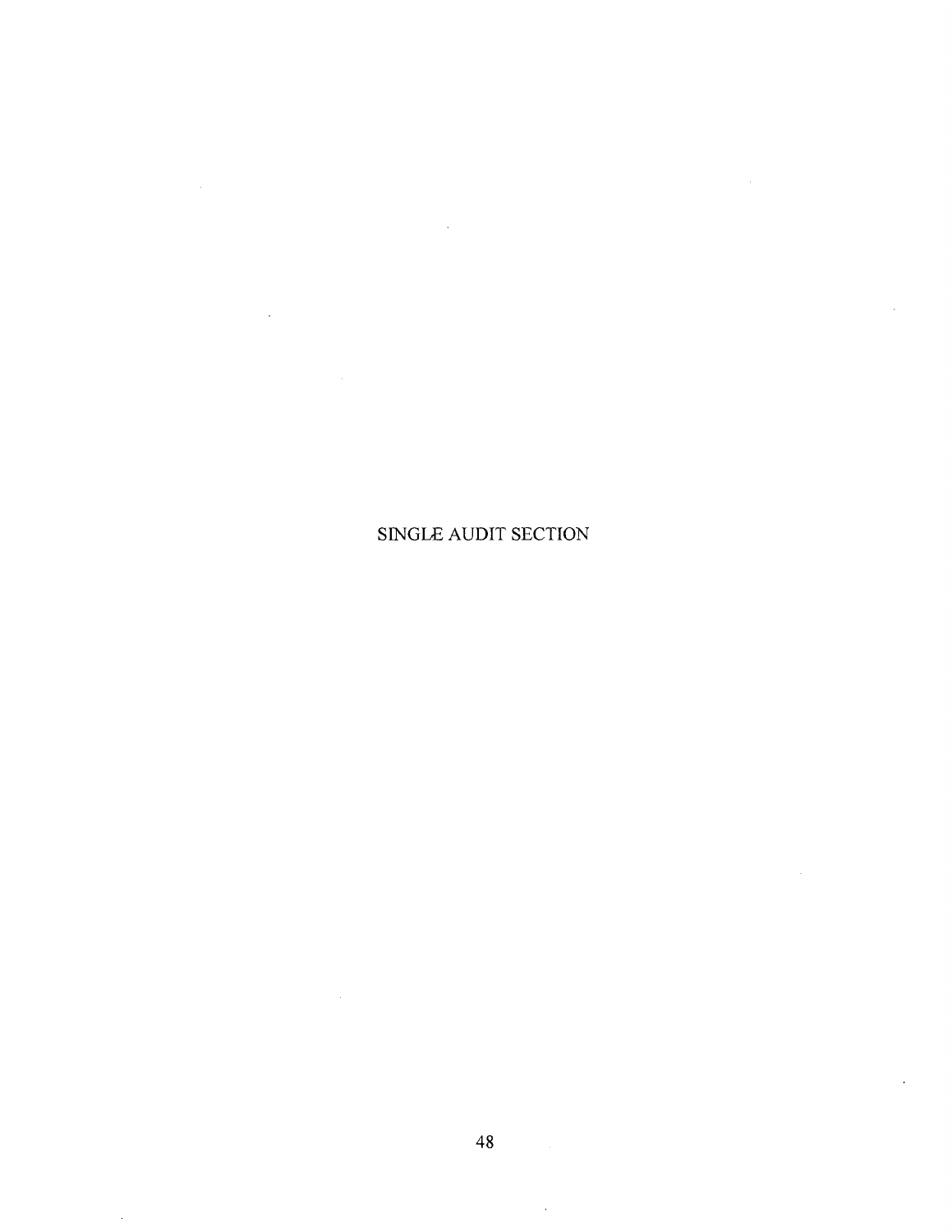#### **CENTRAL CAROLINA TECHNICAL COLLEGE SCHEDULE OF EXPENDITURES OF FEDERAL AWARDS YEAR ENDED JUNE 30,2013**

 $\sim$ 

|                                                              | Federal<br><b>CFDA</b><br>Number | Grant/Contract<br><b>Number</b> | <b>Expenditures</b> |
|--------------------------------------------------------------|----------------------------------|---------------------------------|---------------------|
| <b>U.S. Department of Education</b>                          |                                  |                                 |                     |
| Direct grants<br><b>Student Financial Assistance Cluster</b> |                                  |                                 |                     |
| Federal Work Study Programs 11-12                            | 84.033                           | P033A113809                     | \$<br>6,051         |
| Federal Work Study Programs 12-13                            | 84.033                           | P033A123809                     | 157,922             |
|                                                              |                                  |                                 | 163,973             |
| Federal Pell Grant Program--10-11                            | 84.063                           | P063P102482                     | (211)               |
| Federal Pell Grant Program--11-12                            | 84.063                           | P063P112482                     | 3,144               |
| Federal Pell Grant Program--12-13                            | 84.063                           | P063P122482                     | 12,285,521          |
| <b>Federal Supplemental Educational</b>                      |                                  |                                 | 12,288,454          |
| <b>Opportunity Grant--12-13</b>                              | 84.007                           | P007A123809                     | 149,762             |
|                                                              |                                  |                                 |                     |
| <b>Federal Direct Student Loans</b>                          | 84.268                           | P268K122482                     | (5,938)             |
| <b>Federal Direct Student Loans</b>                          | 84.268                           | P268K132482                     | 8,914,394           |
| <b>Total Student Financial Assistance Cluster</b>            |                                  |                                 | 21,510,645          |
| <b>TRIO Student Support Services</b>                         | 84.042                           | P042A100297-12                  | 200,841             |
| <b>Higher Education Institutional Aid</b>                    | 84.031P                          | P031P110030-12                  | 240,462             |
| <b>Strengthening Minority- Serving Institutions</b>          | 84.382A                          | P382A110003-12                  | 417,638             |
| <b>Subtotal Direct</b>                                       |                                  |                                 | 22,369,586          |
| Pass-through--South Carolina Dept. of Education              |                                  |                                 |                     |
| Adult Education - F.E. Dubose                                | 84.002                           | 13EA121-01                      | 88,454              |
| Adult Education-English Lit - F.E. Dubose                    | 84.002                           | 13ED121                         | 2,200               |
| Adult Education-English Lit - Family Literacy- F.E. Dubose   | 84.002                           | 13EA121-02                      | 13,870              |
| Total CFDA 84.002                                            |                                  |                                 | 104,524             |
| Career and Technical Education - Basic Grants to             |                                  |                                 |                     |
| States - Carl Perkins - F.E.Dubose                           | 84.048                           | 13VA121                         | 11,062              |
| Career and Technical Education - Basic Grants to             |                                  |                                 |                     |
| <b>Carl Perkins Grant</b>                                    | 84.048                           | 13VA413                         | 295,833             |
| Total CFDA 84.048                                            |                                  |                                 | 306,895             |
| Total passed-through--South Carolina Dept. of Education      |                                  |                                 | 411,419             |
| Subtotal Passed-through                                      |                                  |                                 | 411,419             |
| Total U.S. Department of Education                           |                                  |                                 | 22,781,005          |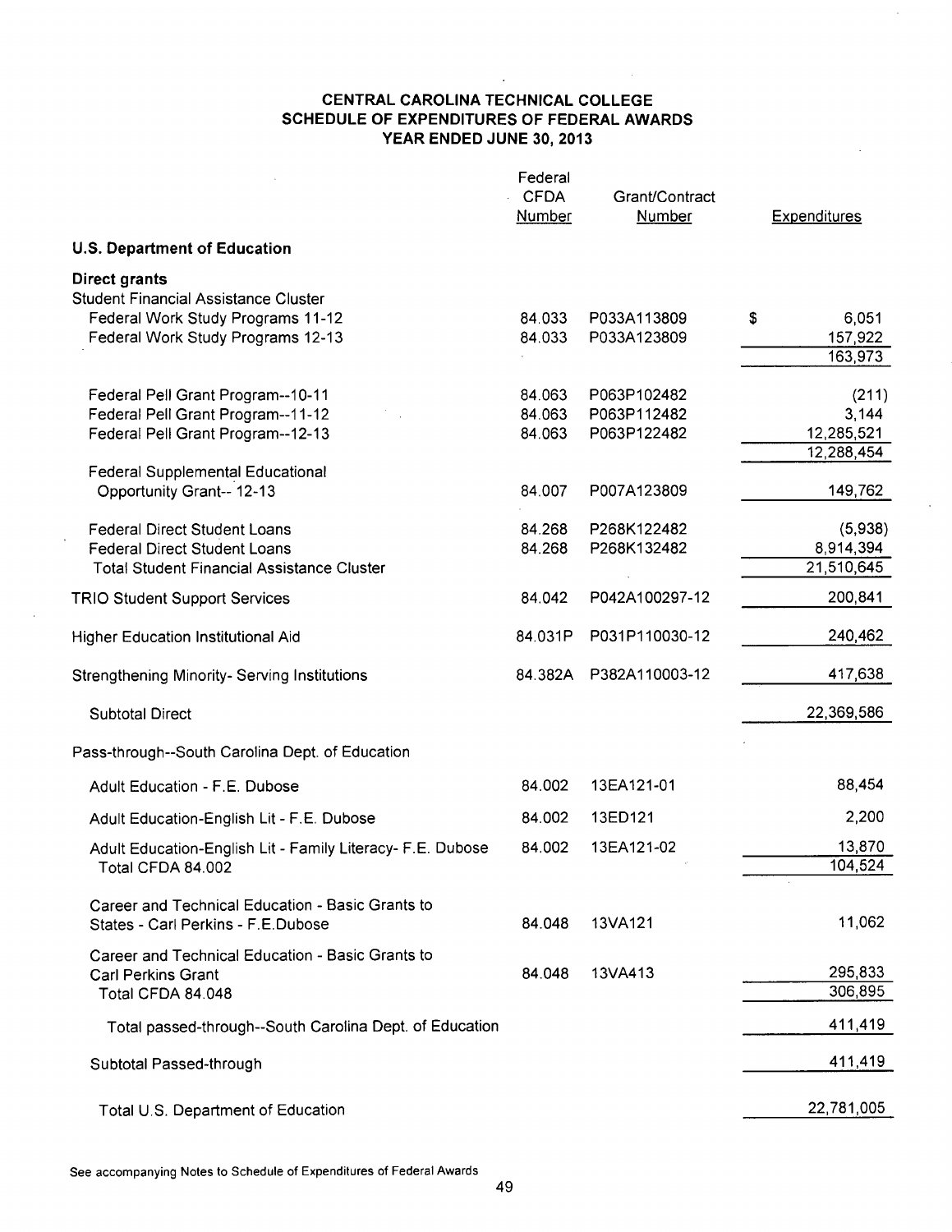#### **CENTRAL CAROLINA TECHNICAL COLLEGE SCHEDULE OF EXPENDITURES OF FEDERAL AWARDS YEAR ENDED JUNE 30,2013**

|                                                                                                                                                                                                                     | Federal<br><b>CFDA</b><br>Number | Grant/Contract<br>Number | <b>Expenditures</b>         |
|---------------------------------------------------------------------------------------------------------------------------------------------------------------------------------------------------------------------|----------------------------------|--------------------------|-----------------------------|
| <b>U.S. Department of Agriculture</b>                                                                                                                                                                               |                                  |                          |                             |
| Pass-through--SC MEP Office<br>Technical Assistance and Training grants -<br><b>Rural Development</b>                                                                                                               | 10.761                           | RDUP-TAT-FY11            | 64,807                      |
| Total U.S. Department of Agriculture                                                                                                                                                                                |                                  |                          | 64,807                      |
| U.S. Department of Health & Human Services                                                                                                                                                                          |                                  |                          |                             |
| Pass-through--Office of First Steps<br>Childcare and Development Block grant -<br>T.E.A.C.H. Early Childhood<br>Total passed-through--Office of First Steps<br>Total U.S. Department of Health & Human Services     | 93.575                           | 01TE413                  | 40,281<br>40,281<br>40,281  |
| <b>U.S. Department of Labor</b>                                                                                                                                                                                     |                                  |                          |                             |
| Pass-through--Florence-Darlington Tech College<br>Trade Adjustment Assistance Community College and<br>Career Training grants - Assist to Work grant<br>Total passed-through--Florence-Darlington Technical College | 17.282                           | TC-22521-11-60-A-45      | 284,409<br>284,409          |
| Total U.S. Department of Labor                                                                                                                                                                                      |                                  |                          | 284,409                     |
| <b>U.S. Department of Commerce</b>                                                                                                                                                                                  |                                  |                          |                             |
| Pass-through--SC Technical College System<br>ARRA - Broadband Technology Opportunities Program                                                                                                                      | 11.557                           | 45-42-B10012             | 6,605                       |
| Total U.S. Department of Commerce<br><b>Total Expenditures of Federal Awards</b>                                                                                                                                    |                                  |                          | 6,605<br>23, 177, 107<br>\$ |
|                                                                                                                                                                                                                     |                                  |                          |                             |

 $\overline{a}$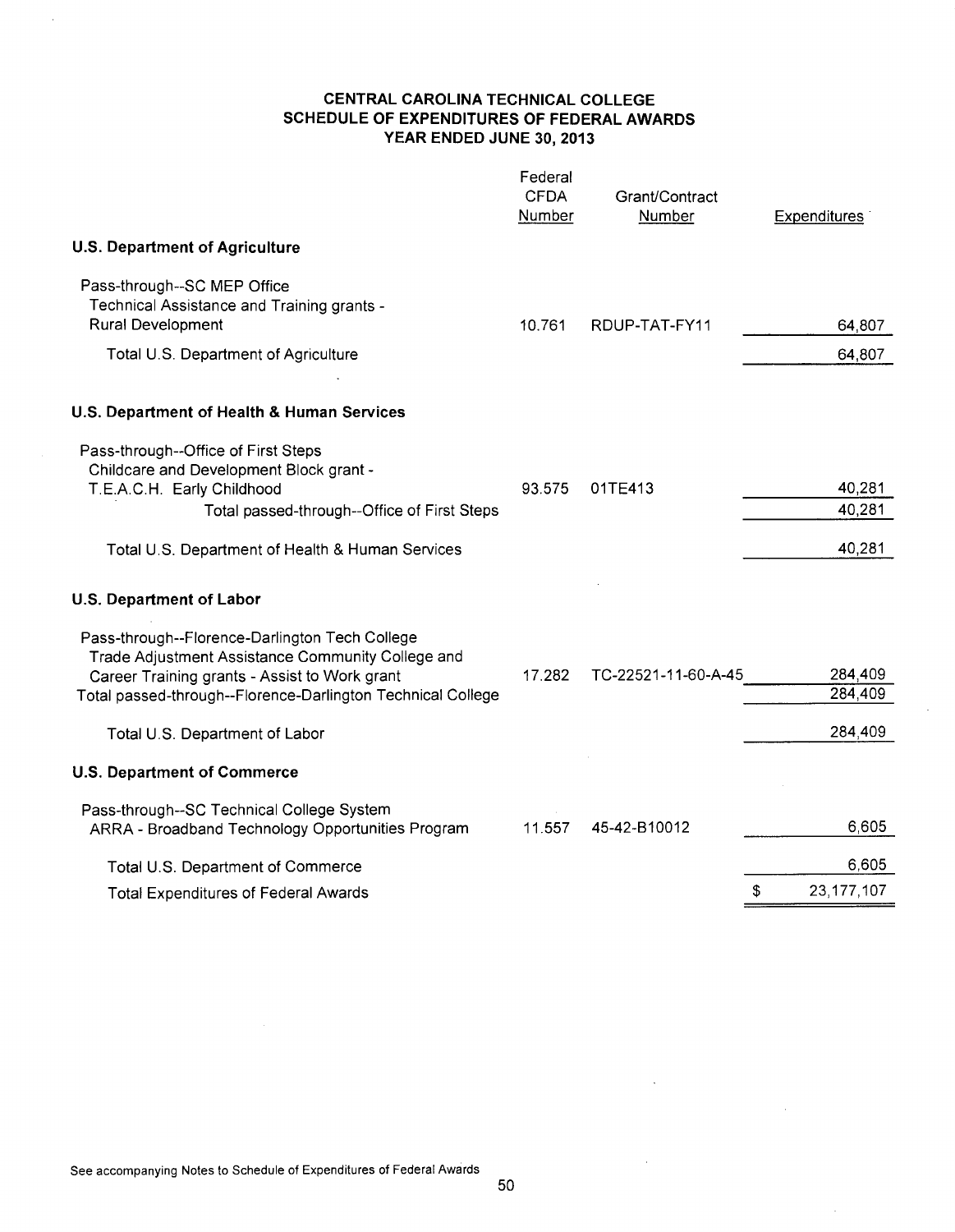#### CENTRAL CAROLINA TECHNICAL COLLEGE NOTES TO SCHEDULE OF EXPENDITURES OF FEDERAL AWARDS JUNE 30, 2013

#### NOTE 1 - BASIS OF ACCOUNTING

The accompanying Schedule of Expenditures of Federal Awards is presented using the accrual basis of accounting, which is described in Note 1 of the College's financial statements.

#### NOTE 2 - LOANS

The college began participating in the Federal Direct Student Loan Program in July 2010. The loans are issued to the students from the federal program and are not recognized as revenue within the financial statements. The total loans disbursed on student's accounts for fiscal year ending June 30, 2013 are:

|                    | Federal Direct Student Loan |  |  |  |  |
|--------------------|-----------------------------|--|--|--|--|
| Subsidized Ioans   | \$5,511,349                 |  |  |  |  |
| Unsubsidized loans | 3,397,107                   |  |  |  |  |
| Total              | \$8,908,456                 |  |  |  |  |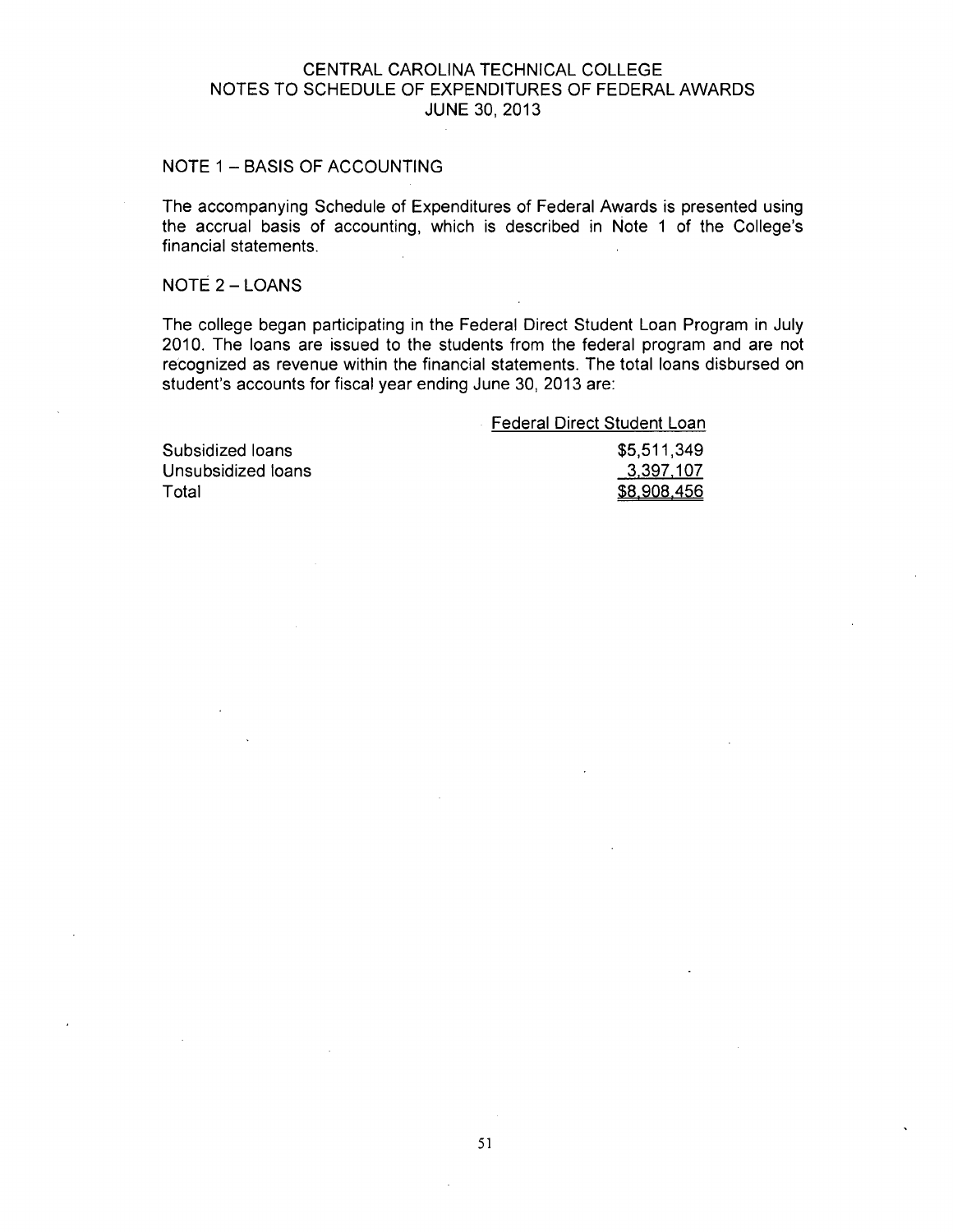

Sumter • Florence • Columbia • Georgetown • Charleston • Myrtle Beach • Litchfield • Summerville

**Independent Auditors' Report On Internal Control over Financial Reporting and on Compliance and Other Matters Based on an Audit of Financial Statements Performed in Accordance with Government Auditing Standards** 

The President and Members of the Area Commission Central Carolina Technical College Sumter, South Carolina

We have audited, in accordance with the auditing standards generally accepted in the United States of America and the standards applicable to financial audits contained in Government Auditing Standards issued by the Comptroller General of the United States, the financial statements of the business-type activities of Central Carolina Technical College (the College), as of and for the year ended June 30, 2013, and the related notes to the financial statements, which collectively comprise College's basic financial statements, and have issued our report thereon dated September 27, 2013.

#### **Internal Control Over Financial Reporting**

In planning and performing our audit of the financial statements, we considered the College's internal control over financial reporting (internal control) to determine the audit procedures that are appropriate in the circumstances for the purpose of expressing our opinions on the financial statements, but not for the purpose of expressing an opinion on the effectiveness of the College's internal control. Accordingly, we do not express an opinion on the effectiveness of the College's internal control.

A deficiency in internal control exists when the design or operation of a control does not allow management or employees, in the normal course of performing their assigned functions, to prevent, or detect and correct, misstatements on a timely basis. A *material weakness* is a deficiency, or a combination of deficiencies, in internal control, such that there is a reasonable possibility that a material misstatement of the entity's financial statements will not be prevented, or detected and corrected on a timely basis. A significant deficiency is a deficiency, or a combination of deficiencies, in internal control that is less severe than a material weakness, yet important enough to merit attention by those charged with governance.

Our consideration of internal control was for the limited purpose described in the first paragraph of this section and was not designed to identify all deficiencies in internal control that might be material weaknesses or, significant deficiencies. Given these limitations, during our audit we did not identify any deficiencies in internal control that we consider to be material weaknesses. However, material weaknesses may exist that have not been identified.

#### **Compliance and Other Matters**

As part of obtaining reasonable assurance about whether the College's financial statements are free from material misstatement, we performed tests of its compliance with certain provisions of laws, regulations, contracts, and grant agreements, noncompliance with which could have a direct and material effect on the determination of financial statement amounts. However, providing an opinion on compliance with those provisions was not an objective of our audit, and accordingly, we do not express such an opinion. The results of our tests disclosed no instances of noncompliance or other matters that are required to be reported under Government Auditing Standards.

Members SC Association of Certified Public Accountants NC Association of Certified Public Accountants Member Division for CPA Firms, AICPA

52

McGladrey

380 West Wesmark Blvd. (29150) Sumter, South Carolina 803-905-4000, Fax 803-905-4001 www.websterrogers.com

McGiadrey Alliance is a premier affiliation of independent accounting and consulting firms. McGiadrey Alliance member firms maintain their name, autonomy and independence and are responsible for their own client fee arrangements, delivery of services and maintenance of client relationships.

An Independently Owned Member

**MCGLADREY ALLIANCE**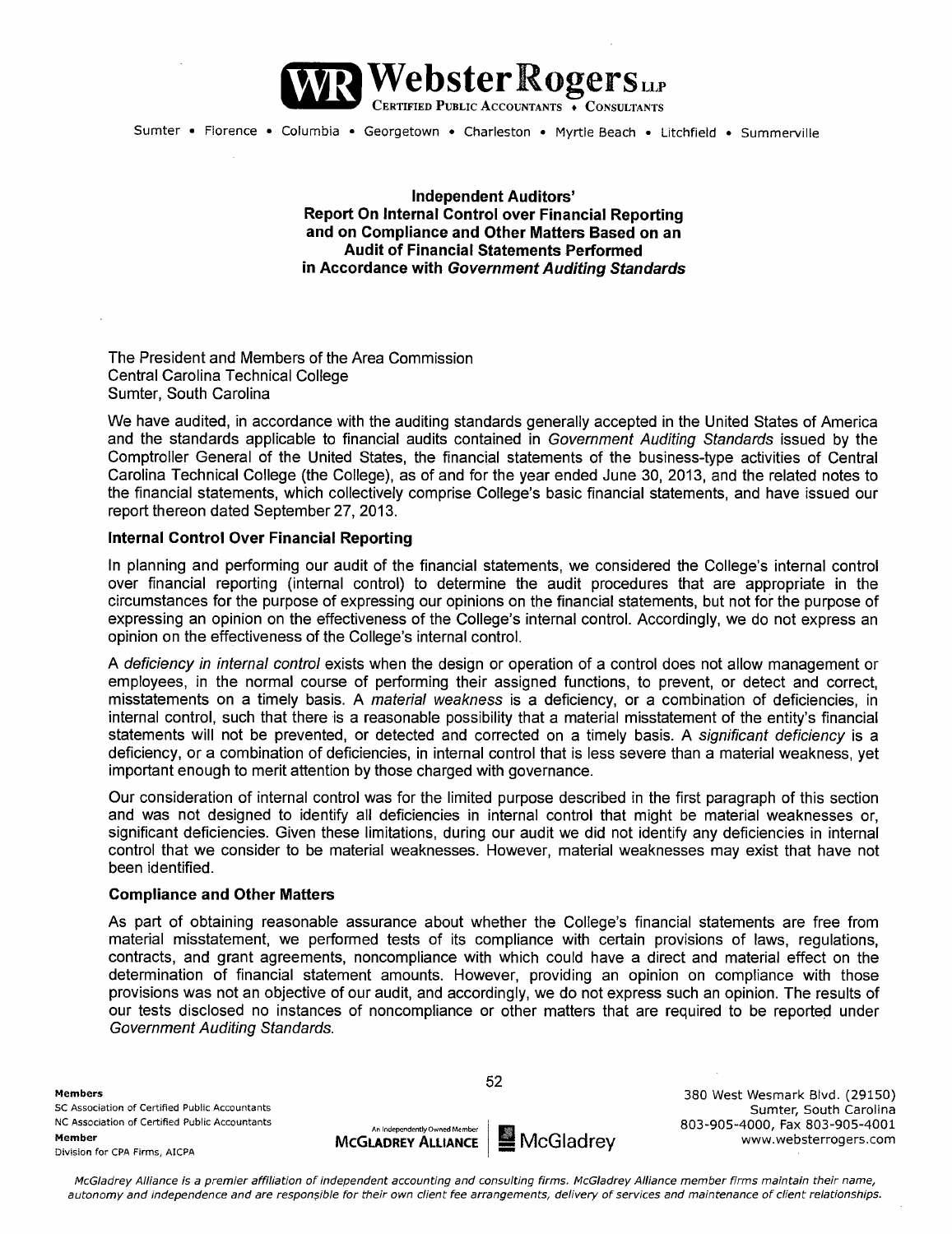The President and Members of the Area Commission Central Carolina Technical College Page Two

#### **Purpose of this Report**

The purpose of this report is solely to describe the scope of our testing of internal control and compliance and the results of that testing, and not to provide an opinion on the effectiveness of the entity's internal control or on compliance. This report is an integral part of an audit performed in accordance with Government Auditing Standards in considering the entity's internal control and compliance. Accordingly, this communication is not suitable for any other purpose.

Websterfogers LLP

Sumter, South Carolina September 27, 2013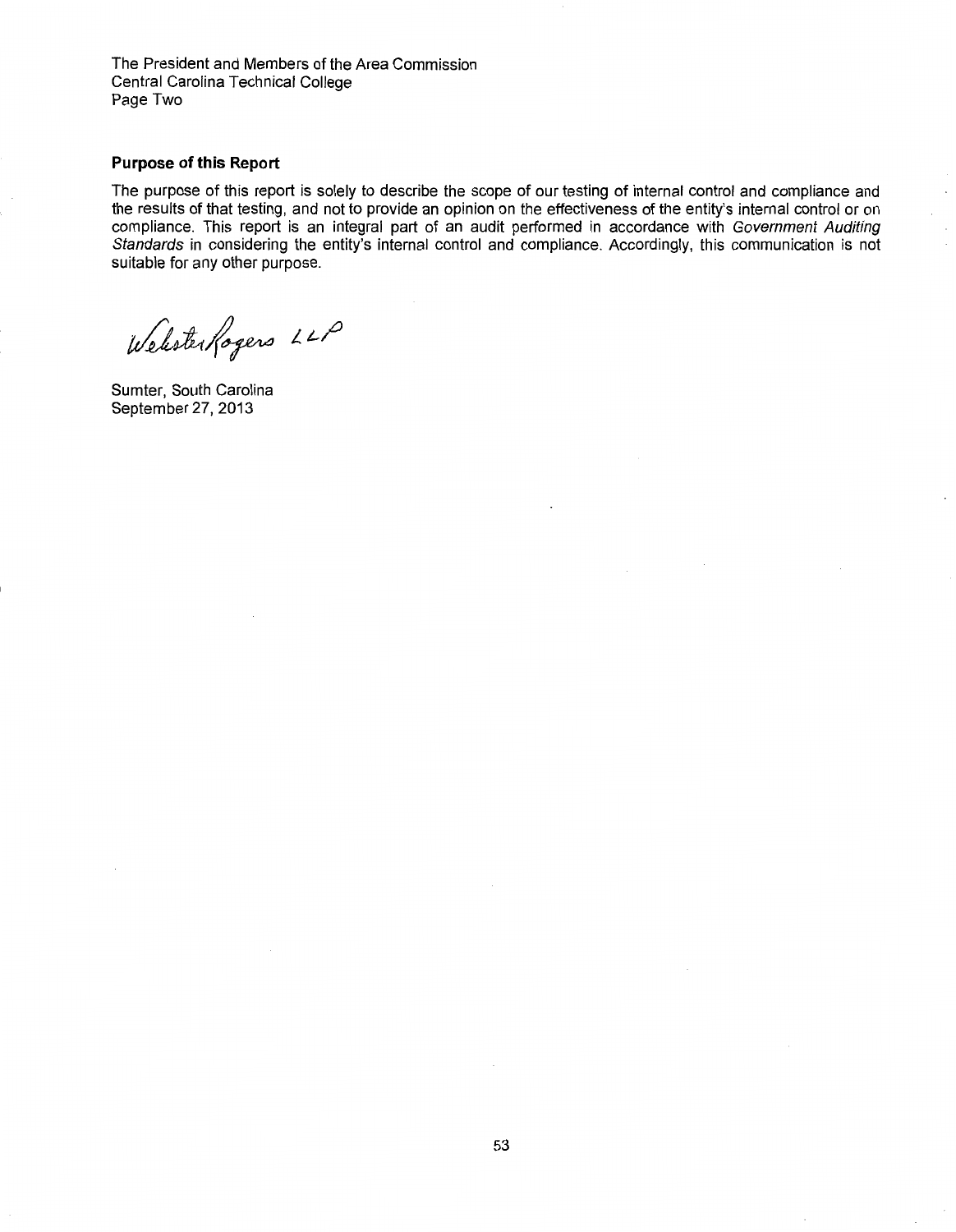

Sumter • Florence • Columbia • Georgetown • Charleston • Myrtle Beach • Litchfield • Summerville

#### **Independent Auditors' Report on Compliance for Each Major Program and on Internal Control over Compliance Required by OMB Circular A-133**

The President and Members of the Area Commission Central Carolina Technical College Sumter, South Carolina

#### **Report on Compliance for Each Major Federal Program**

We have audited Central Carolina Technical College's (the College) compliance with the types of compliance requirements described in the OMB Circular A-133 Compliance Supplement that could have a direct and material effect on each of College's major federal programs for the year ended June 30, 2013. The College's major federal programs are identified in the summary of auditor's results section of the accompanying schedule of findings and questioned costs.

#### **Management's Responsibility**

Management is responsible for compliance with the requirements of laws, regulations, contracts, and grants applicable to its federal programs.

#### **Auditor's Responsibility**

Our responsibility is to express an opinion on compliance for each of the College's major federal programs based on our audit of the types of compliance requirements referred to above. We conducted our audit of compliance in accordance with auditing standards generally accepted in the United States of America; the standards applicable to financial audits contained in Government Auditing Standards, issued by the Comptroller General of the United States; and OMB Circular A-133, Audits of States, Local Governments, and Non-Profit Organizations. Those standards and OMB Circular A-133 require that we plan and perform the audit to obtain reasonable assurance about whether noncompliance with the types of compliance requirements referred to above that could have a direct and material effect on a major federal program occurred. An audit includes examining, on a test basis, evidence about the College's compliance with those requirements and performing such other procedures as we considered necessary in the circumstances.

We believe that our audit provides a reasonable basis for our opinion on compliance for each major federal program. However, our audit does not provide a legal determination of the College's compliance.

#### **Opinion on Each Major Federal Program**

In our opinion, the College complied, in all material respects, with the types of compliance requirements referred to above that could have a direct and material effect on each of its major federal programs for the year ended June 30, 2013.

#### **Report on Internal Control Over Compliance**

Management of the College is responsible for establishing and maintaining effective internal control over compliance with the types of compliance requirements referred to above. In planning and performing our audit of compliance, we considered the College's internal control over compliance with the types of requirements that could have a direct and material effect on each major federal program to determine the auditing procedures that are appropriate in the circumstances for the purpose of expressing an opinion on compliance for each major federal program and to test and report on internal control over compliance in accordance with OMB Circular A-133, but not for the purpose of expressing an opinion on the effectiveness of internal control over compliance. Accordingly, we do not express an opinion on the effectiveness of the College's internal control over compliance.

54

#### Members

SC Association of Certified Public Accountants NC Association of Certified Public Accountants

Division for CPA Firms, AICPA

An Independently Owned Member



380 West wesmark Blvd. (29150) Sumter, South Carolina 803-905-4000, Fax 803-905-4001 Member **MACGLADREY ALLIANCE** MCGIADREY WWW. websterrogers.com

McGladrey Alliance is a premier affiliation of independent accounting and consulting firms. McGladrey Alliance member firms maintain their name, autonomy and independence and are responsible for their own client fee arrangements, delivery of services and maintenance of client relationships.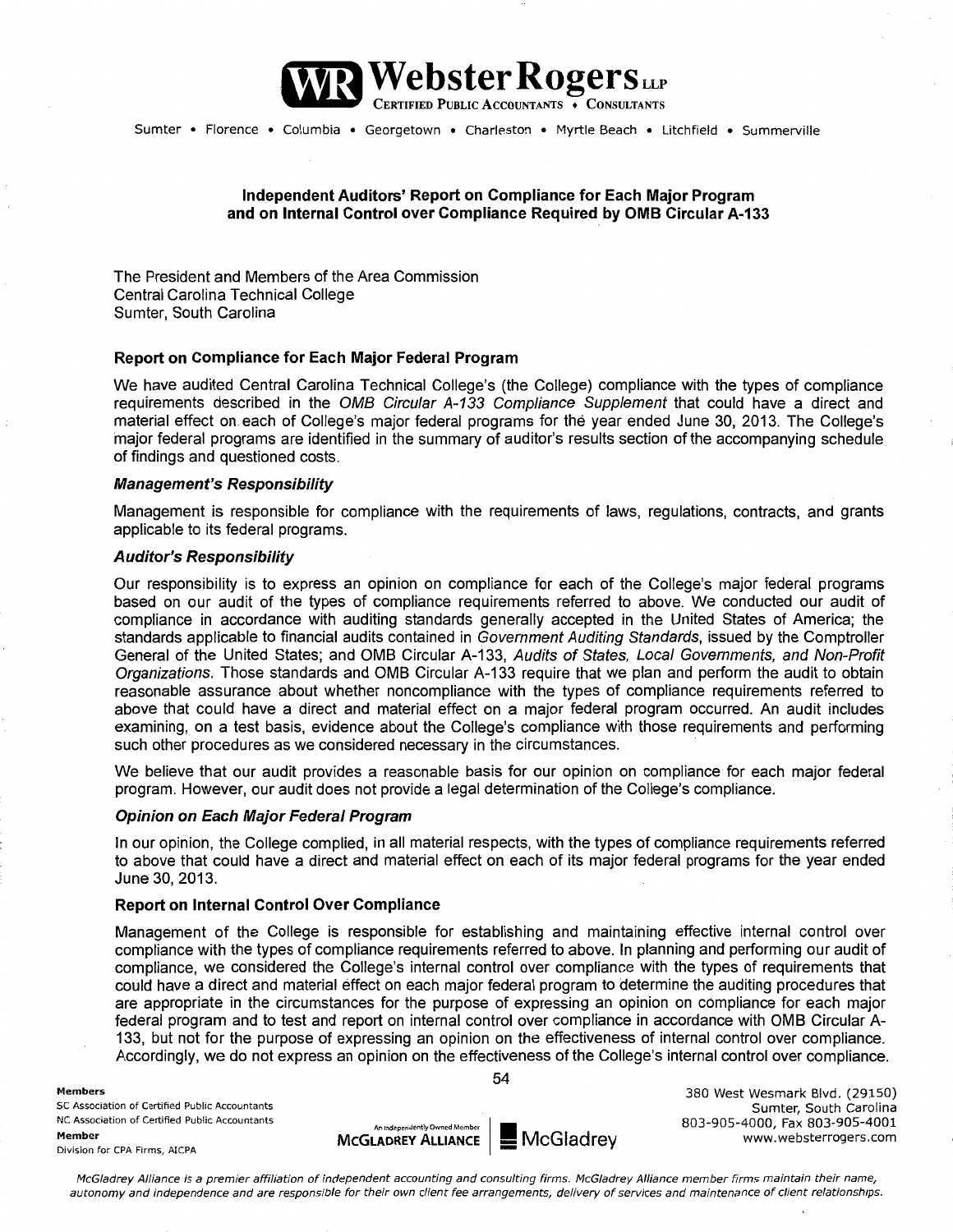The President and Members of the Area Commission Central Carolina Technical College Page Two '

A deficiency in internal control over compliance exists when the design or operation of a control over compliance does not allow management or employees, in the normal course of performing their assigned functions, to prevent, or detect and correct, noncompliance with a type of compliance requirement of a federal program on a timely basis. A material weakness in internal control over compliance is a deficiency, or combination of deficiencies, in internal control over compliance, such that there is a reasonable possibility that material noncompliance with a type of compliance requirement of a federal program will not be prevented, or detected and corrected, on a timely basis. A significant deficiency in internal control over compliance is a deficiency, or a combination of deficiencies, in internal control over compliance with a type of compliance requirement of a federal program that is less severe than a material weakness in internal control over compliance, yet important enough to merit attention by those charged with governance.

Our consideration of internal control over compliance was for the limited purpose described in the first paragraph of this section and was not designed to identify all deficiencies in internal control over compliance that might be material weaknesses or significant deficiencies. We did not identify any deficiencies in internal control over compliance that we consider to be material weaknesses. However, material weaknesses may exist that have not been identified.

The purpose of this report on internal control over compliance is solely to describe the scope of our testing of internal control over compliance and the results of that testing based on the requirements of OMB Circular A-133. Accordingly, this report is not suitable for any other purpose.

Webster Rogers LLP

Sumter, South Carolina September 27, 2013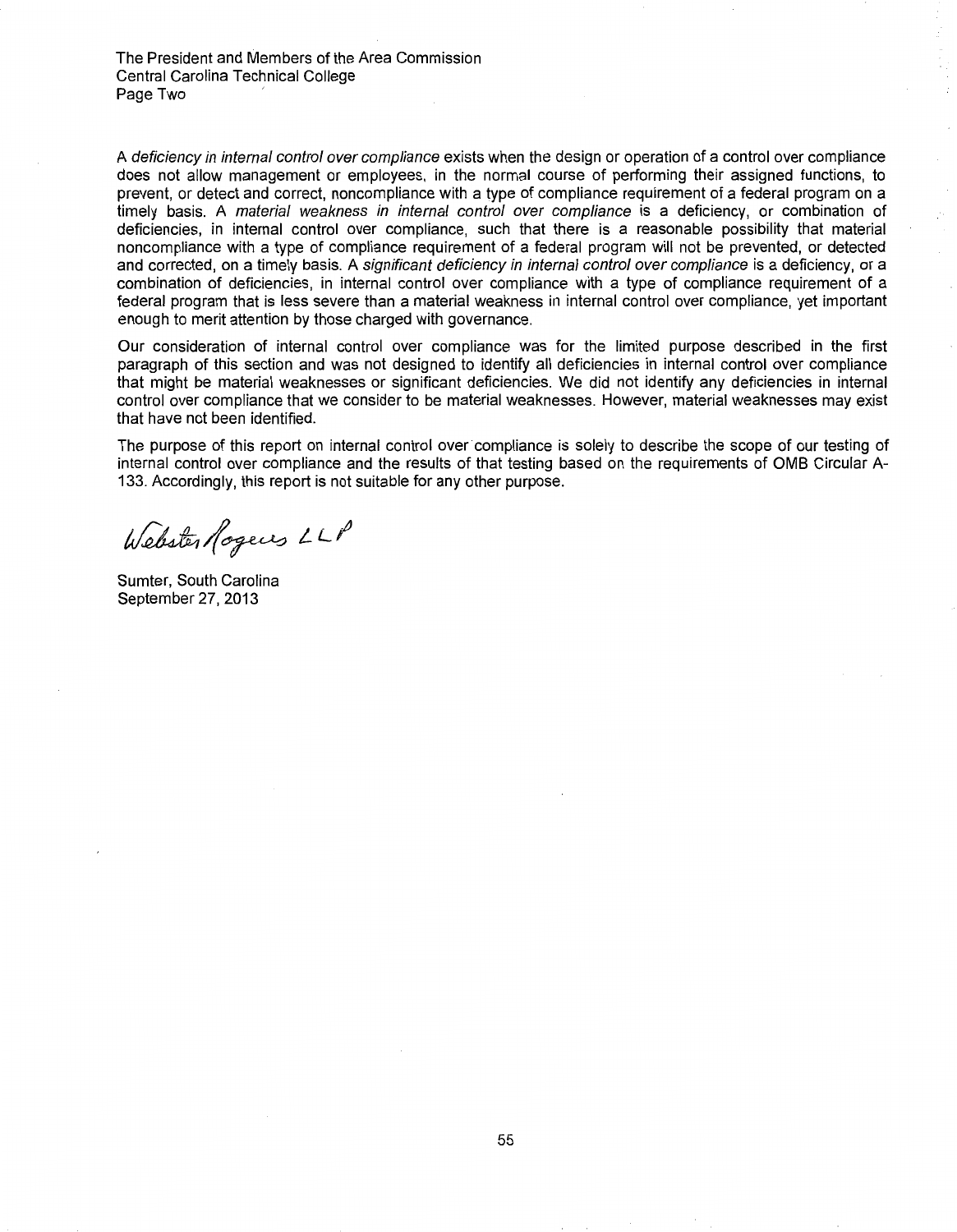#### CENTRAL CAROLINA TECHNICAL COLLEGE SCHEDULE OF FINDINGS AND QUESTIONED COSTS YEAR ENDED JUNE 30, 2013

 $\mathcal{L}_{\mathcal{L}}$ 

|  | SUMMARY OF AUDITORS' RESULTS |  |
|--|------------------------------|--|
|  |                              |  |

|                                 | <b>Financial Statements</b><br>Type of auditors' report issued:                                                                                                                       |                                                                                                                                                                                                              |     | <b>Unqualified</b> |                    |               |  |  |  |
|---------------------------------|---------------------------------------------------------------------------------------------------------------------------------------------------------------------------------------|--------------------------------------------------------------------------------------------------------------------------------------------------------------------------------------------------------------|-----|--------------------|--------------------|---------------|--|--|--|
|                                 | Internal control over financial reporting:                                                                                                                                            |                                                                                                                                                                                                              |     |                    |                    |               |  |  |  |
|                                 | Material weaknesses identified?<br>Significant deficiencies identified that are not considered<br>to be material weaknesses?<br>Noncompliance material to financial statements noted? |                                                                                                                                                                                                              |     | Yes                | <b>X</b>           | No            |  |  |  |
|                                 |                                                                                                                                                                                       |                                                                                                                                                                                                              |     | Yes                | X.                 | None Reported |  |  |  |
|                                 |                                                                                                                                                                                       |                                                                                                                                                                                                              |     | Yes                | X.                 | No            |  |  |  |
|                                 | <b>Federal Awards</b>                                                                                                                                                                 |                                                                                                                                                                                                              |     |                    |                    |               |  |  |  |
|                                 | Internal control over major programs:                                                                                                                                                 |                                                                                                                                                                                                              |     |                    |                    |               |  |  |  |
| Material weaknesses identified? |                                                                                                                                                                                       |                                                                                                                                                                                                              | Yes | X.                 | No                 |               |  |  |  |
|                                 | Significant deficiencies identified that are not considered<br>to be material weaknesses?                                                                                             |                                                                                                                                                                                                              |     | Yes                | <b>X</b>           | None Reported |  |  |  |
|                                 | Type of auditors' report issued on compliance for major programs:                                                                                                                     |                                                                                                                                                                                                              |     |                    | <b>Unqualified</b> |               |  |  |  |
|                                 | Any audit findings disclosed that are required<br>to be reported in accordance with section 510(a) of Circular A-133?                                                                 |                                                                                                                                                                                                              |     | Yes                | X.                 | No            |  |  |  |
|                                 | Identification of major programs:                                                                                                                                                     |                                                                                                                                                                                                              |     |                    |                    |               |  |  |  |
|                                 | <b>CFDA Number</b>                                                                                                                                                                    | Name of Federal Program or Cluster                                                                                                                                                                           |     |                    |                    |               |  |  |  |
|                                 | 84.007<br>84.033<br>84.063<br>84.268                                                                                                                                                  | <b>Student Financial Assistance Cluster</b><br><b>Federal Supplemental Educational Opportunity Grants</b><br>Federal Work-Study Program<br>Federal Pell Grant Program<br><b>Federal Direct Student Loans</b> |     |                    |                    |               |  |  |  |
|                                 | Dollar threshold used to distinguish between<br>type A and type B programs                                                                                                            |                                                                                                                                                                                                              |     | \$300,000          |                    |               |  |  |  |
|                                 | Auditee qualified as low-risk auditee?                                                                                                                                                |                                                                                                                                                                                                              |     | Yes                | $\mathbf{x}$       | <b>No</b>     |  |  |  |
|                                 | II. FINANCIAL STATEMENT FINDINGS                                                                                                                                                      |                                                                                                                                                                                                              |     |                    |                    |               |  |  |  |
|                                 | <b>NONE</b>                                                                                                                                                                           |                                                                                                                                                                                                              |     |                    |                    |               |  |  |  |
|                                 | III. FINDINGS AND QUESTIONED COSTS FOR FEDERAL AWARDS                                                                                                                                 |                                                                                                                                                                                                              |     |                    |                    |               |  |  |  |
|                                 |                                                                                                                                                                                       |                                                                                                                                                                                                              |     |                    |                    |               |  |  |  |

**NONE** 

 $\mathcal{L}^{\text{max}}_{\text{max}}$  , where  $\mathcal{L}^{\text{max}}_{\text{max}}$ 

 $\mathcal{A}^{\mathcal{A}}$